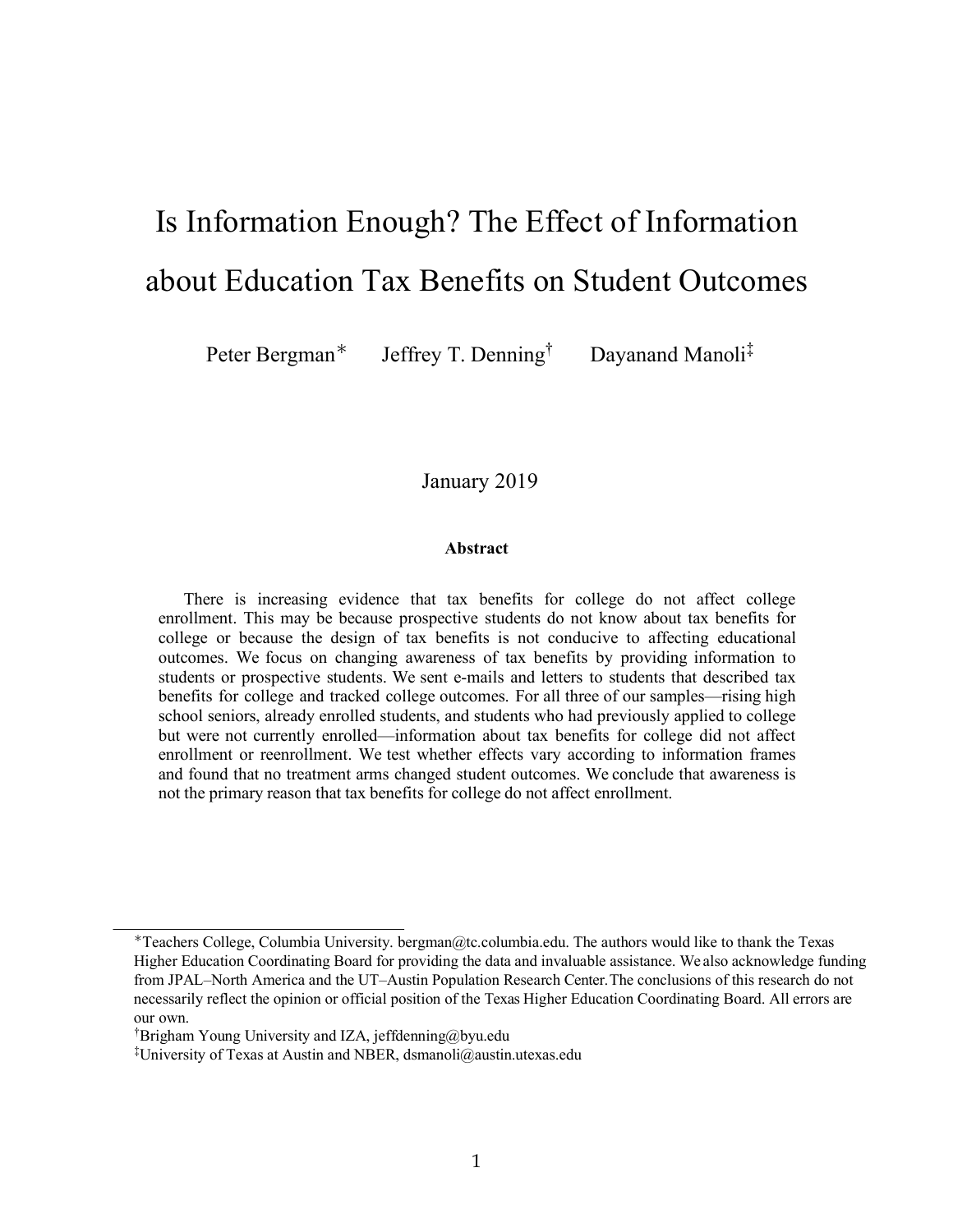#### **1. INTRODUCTION**

 $\overline{a}$ 

The United States Federal Government has given money to students in the form of financial aid for higher education since the 1970s. Recently, the tax code provides additional subsidies for college-going students. Tax benefits for college rose to prominence with the Hope and Lifetime Learning Credit in 1997, can be meaningfully large for students, up to \$2,500, and cost an estimated \$34.6 billion in 2018 (Crandall-Hollick 2018).<sup>1</sup> An explicit goal of tax benefits for college was spurring additional enrollment. 2

As tax benefits for college have grown, several studies have considered their effect on student outcomes. These studies have generally found that they did not affect college enrollment (Long, 2004; LaLumia, 2012; Bulman & Hoxby, 2015; Hoxby & Bulman, 2016). A notable exception is Turner (2011a), which found an increase in enrollment with tax aid generosity using changes in benefit generosity over time.<sup>3</sup> Bulman and Hoxby (2015) and Hoxby and Bulman (2016) offer the most convincing evidence on the effect of tax credits and the tuition deduction respectively. These two studies used administrative data from the IRS along with regression kink (Bulman & Hoxby, 2015) and discontinuity (Hoxby & Bulman, 2016) methods to examine the effect of tax benefits for college on student outcomes. In both cases, tax benefits were found to not affect any measured educational outcomes including enrollment or type of institution attended.<sup>4</sup>

The null effects of tax benefits for college stand in contrast to the large literature on financial aid. Many studies have documented that financial aid and tuition affect a variety of student outcomes. <sup>5</sup> Both financial aid and tax benefits for college affect the price of college, but both do

<sup>1</sup> The American Opportunity Tax Credit can more than cover a semester of in-state tuition for two-year schools and cover roughly one-third of a semester of four-year tuition in Texas.

<sup>&</sup>lt;sup>2</sup> President Bill Clinton said of his proposed changes in education spending, which included tax credits, "My number one priority for the next four years is to ensure that all Americans have the best education in the world… every 18-year-old must be able to go to college; and every adult must be able to keep on learning for a lifetime." State of the Union Address, 1997.

<sup>&</sup>lt;sup>3</sup> Turner (2011a) uses variation in the generosity of tax benefits over time which may be correlated with other factors related to college enrollment. Other studies have found that taxpayers did not maximize their credits (Turner, 2011b), and that tax credits can be captured by schools Turner (2012). In Turner (2011*b*), the finding is that on average aid is captured by schools. However, for individual students the information sent in this study is still relevant because they will receive less tax aid if they do not claim the benefits. LaLumia (2012) focuses on older students using a person-fixed effect approach and finds no effects for the sample as a whole but positive effects for some subsamples.

<sup>4</sup> Manoli and Turner (2018) find that larger amounts of the EITC in a student's senior year of high school increases college enrollment. However, this additional money is not directly tied to enrollment and represents the effect of additional income on college enrollment.

<sup>&</sup>lt;sup>5</sup> See Deming and Dynarski (2009) for a summary of these studies. Several studies have found financial aid and tuition to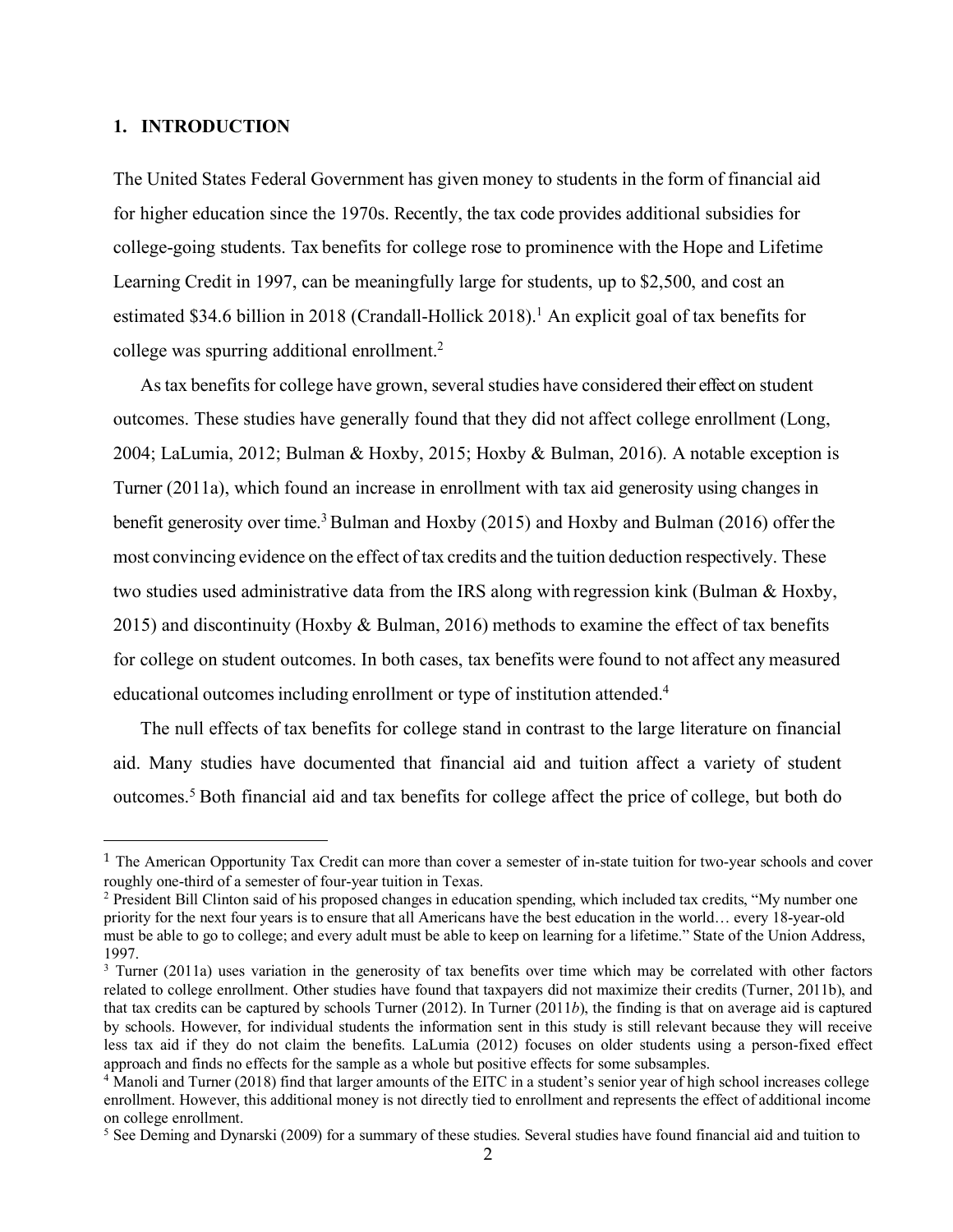not affect student enrollment.

With a growing consensus emerging that tax benefits for college do not affect student educational outcomes, several hypotheses may explain these null effects. First, potential students may not be not aware of tax benefits. Second, tax benefits may be poorly targeted (Hoxby  $\&$ Bulman, 2016). Third, the timing of tax benefits may not be not conducive to affecting student outcomes.

This paper addresses the first issue of a lack of awareness of tax credits by providing information about tax credits for college in a large-scale randomized controlled trial. We reached out to students who had used the official and universal portal for college application to public universities in Texas, ApplyTexas. We sent information, addressed from ApplyTexas, to students and potential students about tax benefits for college including the size of potential benefits, how to claim, and links for additional information.6 We contacted students via mailed letters and e-mails and varied the type of information presented.

We test whether the information received affected student enrollment using administrative records from all public colleges and universities in Texas supplemented with enrollments outside of Texas using data from the National Student Clearinghouse (NSC). We find consistent evidence that additional information about tax benefits for college did not affect student behavior.

Furthermore, we narrow the focus of our analysis to students most likely to be affected by information about tax benefits. We examine low-income students whose enrollment may be more sensitive to aid. We also consider financially independent students whose personal finances are more directly affected by tax aid. Additionally, we consider groups of students who are historically underrepresented in higher education. Consistently, we find no effect of information about tax credits on educational outcomes—even for groups of students who are more likely to benefit from additional tax aid.

We targeted three samples of students who may be responsive to information about tax benefits for college. First, we targeted rising high school seniors who had applied to college, whom we will call the Enroll group. Many students who apply to college, including accepted

 $\ddot{\phantom{a}}$ 

affect enrollment (Dynarksi [2003]; Cornwell, Mustard, Sridhar [2006]; Denning [2017]), graduation (Denning [Forthcoming]; Denning, Marx, Turner [Forthcoming]; Bettinger et al [Forthcoming]; Castleman Long [2016]), and major (Denning and Turley [2017]; Castleman Long Mabel [2018]).

<sup>6</sup> For an example of the type of information see Figure 1.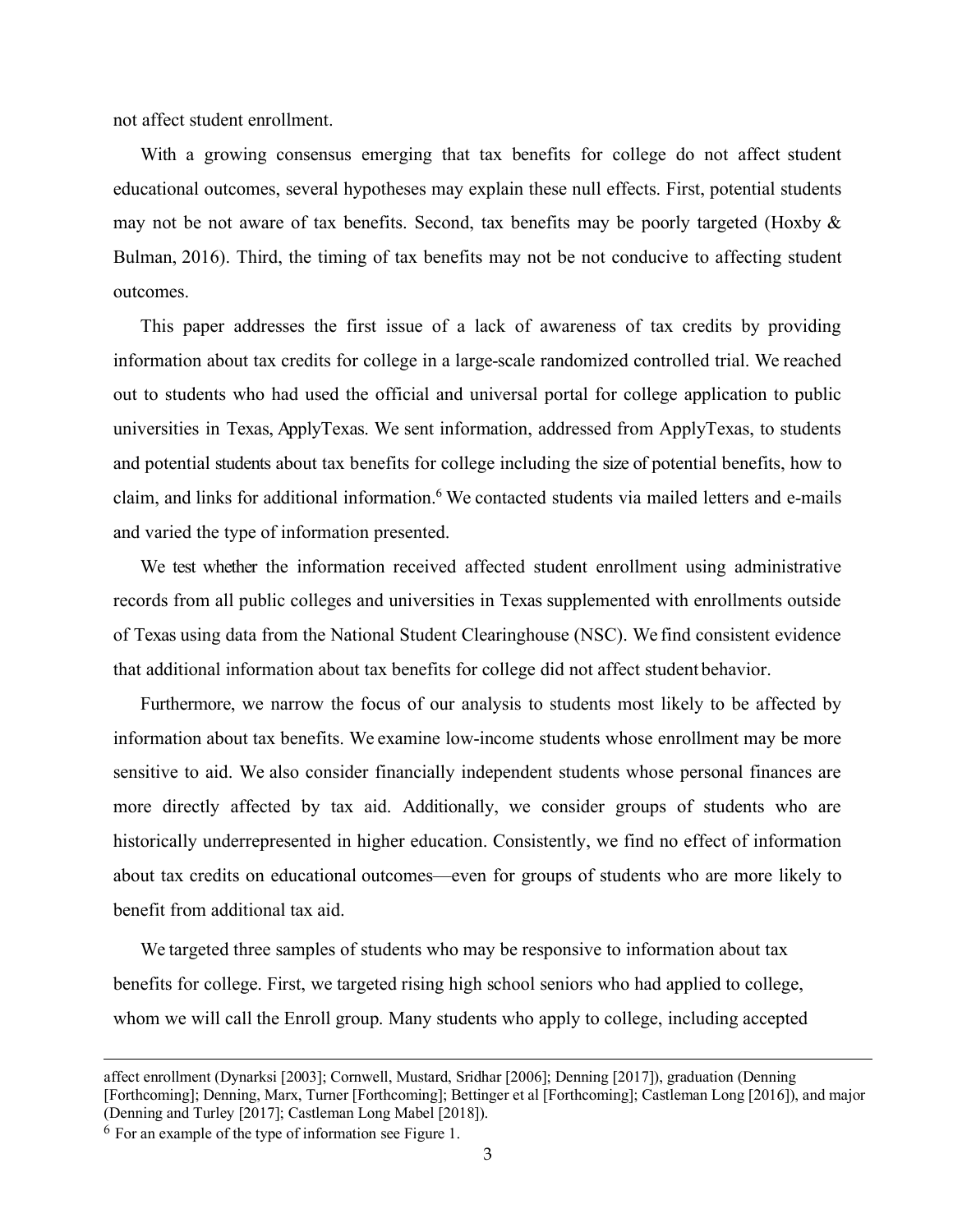students, do not enroll, and previous interventions have been shown to mitigate this phenomenon, known as "summer melt" (Castleman, Page, & Schooley, 2014; Castleman & Page, 2015b). Second, we focused on students who were enrolled in college so we could potentially affect persistence. We will call these students the ReEnroll group. Information interventions have been shown to be effective at increasing persistence for enrolled students, which motivates our targeting of already enrolled students (Castleman & Page, 2016). Many students who start college do not finish; the six-year graduation rate is below 60 percent at fouryear institutions, and financial aid has been shown to increase graduation for enrolled students (National Center for Education Statistics, 2015; Barr, 2016; Goldrick-Rab et al., 2016). Third, we targeted students who had previously applied to Texas universities or colleges but who did not enroll in Texas. We will call these people the ReApply group. "Non-traditional" students, such as students who do not start college directly after high school, students who are older, or students who have some work experience, are an increasing share of higher education. This intervention was designed to target nontraditional potential students whose enrollment has been shown to be affected by financial aid (Seftor & Turner, 2002) and information about financial aid (Barr  $\&$ Turner, 2015).7

Our outreach included several arms of treatment that varied information. First, we varied whether the outreach discussed costs of college, benefits of college, or neither. Second, we varied the number of tax benefits that were mentioned to see if a higher perceived benefit had a different effect. Third, some people received more detailed information about the tax benefits and how to claim them while others only received the names and the maximum amounts of potential tax benefits. This treatment variation was designed to see if simpler information had a different effect than more complex and complete information. Last, some people received additional information about the Free Application for Federal Student Aid (FAFSA). Our various treatment arms were designed to see if certain types of information were more likely to affect student behavior.<sup>8</sup>

This outreach was inspired by several information interventions that were found to change

 <sup>7</sup> Barr and Turner (2015) demonstrated that letters informing displaced workers about the Pell Grant increased postsecondary enrollment.

<sup>8</sup> These treatment variations were motivated by previous work that has found that information framing matters (Bhargava & Manoli, 2015).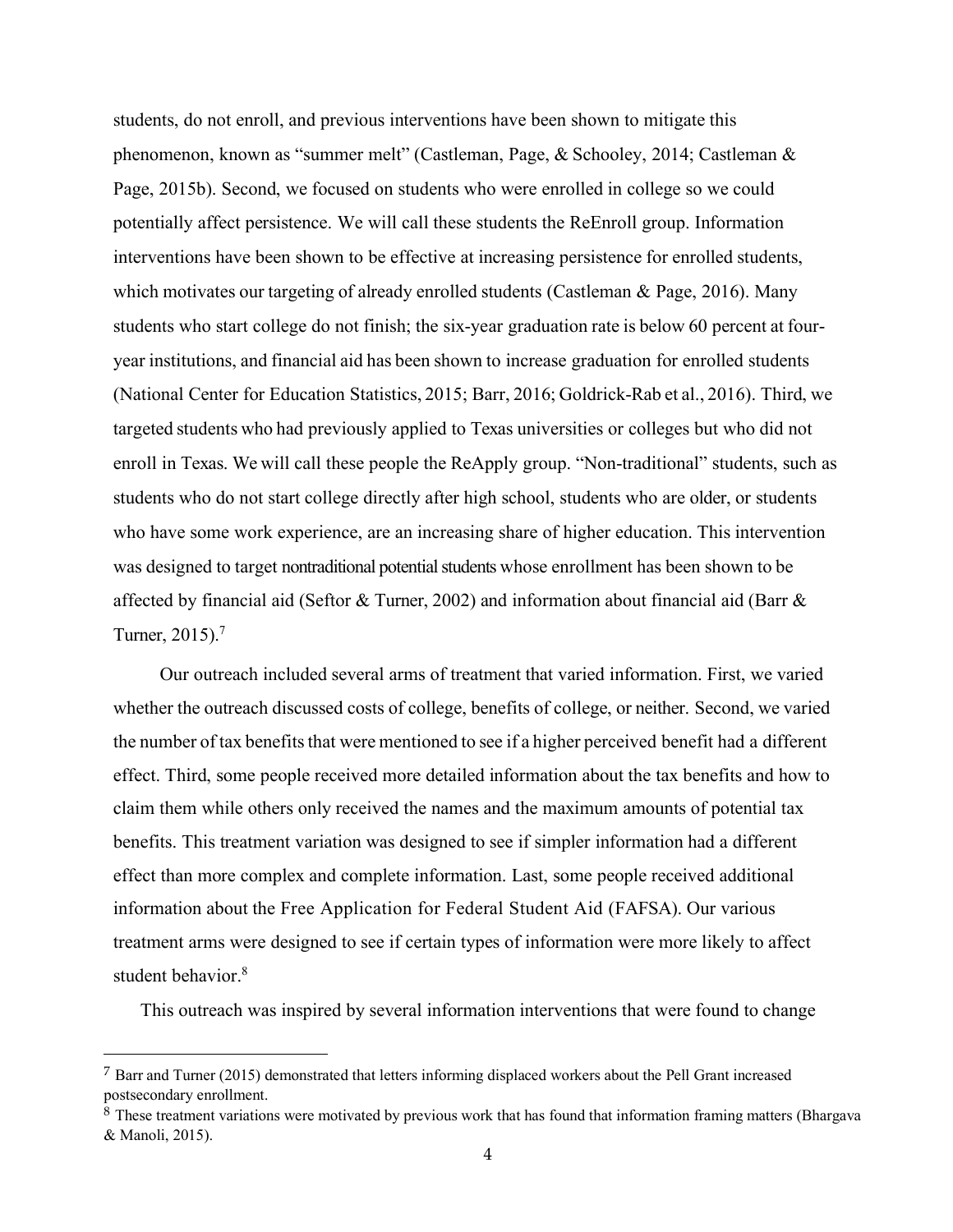behavior.<sup>9</sup> These interventions are appealing to policymakers due to their low cost and ease of implementation. They also appeal to two broad groups of models. In neoclassical economic models of behavior, additional information allows rational agents to optimize more effectively and, in turn, improve outcomes. The provision of information can also leverage insights from behavioral-economic models by "nudging" people to overcome behavioral biases like inattention or procrastination (Chetty, 2015).

Several studies have found that low-cost information interventions can change outcomes in higher education. These interventions include filling out a FAFSA for students, which increases college enrollment (Bettinger et al., 2012); text messages, reminders, and counselors, which affect enrollment, persistence, grades, and borrowing (Castleman & Page, 2015a, 2015b; Castleman, Owen, & Page, 2015; Barr, Bird, & Castleman, 2016; ideas42, 2016); and booklets about college coupled with fee waivers, which affect enrollment for low-income, high-ability students (Hoxby & Turner, 2013). However, this line of research frequently studies a package of treatments where information is conveyed along with other interventions, and less is known about which aspects of treatment drive success or failure. Notably, Bettinger et al. (2012) found that telling students about their aid eligibility rather than filling out the FAFSA had no effect on enrollment. Similarly, Hoxby and Turner (2013) found that information had an effect on college outcomes but that the included fee waivers were an important determinant of application effects. Also, Darolia and Harper (2018) found that letters about student loans had a minimal effect on student borrowing decisions.<sup>10</sup> Similarly, Booij, Leuven, and Oosterbeek (2012) showed that information about student loans in Norway did not change student loan amounts. We contribute to this literature by considering an explicitly information-only intervention that varies the presentation and framing of information in a variety of ways.

Information interventions have been found to affect behavior in tax settings as well. Bhargava and Manoli (2015) and Manoli and Turner (2014) examined outreach to people eligible for the Earned Income Tax Credit (EITC) who did not take up the EITC. These studies found that

 <sup>9</sup> Informational and behavioral nudges have been shown to impact education outcomes that can affect educational attainment (Jensen, 2010), college enrollment (Hoxby & Turner, 2013; Castleman & Page, 2015b), school choice (Hastings & Weinstein, 2008), and student achievement (Bergman, 2014; York & Loeb, 2014).

 $10$  Darolia and Harper (2018) explored why this information intervention had no effect through semi-structured interviews. They find that students intentionally deferred attention for three reasons broadly categorized as denial, depression, and resignation. Students referred to their lack of understanding rather than lack of information and the frequency of contact from the financial aid office as reasons that their behavior was unaffected.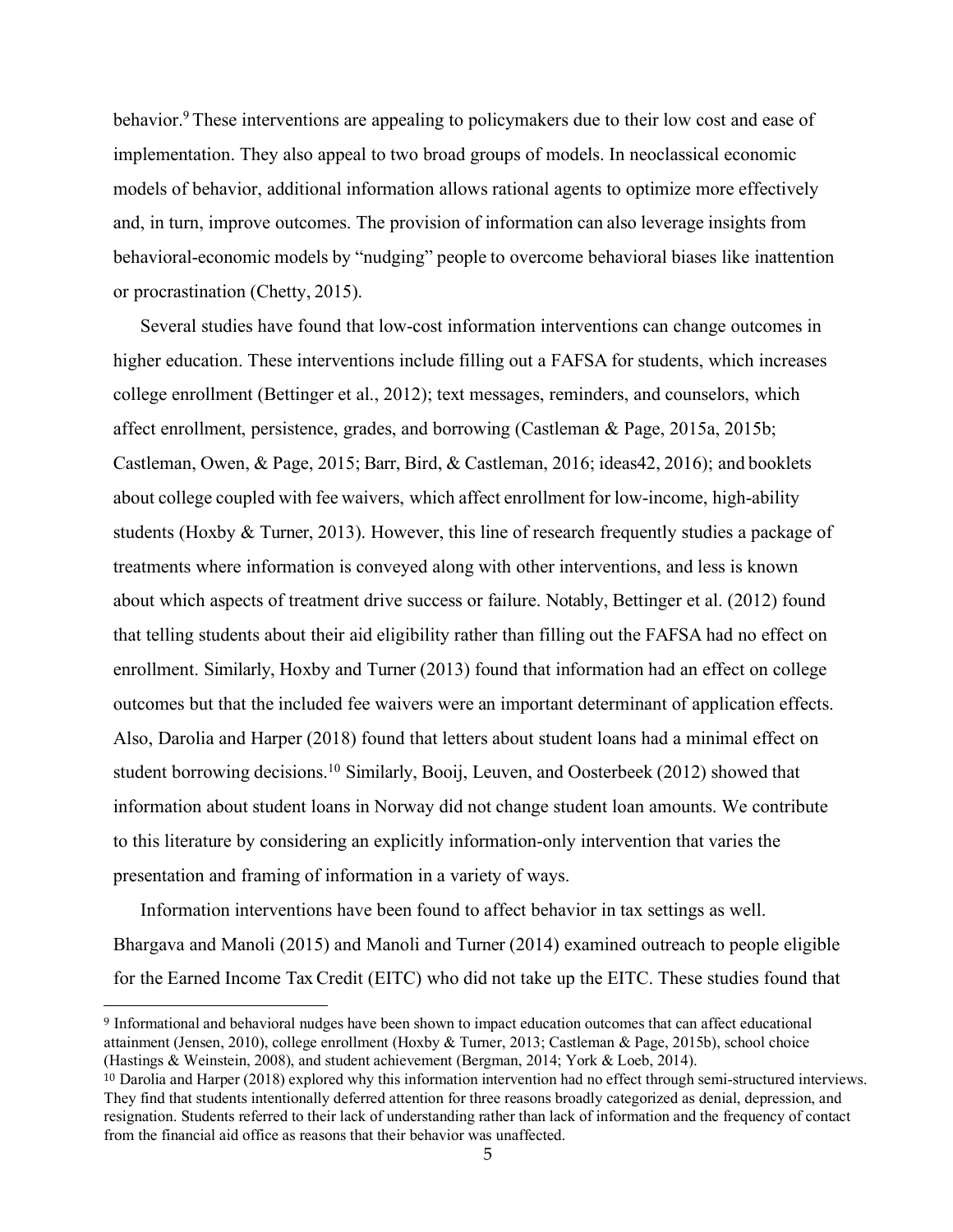reminders can influence a decision to take up tax credits. In both studies, the targeted population received additional information. However, the experiments also changed the method that taxpayers could claim the credits by mailing simplified worksheets.

We provide evidence that the null effect of tax credits for college is not driven by a lack of information. We cannot know that students comprehended the information we sent to them. However, several characteristics of our intervention and empirical strategies suggest our outreach changed student awareness of tax benefits for college. First, the mail and e-mail came from an official source, ApplyTexas. ApplyTexas is the official portal for college application for all public universities in Texas, which means the e-mails came from a trusted channel. Moreover, all students had interacted with ApplyTexas to apply for college. Second, we show that even after accounting for e-mail open rates, there was no change in enrollment probabilities. Lastly, among students who opened the e-mails, approximately one-third opened the e-mail multiple times, suggesting engagement with the material.

This study addresses the issue of awareness of tax credits for college. Our null findings suggest that a lack of awareness cannot explain the inefficacy of tax credits for college. We discuss other reasons, including timing and targeting of benefits later in the paper. Given that we find the provision of information did not affect student outcomes, we hypothesize that information and other supports for students may be important complementsto successfully influence education outcomes<sup>11</sup>

## **2. INSTITUTIONAL BACKGROUND**

## **Tax Credits**

 $\ddot{\phantom{a}}$ 

Tax benefits for college are a substantial expenditure estimated to be \$34.6 billion in 2018 (Crandall-Hollick 2018). This is roughly the same size as the Pell Grant program, which is the largest grant for college in the United States. Not only do tax credits for college constitute a large expenditure, they have increased in recent years. In 1998 there was roughly \$5 billion in

<sup>11</sup> Bhargava and Manoli (2015); Manoli and Turner (2014); Bettinger et al. (2012); Castleman and Page (2015a, 2015b); Castleman, Owen and Page (2015); Barr, Bird and Castleman (2016) all fit in this category where information was conveyed in addition to a connection to counseling, a change in the decision-making process, etc.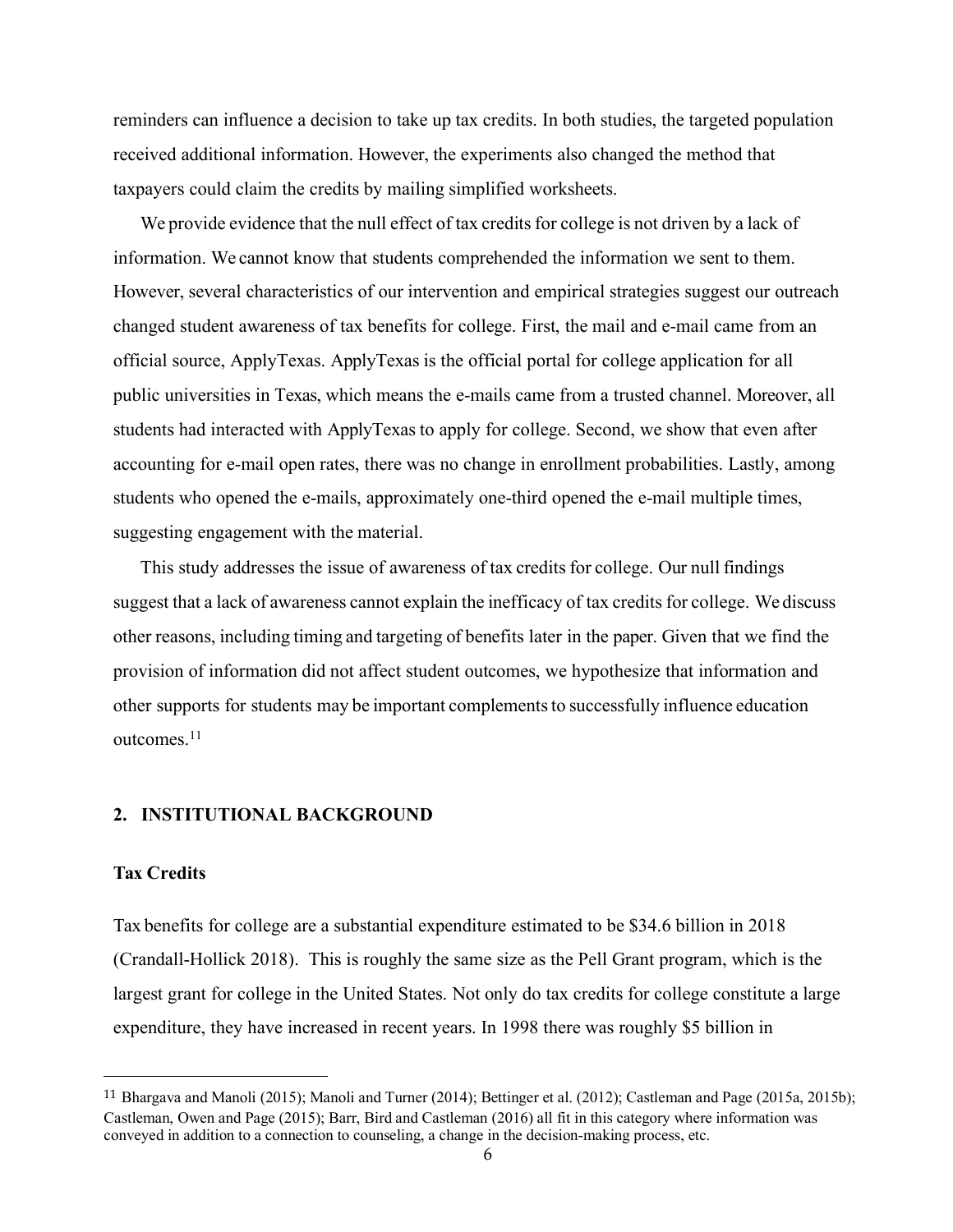expenditures on tax credits for college (Bulman & Hoxby, 2015). A lot of this growth occurred in the 2009 tax year with the enactment of the American Opportunity Tax Credit (AOTC). Dynarski and Scott-Clayton (2016) offer an excellent overview of the history and effects of tax credits for college. At the time of this study there were five different tax benefits for college students. The first was the American Opportunity Tax Credit, a partially refundable tax credit. Second, taxpayers could deduct students' tuition and fees. Third, full-time students over the age of 19 could count in the calculation of the Earned Income Tax Credit.12 Fourth, the Lifetime Learning Credit was available, which is less generous than the AOTC. Lastly, full-time students over the age of 19 could still qualify taxpayers for the dependent exemption.<sup>13</sup>

Some tax benefits can be claimed by either students or parents.<sup>14</sup> Parents may claim children attending college as dependents if the child receives more than half their support from the parents and the child is less than 24 years old.<sup>15</sup> Given the available data, we do not know if the parents or child would claim the tax benefits for college. We sent information to the e-mails and physical addresses students provided when they applied to college. These addresses may not correspond to who claims the tax benefits. However, even if children received the e-mail and parents were eligible to claim the benefit, children could inform their parents (or vice versa). Also, all students over 24 years old would be claiming education tax benefits for themselves.

There are several potential hypotheses for why tax credits do not impact college enrollment. The first is the timing of aid receipt. A student who enrolls in school in the fall of calendar year *t* does not receive tax benefits until they file taxes in year  $t + 1$ —sometime between February and May. The delay between student decision-making and the receipt of benefits is a minimum of five months. The delay is even more pronounced for enrollment in January of year *t* where the delay is over 12 months. This delay between enrollment and the additional funds means that tax credits are not well suited to ease credit constraints. While tax benefits may appear to work as an incentive that changes the price of college, the timing of tax benefits makes it easy for families to perceive tax benefits as a change in income rather than a change in the price of college.

Another potential reason tax benefits' do not affect student outcomes is a lack of awareness.

 $\ddot{\phantom{a}}$ 

 $12$  While the Earned Income Tax Credit is not explicitly a tax credit for college, dependents who enrolled in school could qualify otherwise-ineligible households for the EITC or a more generous EITC.

There is further discussion of tax benefits for college in the online appendix.

 $14$  The dependent exemption and Earned Income Tax Credit can only be claimed by parents.

<sup>&</sup>lt;sup>15</sup> See IRS publication 501.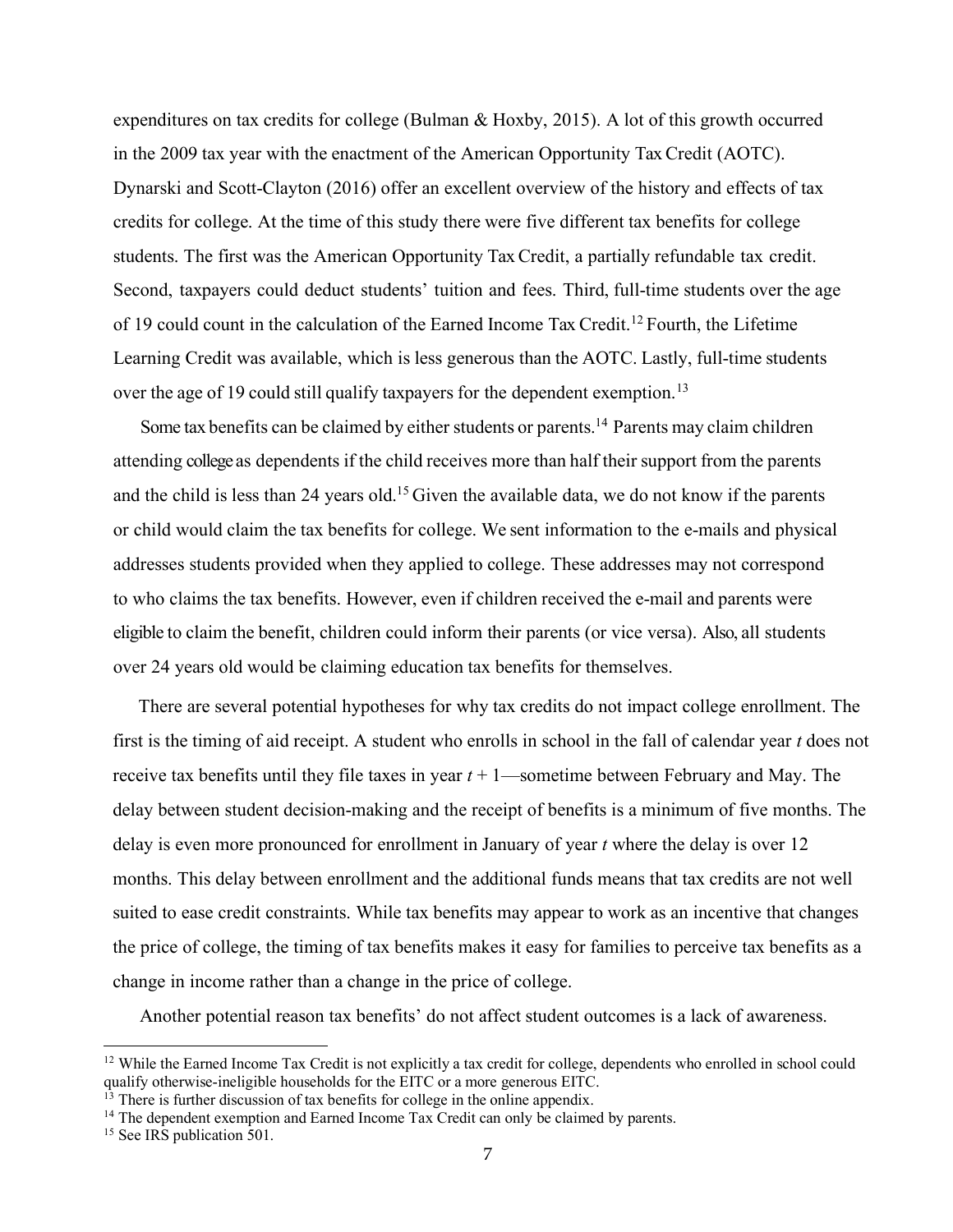Many students and families may not be aware of the availability or generosity of tax benefits for college. The most obvious time for a student to learn about tax benefits for college is when they (or their parents) file taxes after college attendance. Clearly, this occurs after students have made enrollment decisions. The intervention in this paper was primarily designed to address the issue of awareness.

#### **ApplyTexas**

ApplyTexas is an official portal used by all public universities in Texas and many public community colleges. Students can create a profile and use this to submit applications to any public university in Texas as well as participating community colleges and private universities. In Fall 2015, 97 percent of first-time undergraduates in Texas public universities had used ApplyTexas. Similarly, 57 percent of first-time undergraduate community college students had used ApplyTexas.16 Hence, our sample is represents nearly all students who are applying to Texas universities, and a substantial, albeit smaller, share of community college applicants.

## **3. DATA AND EXPERIMENT**

#### **Data**

 $\overline{a}$ 

The data from this project come from four data sources. The first is from the ApplyTexas portal. This contains contact information and basic demographic information including race and gender as well as indicators for parental education and self-reported family income. The second source is administrative data that the Texas Higher Education Coordinating Board (THECB) collects on all students in public universities and community colleges in the state of Texas. We primarily use the information on student enrollment in the fall of 2014 as the outcome of interest, but we also have information on graduation and financial aid. The third data source is information on who opened the e-mails we sent, which was generated by the e-mail software we used. Finally, we also supplemented student enrollment with data from National Student Clearinghouse (NSC). The NSC data we use provide out-of-state enrollment college enrollment information for all high school students from Texas public high schools who graduated from 2011 to 2014, or for any

<sup>16</sup> These statistics were provided in an e-mail conversation with the THECB.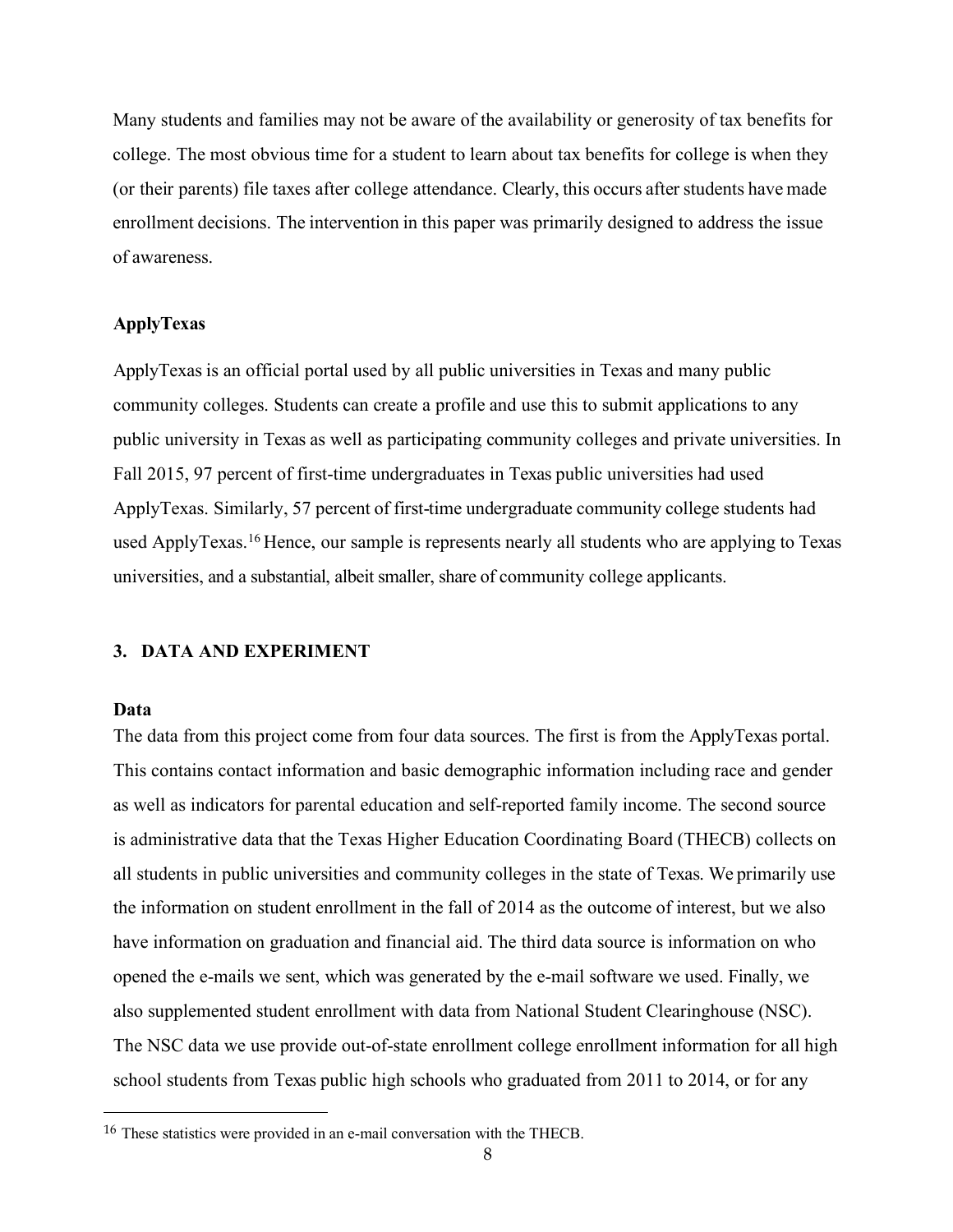students who attended a public institution of higher education in Texas from 2009 to 2015.<sup>17</sup>

#### **Experiment**

We randomized the provision of information to students via e-mail and mailing letters. To do so, we collaborated with the Texas Higher Education Coordinating Board (THECB), who provided physical and e-mail addresses for students who had applied to any public Texas college or university using the ApplyTexas.org portal. To foster trust in the content, all letters and emails were from ApplyTexas. ApplyTexas is a well-known, official application portal.

We summarize each information treatment in Table 1. Panel A, "Treatment Arms," shows which group of students received a particular treatment. For example, the first row of Table 1 indicates whether the information was framed with the costs or benefits of college. Panel B describes when various e-mail or letters were sent out as well as when outcomes were observed. We describe Table 1, the content of each intervention, and our samples in further detail in the below.

#### **Sample**

Our sample was students whohad used the ApplyTexas portal through Fall 2014. Within this sample frame, we tailored information to three groups of students. The three groups were students at different points in their college education and thus could have different responses to information about tax benefits for college. The content delivered to these students was essentially the same.18 The groups also received the information at different times, as described below. A timeline of when communications were sent and relevant deadlines and outcomes is included in Figure 2.

# *Enroll Sample*

The first group we targeted was high school seniors from the class of 2014 who had applied

<sup>&</sup>lt;sup>17</sup> The NSC data completely covers two of the samples studied and a significant amount of the third.

<sup>&</sup>lt;sup>18</sup> The exact phrasing of the information changed from the initial e-mails as we experimented with changes in the content to bypass e-mail spam filters. We did this by sending test e-mails to a set of e-mails we had access to in order to see what got caught in the spam filters. The changes were small and typically changed the punctuation of the messages.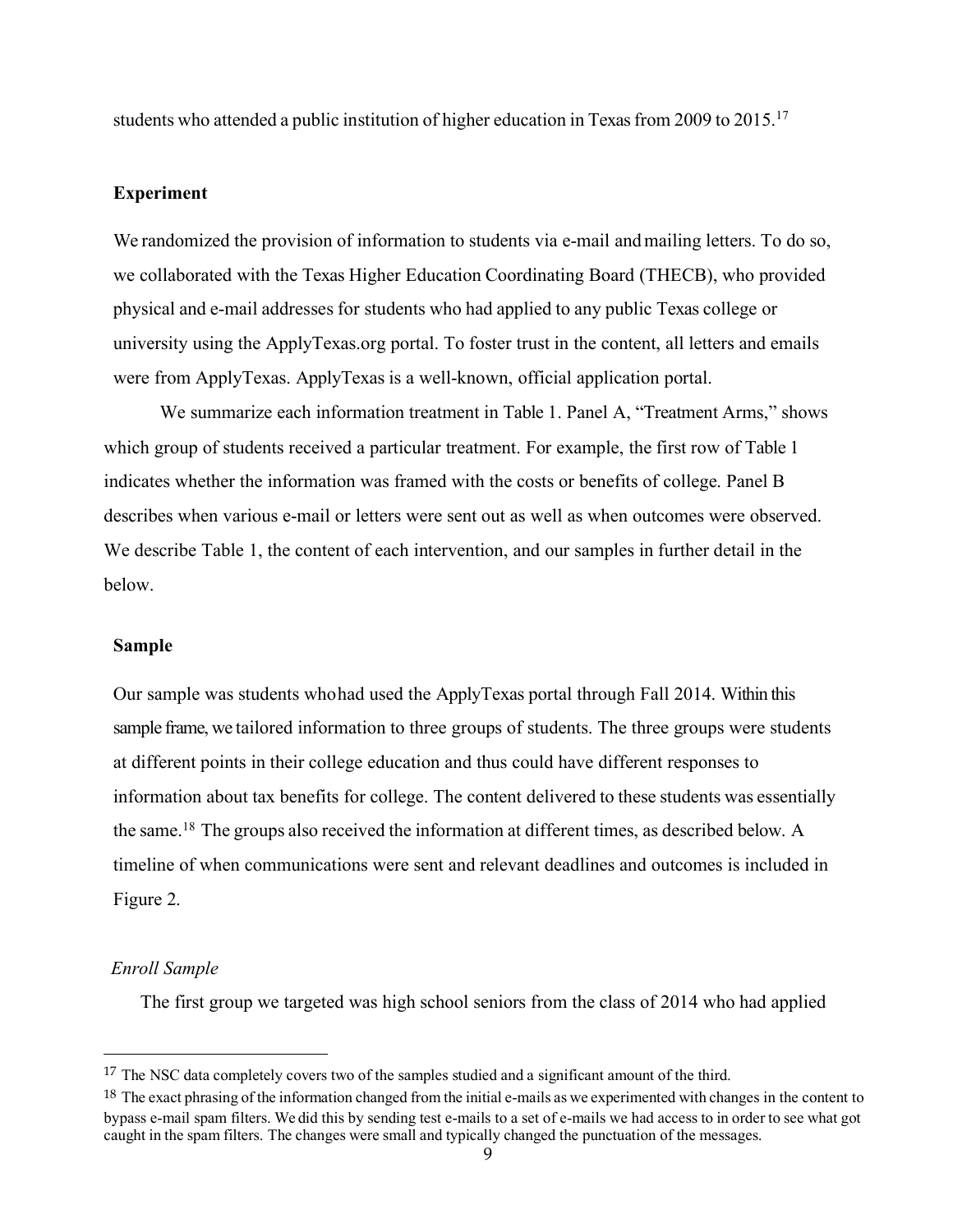to college. The outcome of interest for this group was enrollment in fall 2014. There are three distinct groups of students within the Enroll group. First, some high school students received treatment. Second, some students did not receive treatment but were at high schools where some students did receive treatment. We refer to this group as "Peer Treatment" in Table 1 and Figure 3. We did this to check for evidence of information diffusion. Last, some students did not receive treatment and were at high schools where no students received treatment; these are the control students.

There were two types of information treatments for the Enroll sample. First, some treated students received two emails about tax benefits, a mailer, and a separate email about filing the FAFSA. Second, at the request of the THECB, some treated students only received the email about filing the FAFSA.

The Enroll sample had 96,330 students. The steps of the randomization can be seen in Figure 3. We split the sample between high schools based on the number of students who used the ApplyTexas portal to insure that students in the Peer Treatment were at high schools with enough students where information may diffuse.

The process for high schools with 10 or more applicants is depicted in Figure 3 Panel A. For high schools with 10 or more students who applied via ApplyTexas, 20 percent of high schools were assigned to be in the control group (i.e. no students in the high school received the information). The remaining 80 percent of schools had their students split between three groups: 60 percent ofstudents were assigned to receive information about tax credits and a separate email about the FAFSA, 20 percent were assigned to the peer treatment that did not receive any communication but were at the same high schools as students who received communication, and 20 percent of students were assigned to receive the FAFSA-only treatment. This randomization procedure allows us to test whether information diffused throughout high schools. That is, did sending information to some students in a high school create information spillovers to students who did not receive the information? This can be answered by comparing untreated students at schools where some students were treated to students at schools where no students were treated.

The process was slightly different for high schools with fewer than 10 students applying and is shown in Figure 3 Panel B. Due to the limited number of potential peers, we omitted the "peer" treatment. Among schools that had fewer than 10 students apply, 20 percent of the high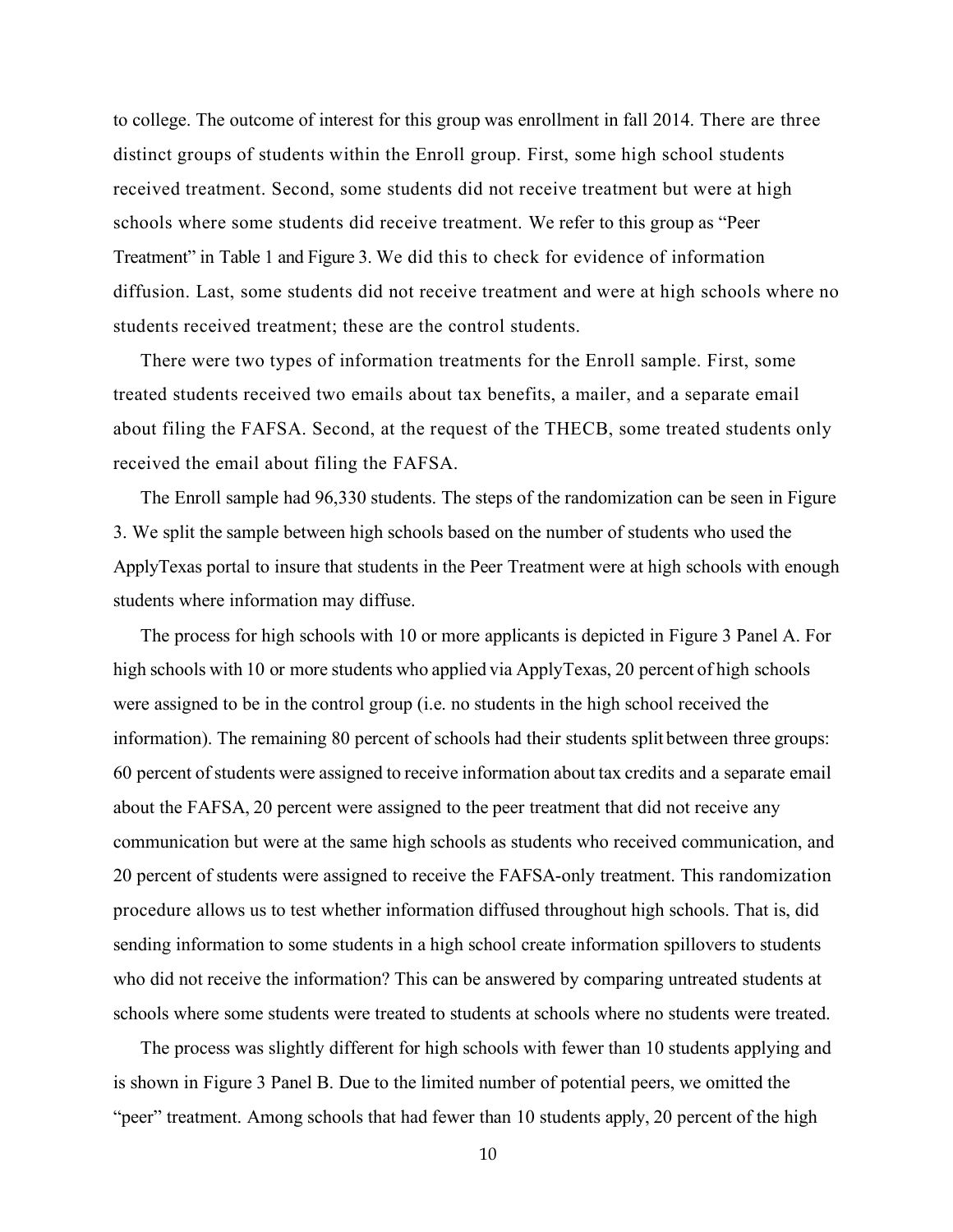schools were assigned to be in the control group, so they had no treated students. Of the remaining schools, 80 percent of students were assigned to receive information about tax credits and the FAFSA and 20 percent to receive a FAFSA-only treatment.

The first e-mail for the Enroll group received was sent February 18, 2014 and encouraged students to file their FAFSA. Tax emails were sent on April 1, 2014, and July 16, 2014 and a letter about tax benefits was sent on June 1, 2014. We sent the tax e-mails when students could still apply to non-selective colleges and when they were making decisions about whether and where to attend college, pay fees, and make other preparations. The first tax e-mail also arrived around the deadline for tax filing, which was intended to make the information more salient.

#### *ReEnroll Sample*

The ReEnroll sample enrolled in college in the calendar (and tax) year of 2013. These students were very likely to be eligible for tax benefits for college because they were enrolled in college. They were informed about tax benefits for college in order to see if reenrollment decisions were changed. Information was sent around tax filing season to help students claim benefits they were eligible for. Larger tax refunds have been shown to increase college attendance, which motivated us to send information around tax filing season (Manoli & Turner, 2018). The first e-mail was sent on January 17, 2014, which corresponds to the beginning of the tax filing season. The second e-mail was sent March 25, 2014, which corresponds to the last three weeks of the tax filing season. The outcome of interest was reenrollment in the fall of 2014.

The ReEnroll sample has 434,887 students with75 percent assigned to treatment and 25 percent assigned to control. We stratified treatment assignment based on application date, family income, type of school applied to, and age.

#### *ReApply Sample*

The last group of students we targeted had previously applied to college but did not enroll in Texas colleges or universities in the 2011–12 or 2012–13 school years. These students had indicated interest in college by previously applying but ultimately did not enroll in a Texas public institution. Unfortunately, we did not have access to NSC data at the time of the intervention, so some of the students included in this sample were enrolled at out-of-state institutions. The e-mails were sent to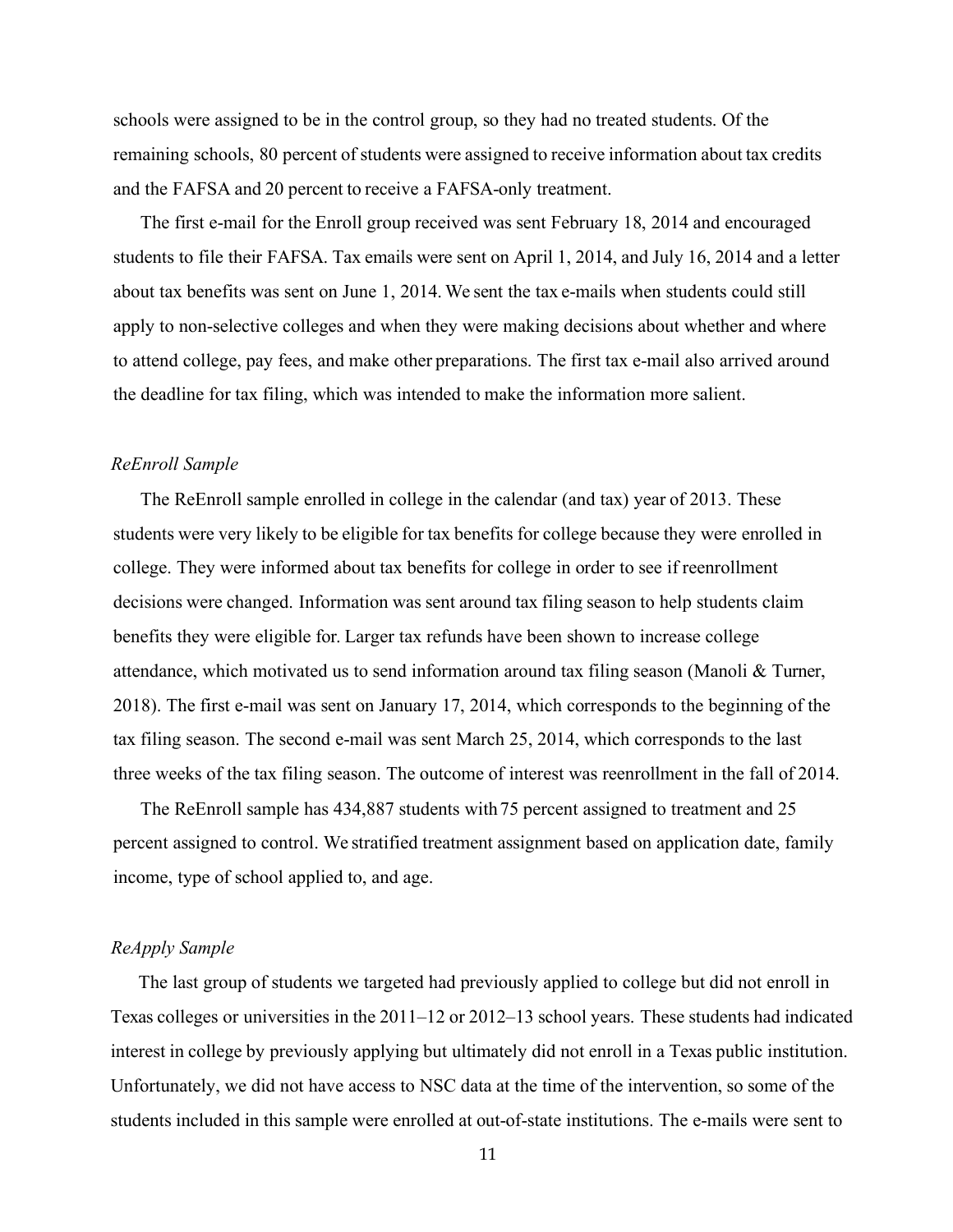this group around deadlines for application to non-selective institutions, including community colleges. The first e-mail was sent on November 6, 2013, and the second was sent on July 16, 2014. The outcome of interest was enrolling in either spring or fall of 2014.<sup>19</sup>

The ReApply sample consisted of 526,614 students with roughly 75 percent assigned to treatment and 25 percent assigned to control. There were 18 different e-mail templates used that contained different variations of the information about tax benefits for college. We again used a stratified randomization process with stratification on application date, family income, type of school applied to, and age.

Summary statistics for the three samples are presented in Table 2. The samples have similar characteristics. The samples are 43 to 45 percent male, 37 to 41 percent Hispanic, and 12 to 19 percent of the sample reports that their father had a bachelor's degree. Of the Enroll sample, 73 percent enrolls in college. Of the ReEnroll sample, 63 percent enrolls in public higher education in the next year.

Somewhat surprisingly, the ReApply sample is likely to enroll—44 percent of students enrolled at some point during the year with 14 percent enrolling out of Texas. Those who were enrolled out-of-state were likely enrolled out-of-state prior to the intervention. This relatively high rate of enrollment shows that many of these potential students were still considering enrolling in college and may respond to information about tax benefits for college.<sup>20</sup>

#### **Content**

The e-mails and mailings were designed by a design firm to present the information in a visually appealing way. The ApplyTexas logo and website appear at the top of each communication. The e-mails were sent from a THECB e-mail account to add legitimacy. All communication also included Spanish language versions of the information. An example of the email can be seen in Figure 1.<sup>21</sup> The content of the e-mails was varied to test what information, if

<sup>&</sup>lt;sup>19</sup> The timing of the information could potentially affect the interpretation of the results. We discuss the reasons for the timing decisionsthat we made above but acknowledge that timing of information could be important. However, the timing was different across the three groups and was intended to come at times where students made decisions about college enrollment or tax filing.

 $20$  Appendix Table A4 presents mean differences in covariates by treatment status.

<sup>21</sup> All e-mail templates are at https://www.dropbox.com/sh/agyvnfxr159fsir/AACpebdkeyGqvBtr4sXL8oTfa?dl=0. The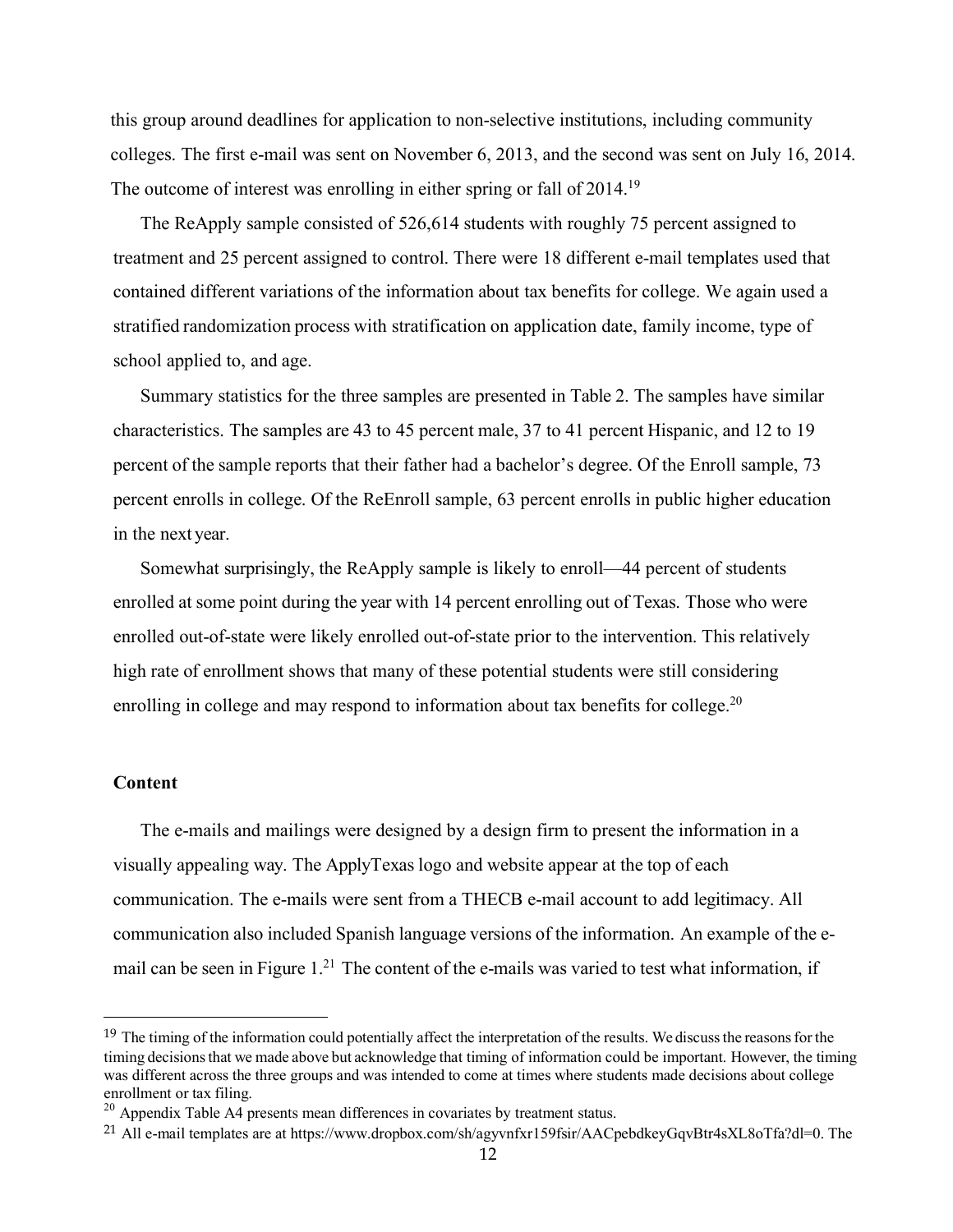any, affected students' decisions. The content for each group is summarized in Table 1.

The first set of content variations was designed to test whether information aboutpotential tax benefits had a different effect when coupled with information about the costs or benefits of college attendance. This was motivated by the finding that beliefs about college costs and benefits may be biased (Bleemer and Zafar (2018). In Table 1 this is referred to as "Costs v. benefits v. neutral." In the benefits variation, students were told that college graduates in Texas earn on average \$33,000 more per year than high school graduates.<sup>22</sup> In the costs variation, students were told that tuition in Texas was \$2,400 per year for two-year colleges and \$7,700 per year for four-year public colleges.23 The final variation was neutral and there was no discussion of the costs or benefits of college. For students in the ReEnroll group, the information on the costs of college was omitted because students had already paid tuition at their institution.

The second set of content variations varied how much information students were given about tax benefits for college. In Table 1 this is referred to as "Simple v complex v more tax credits." This was designed to test if a different stated maximum benefit induced larger behavioral changes. In the "More tax credits" condition, students were told the names and maximum amounts of four different tax benefits available for college enrollment.<sup>24</sup> In the "Simple" treatment arm, only the EITC and American Opportunity Tax Credit were mentioned with their maximum credit amounts. The contrast between these two treatments was to determine if a higher total potential benefit (four tax benefits) had a larger effect than the two tax credits. The "Complex" treatment arm included detailed information about the eligibility requirements for the EITC and AOTC. This was designed to see if detailed information about tax benefits was more or less effective than simply stating the name and maximum value of the tax credits.

The last varied information in the emails about tax benefits was about filing a Free Application for Federal Student Aid (FAFSA). Some students in the ReEnroll and ReApply sample were told they could potentially receive more financial aid by filling out the FAFSA, and a link to www.fafsa.ed.gov was included. In Table 1 this was referred to as "FAFSA reminder in

 $\ddot{\phantom{a}}$ 

subject for the e-mails was always the same "Tax Benefits for College."

<sup>&</sup>lt;sup>22</sup> This number was derived from the American Community Survey and accessed at the Business Journals bizjournals.com.

<sup>&</sup>lt;sup>23</sup> These tuition figures came from collegeforalltexans.com and are for the 2013–2014 school year.

<sup>24</sup> We did not mention the Lifetime Learning Credit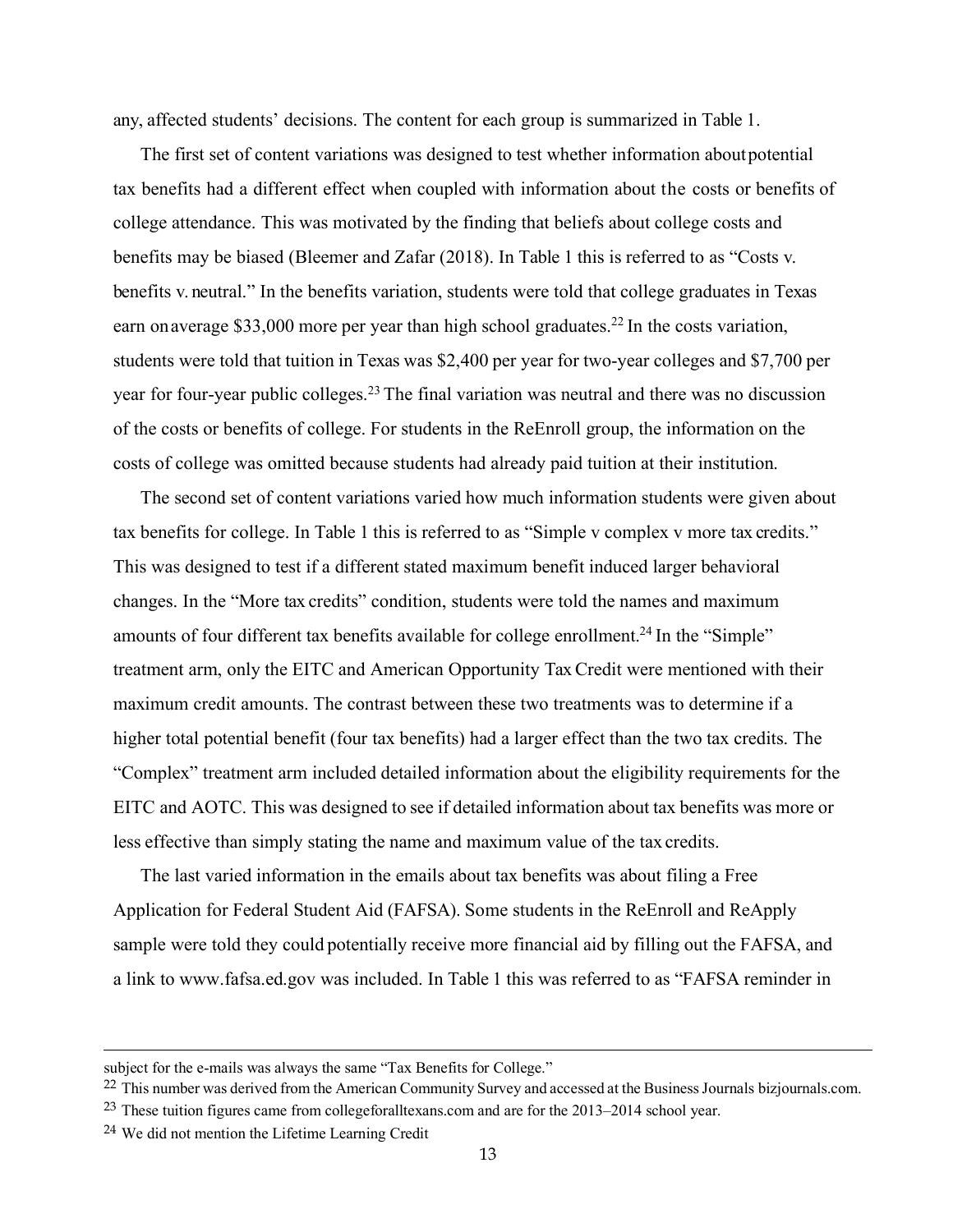tax e-mail $"^{25}$ 

For the Enroll sample, some students were assigned to only receive information about the FAFSA, while the majority received a separate e-mail about filing the FAFSA in addition to e-mails about tax credits for college (Table 1, "Separate FAFSA e-mail"). The FAFSA e-mails came in two varieties: a shorter notice providing a link to the FAFSA and explaining that filing the FAFSA would determine a student's eligibility for state and federal aid, and a longer notice that also had information about early deadlines, the admissions process, the IRS retrieval tool, and the federal PIN that was required at that time for FAFSA completion.

In all tax benefit communications there was a section that described the process for claiming tax credits for college. Additionally, there were links to IRS websites that contained more detailed information about tax credits.

## **4. ESTIMATION**

 $\overline{a}$ 

To estimate the effect of this information intervention, we leverage the fact that the intervention was randomly assigned. Because treatment was assignedrandomly, it should be orthogonal, in expectation, to any student characteristics that would affect college going. For the ReApply and ReEnroll groups, the primary specification is:

$$
Y_i = \alpha \cdot Treat_i + X_i \beta + \epsilon_i \tag{1}
$$

where *i* indexes students,  $Y_i$  is an outcome (for example, enrollment in fall 2014 or spring 2014), *Treat<sub>i</sub>* is an indicator for students receiving some type of intervention,  $X_i$  is a vector of student characteristics, and  $\epsilon_i$  is an idiosyncratic error term.<sup>26</sup>  $X_i$  includes indicators for gender, race, father's education, mother's education, family income, and student classification if applicable.<sup>27</sup> The coefficient of interest is  $\alpha$ , which is the intent-to-treat effect of being assigned treatment.<sup>28</sup> The intent-to-treat parameter, *α,* is a policy-relevant parameter because it incorporates both the

<sup>&</sup>lt;sup>25</sup> This is not to be confused with the separate FAFSA email that the Enroll group received. The ReEnroll and ReApply groups had a treatment arm with a statement about the FAFSA included as part of the tax benefits email.

<sup>&</sup>lt;sup>26</sup> This equation will be estimated using ordinary least squares.

 $27$  Classification denotes whether the student was a freshman, sophomore, junior, or senior.

<sup>&</sup>lt;sup>28</sup> For the enroll sample this would include tax e-mails, a FAFSA e-mail, and a tax mailing. For the ReEnroll and ReApply sample, treatment was only receiving an e-mail.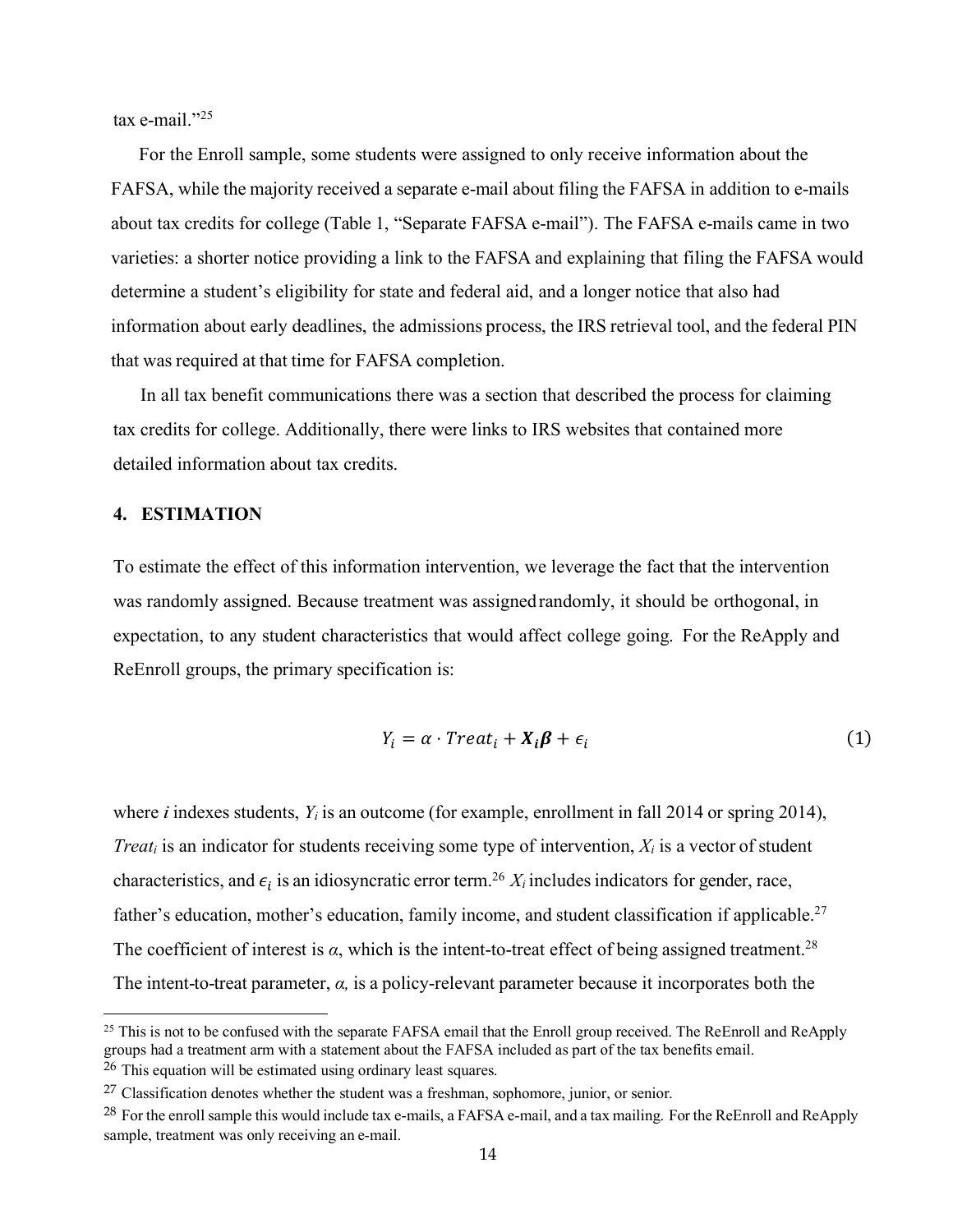size of the treatment effect of the information and the fraction of students who were actually treated. Sometimes *Treati* will be separated into different indicators for different variations of the intervention. For example, *Treat<sub>i</sub>* will be replaced with indicators for the cost, benefit, and neutral framing of tax credits for college.29

Equation 1 is altered in an important way for the Enroll group to account for the randomization procedure. There are three groups of students we consider: students who received treatment, students who did not receive treatment but went to school with students who did receive treatment, and students who went to a school where no students received treatment. We test for the presence of information spillovers by computing the average enrollment rates for these groups and comparing them. To account for this structure the following equation isused for the Enroll group:

$$
Y_i = \alpha \cdot Treat_i + \gamma \cdot peer_i + X_i \beta + \epsilon_i \tag{2}
$$

where *Peeri* is an indicator for students who did not receive the letters and e-mail but were in schools where some students received this treatment. As a result, *γ* measures the effect of information spillovers within a high school. We also control for whether the student's high school had more or less than 10 students in all specifications for the Enroll sample in  $X_i$ .

While we sent e-mails to all students assigned to treatment, many students did not see the email for various reasons. These included having an outdated e-mail address or the e-mail being filtered out by the spam filters. If students did not open the e-mail, they are less likely to be affected by the treatment. Fortunately, the e-mail service we used tracked whether individuals opened the e-mails we sent. We used this to information in an instrumental variables (IV) framework to examine the effect of the information on students who received and opened the email containing information about tax credits for college. In this context the first-stage equation becomes

$$
Open_i = \theta \cdot Treat_i + X_i \beta + v_i \tag{3}
$$

<sup>&</sup>lt;sup>29</sup> We tested that all of the treatment arms had the same effect, and in all of the samples we could not reject that all treatment arms were equal to each other.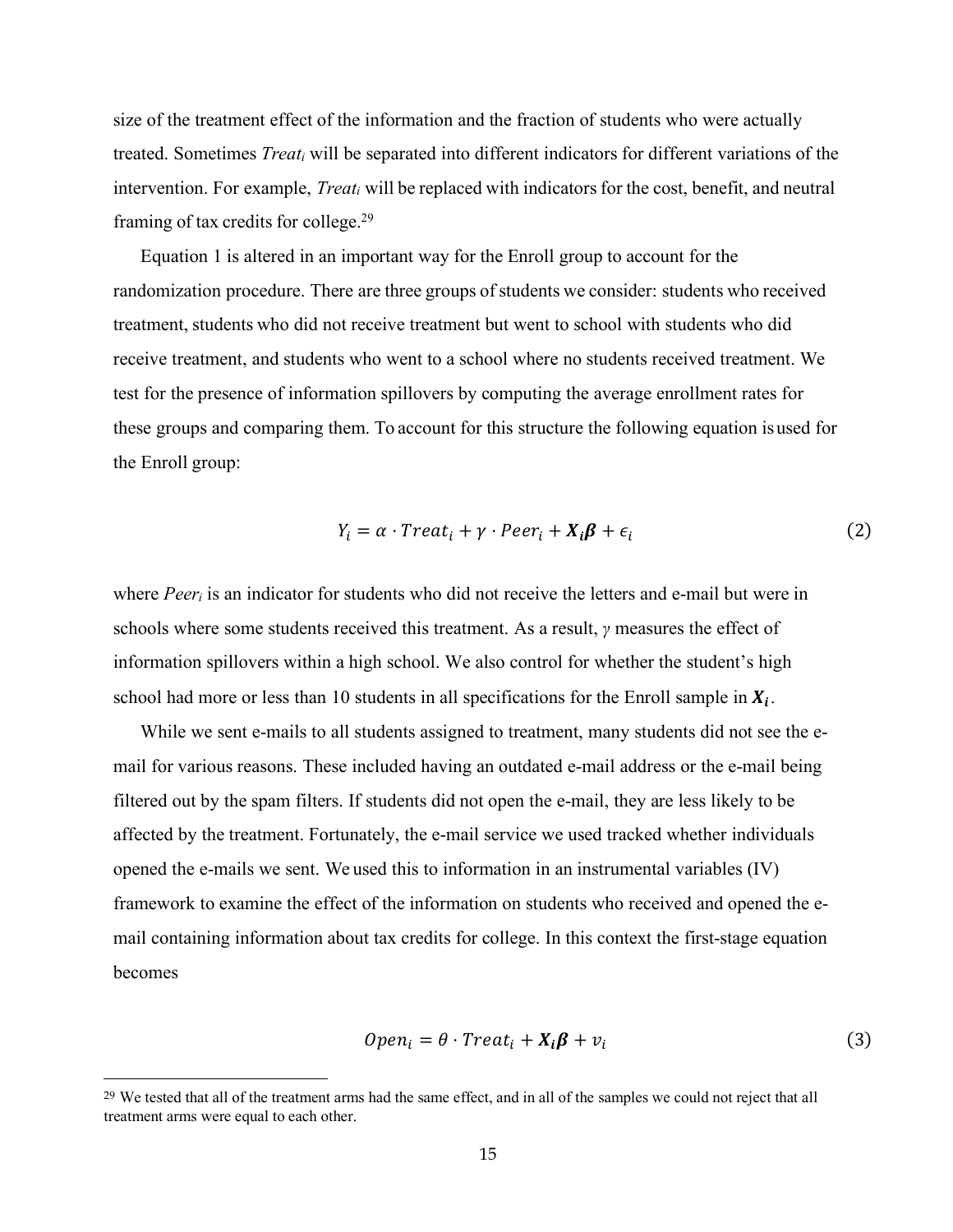where *Open<sub>i</sub>* is an indicator for a student opening the e-mail and  $\theta$  is the fraction of treated individuals who opened the e-mail. *Xi* includes indicators for the three largest e-mail providers in the sample, Gmail, Hotmail, and Yahoo, in addition to the demographics included in equation 1.30

The second stage becomes

$$
Y_i = \eta \cdot \widehat{Open} + X_i \beta + \epsilon_i \tag{4}
$$

*Y<sub>i</sub>* is a student outcome and *η* is the effect of a student opening an informational e-mail. The coefficient,  $\eta$ , is the treatment-on-the-treated parameter and accounts for the fact that not all individuals who were sent e-mails opened one.  $\eta$  is useful in understanding the effect of information about tax credits for college apart from issues of incomplete take up by treated students.

For the ReApply and ReEnroll groups, robust standard errors are presented. For the Enroll group, standard errors are clustered at the high-school level to account for the treatment being partially determined by high school.

#### **Diagnostics**

 $\overline{a}$ 

We checked to make sure that student characteristics were balanced across treatment and control groups in Table 3. For the Enroll sample, the treatment-group was 1.2 percentage points more likely to be male, but this is only marginally statistically significant. Similarly, students in the "peer" group were not statistically different from the control group forany covariate. For the ReEnroll sample, none of the tested covariates is statistically different from zero. For the ReApply sample, one covariate is statistically different at the 5 percent level: treated students are 0.4 percentage points less likely to be male. Taken together these results confirm that the randomization procedure allocated similar students to treatment and control groups. We controlled for these variables to account for slight differences in the composition of the treatment and control groups and to increase precision.

Table 4 presents the first stage results. Between 21 and 43 percent of treated students opened

<sup>&</sup>lt;sup>30</sup> This captures differences across these providers including spam filtering and potentially sorting across e-mail providers.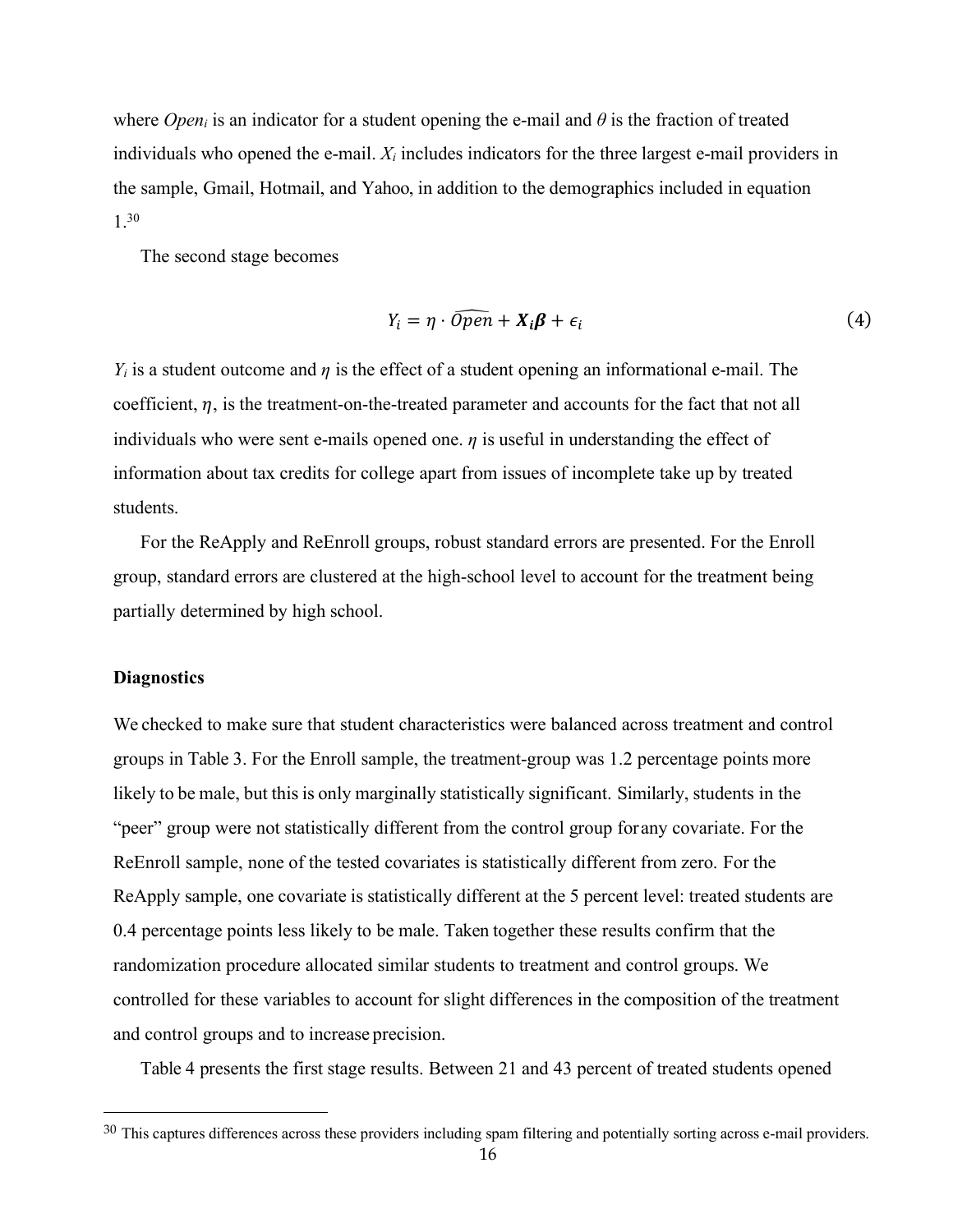the email, depending on the sample. The effects varied across the samples, which likely reflects a combination of differences in the underlying samples and slight changes in the content of the email to reduce the chance that the e-mails were caught in spamfilters.

#### **5. RESULTS**

#### **Did Students Receive Information?**

A shortcoming of thisstudy isthat we cannot show that students understood the information in the mail and e-mail sent to them. We try to overcome this shortcoming in several ways. First, we designed the intervention so that information was sent from ApplyTexas, the official portal for public university application in the state of Texas. We also use an instrumental variables strategy to focus on students who opened the e-mail. Our instrumental variables strategy confirms the patterns of our reduced-form analysis with an associated loss of precision.

However, opening an e-mail does not mean that the recipient understood the information in the e-mail. To this end, we know that roughly one-third of students who opened an e-mail opened it more than once. Opening the e-mail multiple times suggests that a substantial fraction of recipients intentionally engaged with the information. While this is an imperfect proxy, it suggests a level of engagement consistent with students absorbing the relevant information.

It may be that e-mail is a bad channel to convey this information. However, the Enroll group received both physical mail and e-mail, which means that students had more than one source of information on tax credits.

#### **Did the Treatment Affect Educational Outcomes?**

Table 5 presents the effects of the intervention for the Enroll sample. The main results combine all tax treatment arms into one indicator for treatment because the results do not vary by different treatment content. Panel A shows the effect of assignment to treatment, which included both physical mailings and e-mails. The estimated impacts are small and statistically insignificant. Of the control group, 73 percent enrolled, and the upper bound of the 95 percent confidence for the intent-to-treat effect is a 0.8 percentage point or a 1.1 percent increase relative to the baseline.

17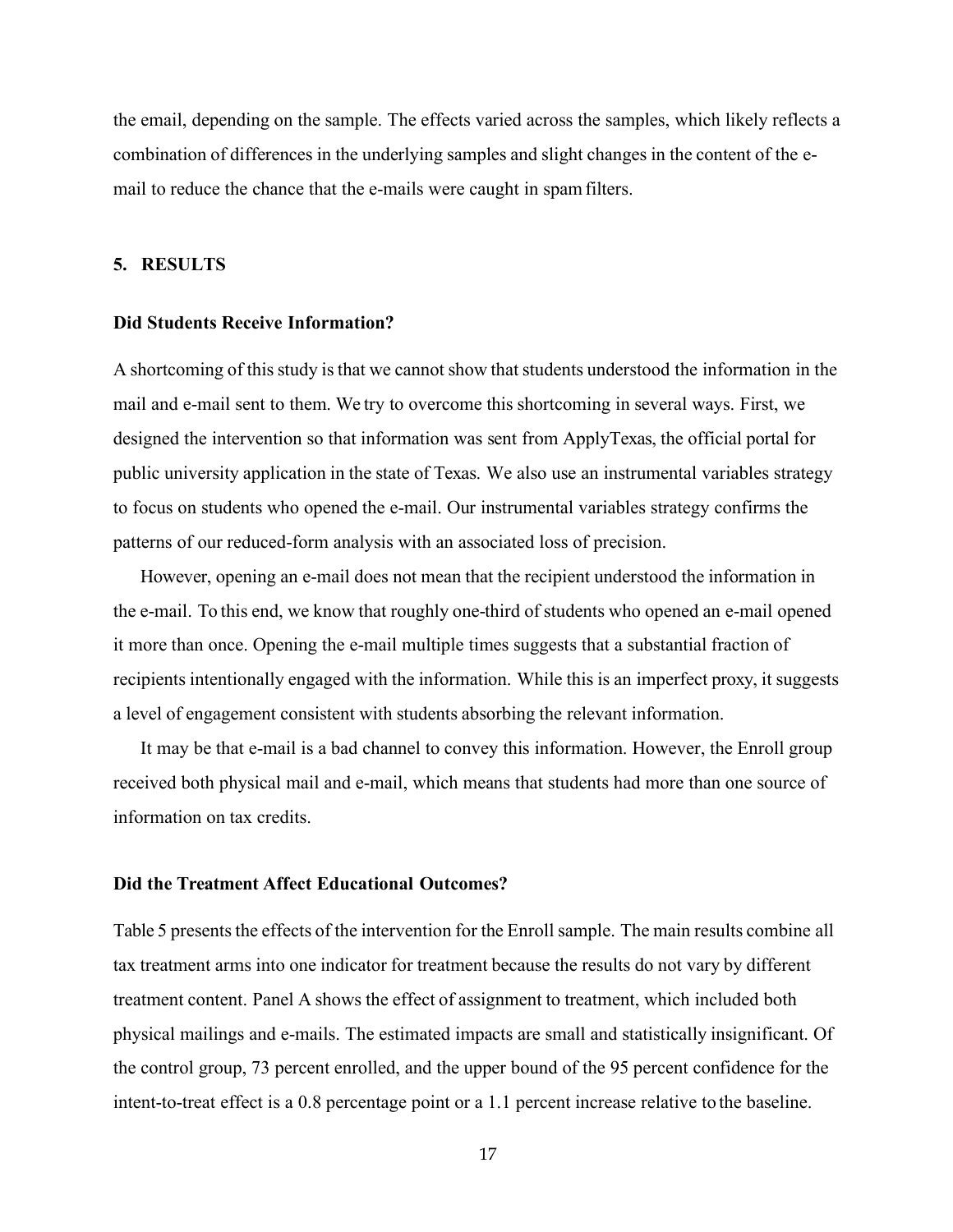Students who did not receive the letter but were in high schools where some students did receive the letter were similarly unaffected by the letters. We also show that grants received, a proxy for filing the FAFSA, and student graduation did not change. $31$ 

In Table 5 Panel B we instrument for opening any e-mail with an indicator for assignment to treatment as outlined in equations 3 and 4. Panel B uses assignment to treatment as an instrument for opening the e-mail. These estimates focus on the effect of opening the e-mail. However, the treatment also included a letter, so this analysis examines the effect of one component of the treatment. Similarly, there are no statistically significant effects on college enrollment, with the point estimates being small and negative.

Table 6 analyzes the ReEnroll sample. Panel A shows that assignment to receive an e-mail did not change enrollment and very small treatment effects can be ruled out of +/- 0.003 percentage points. This overall zero effect could be masking an upgrading effect where students "upgraded" from community colleges to four-year institutions. Columns 2 through 3 explicitly test for this effect by considering reenrollment in Texas community colleges and public universities separately. The coefficients are similarly small and precisely estimated, suggesting that there was no upgrading from community colleges to universities.<sup>32</sup>

For student graduation we find no results significant at the 5 percent level. There is a very small increase in the probability of receiving a bachelor's degree from a public school in Texas, but this effect is only significant at the 10 level. Further, after applying Romano and Wolf's multiple testing correction, the *p* value is .168 (Romano & Wolf, 2005).

Instrumenting for opening an e-mail does not substantively change the conclusions—students who opened e-mails were no more likely to have enrolled in college. Our estimates can still rule out effects of  $+/-1$  percentage point. Reenrollment rates were 63 percent for the control group, so ruling out a 1 percentage point change rules out a very small percent change in reenrollment. The IV estimates of upgrading are larger but are still substantively small and statistically insignificant.

Table 7 presents results for the ReApply sample. We considered both enrollment in spring 2014 and fall 2014 because the e-mails were sent in time to potentially affect both enrollments. The

 $\overline{a}$ 

<sup>&</sup>lt;sup>31</sup> Specifically, the indicator is for whether a student did one of the following: filed a FAFSA, filed a Texas Application for State Financial Aid (TAFSA), or received merit aid.

<sup>32</sup> Results are similar when considering out-of-state schools separately.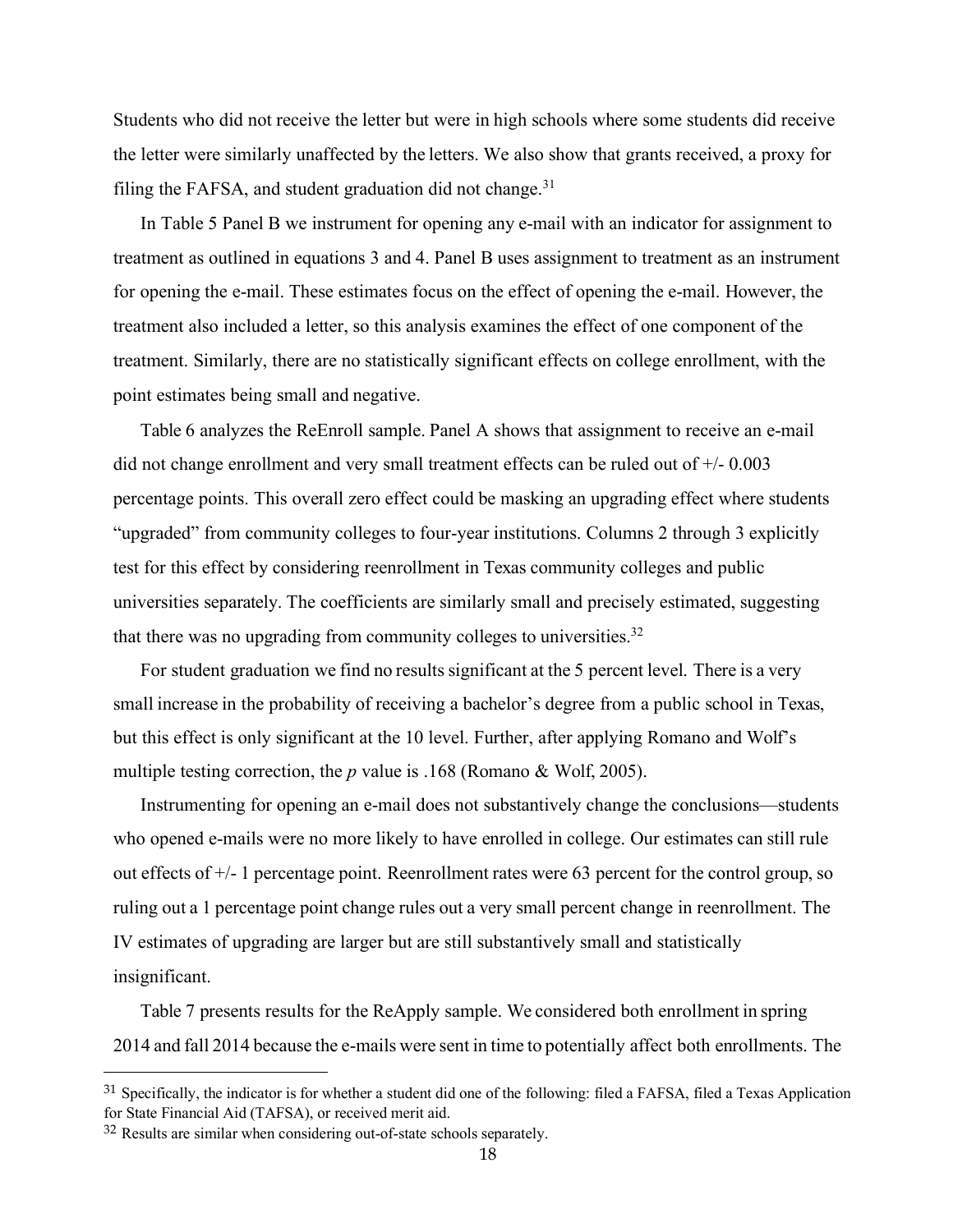patterns are very similar to the ReEnroll group. Panel A shows very small effects of the e-mail in the intent-to-treat estimates. The upper bound of the 95 percent confidence interval is.003 for enrollment in fall 2014 and is similarly small for the spring. The IV estimates in Panel B show very precisely estimated zeros as well. In the IV specification the results are again quite small and statistically insignificant. Overall, the evidence again suggests that the information had no effect on student outcomes.

We next test if the overall zero effect is masking whether certain message variations had an impact on student outcomes. This is shown in Table 8 for each of the three treatment samples. The results are remarkably consistent and show that none of the messaging variations had any significant impact on student outcomes. Articulating the costs vs. the benefits of college attendance did not have an effect. More tax credits described, detailed information about tax credits, and simple information about tax credits similarly did not affect enrollment or application.

We also check to see if FAFSA e-mails for the Enroll sample had an effect in Table 9. The FAFSA e-mails did not affect student enrollment. None of the estimated results is significantly different from zero, either for enrollment or for our proxy of filing a FAFSA. Roughly 5 percent of students who were sent the FAFSA e-mails clicked on any link that was included.33

#### **Heterogeneity**

 $\overline{a}$ 

We test for heterogeneous effects because the information provided could affect some students more than others. In particular, we focus on students with varying parental income, parental education, race, and age. We present the full heterogeneity resultsin the appendix Tables A1, A2, and A3. Given the number of coefficients tested, several coefficients would be expected to be significant purely by chance. Occasional coefficients are positive and significant but there are no systematic patterns.<sup>34</sup>

<sup>&</sup>lt;sup>33</sup> There is a large literature trying to understand why students do not file their FAFSA and strategies to increase filing (Bettinger et al. [2012]; Castleman and Page [2015a]; Kofoed [2017]). These and other studies justified sending this information at the THECB's request. We find similar results to Bettinger et al. (2012) where information only does not affect FAFSA filing.

<sup>34</sup> For instance, in the Enroll sample there is a significant coefficient on enrollment at non-Texas private universities of .76 percentage points for students with incomes greater than 80k. However, there is still no effect on overall enrollment and after a Bonferroni correction, the result is no longer statistically significant.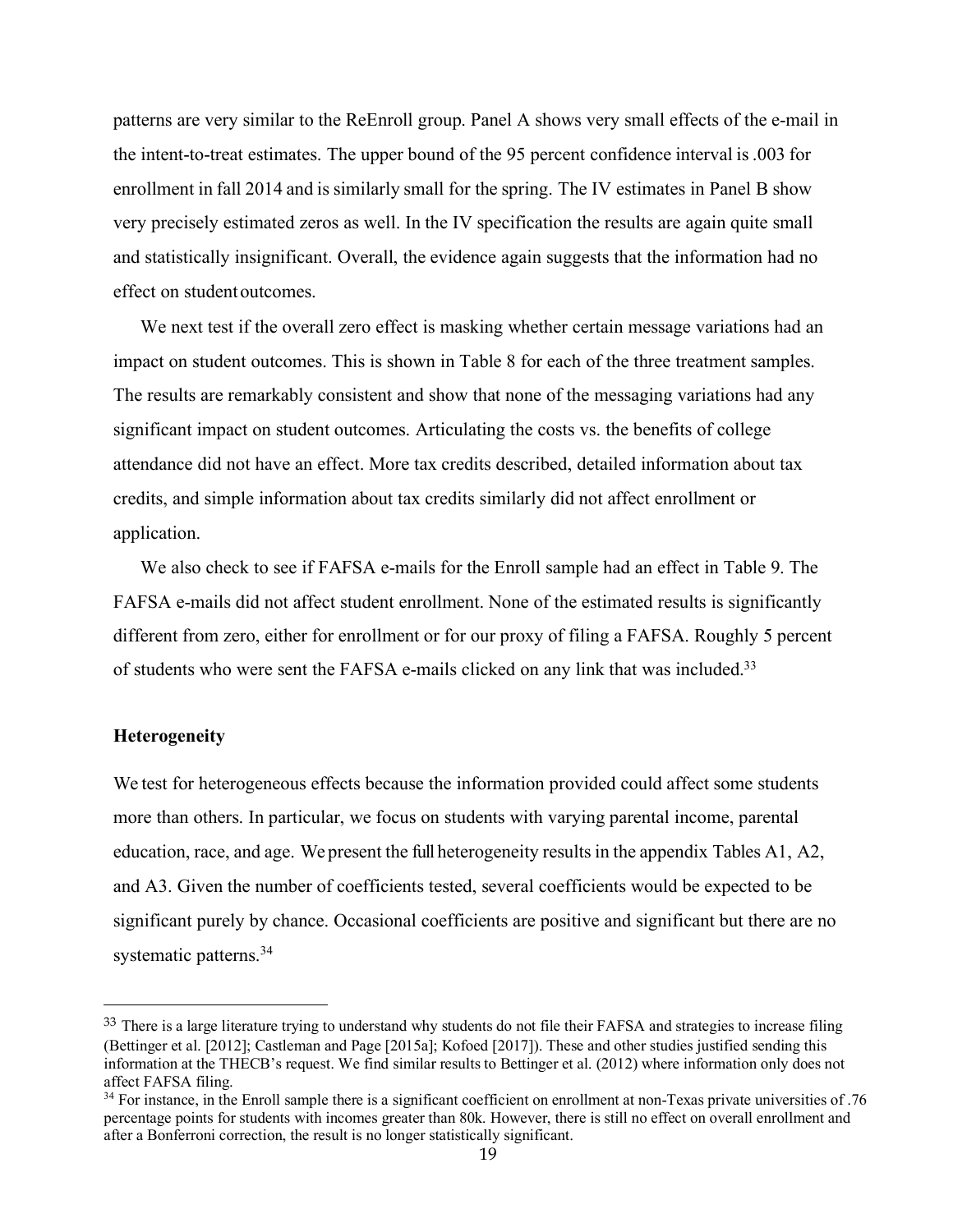We present heterogeneity by self-reported family income in Table 10 in addition to other heterogeneity analysis in the appendix and find found no effect for any income group.<sup>35</sup> Lowincome students may be more likely to respond to information about tax benefits for college. In Table 10, the omitted category is students with self-reported family income of greater than \$80,000; hence, the coefficient on "Treatment" is for that group. We find that only one coefficient is statistically different from zero at the five percent level—four-year enrollment for students with family income greater than 80k. However, several coefficients are different from the omitted category of high-income students. The main take away from Table 10 is that lowincome students did not increase enrollment as a result of the information.

We also consider heterogeneity for groups who historically have lower college going rates by considering parental education and student race. We also consider students who were enrolled out of state at the time of the intervention in online Appendix Table A2.

One issue with our intervention was that it was sent to the e-mail address provided at the time of application. In some cases, parents will claim the tax credits for their student's enrollment, and in other cases the students will. Students who are 24 years old or older on January 1 during the school year are financially independent and thus would claim the tax benefits. For the ReEnroll and ReApply sample, we examine heterogeneity by whether the student was 24 years old. For the ReEnroll sample, we also consider heterogeneity by whether students were listed as independent on the FAFSA.<sup>36</sup> We do not find that older students' or independent students' educational outcomes were affected by information about tax credits. Hence, it does not appear that information about tax benefits affected student outcomes, even when there was no ambiguity about who would claim the tax benefits.

Our consistent finding across samples is that there is was no effect for any group. There is no effect of information about tax credits, even for groups where tax aid is more likely to be effective (low-income students, first-generation college students, and underrepresented minorities).

#### **6. DISCUSSION**

<sup>&</sup>lt;sup>35</sup> This is also true when we consider the ReEnroll sample, where we examine heterogeneity by parent income as reported on the FAFSA. We put income into four bins that correspond to the four quartiles of income in the data.

<sup>36</sup> For the heterogeneity results for the ReEnroll sample, we considered heterogeneity by parental income and dependent status only for students who had that information.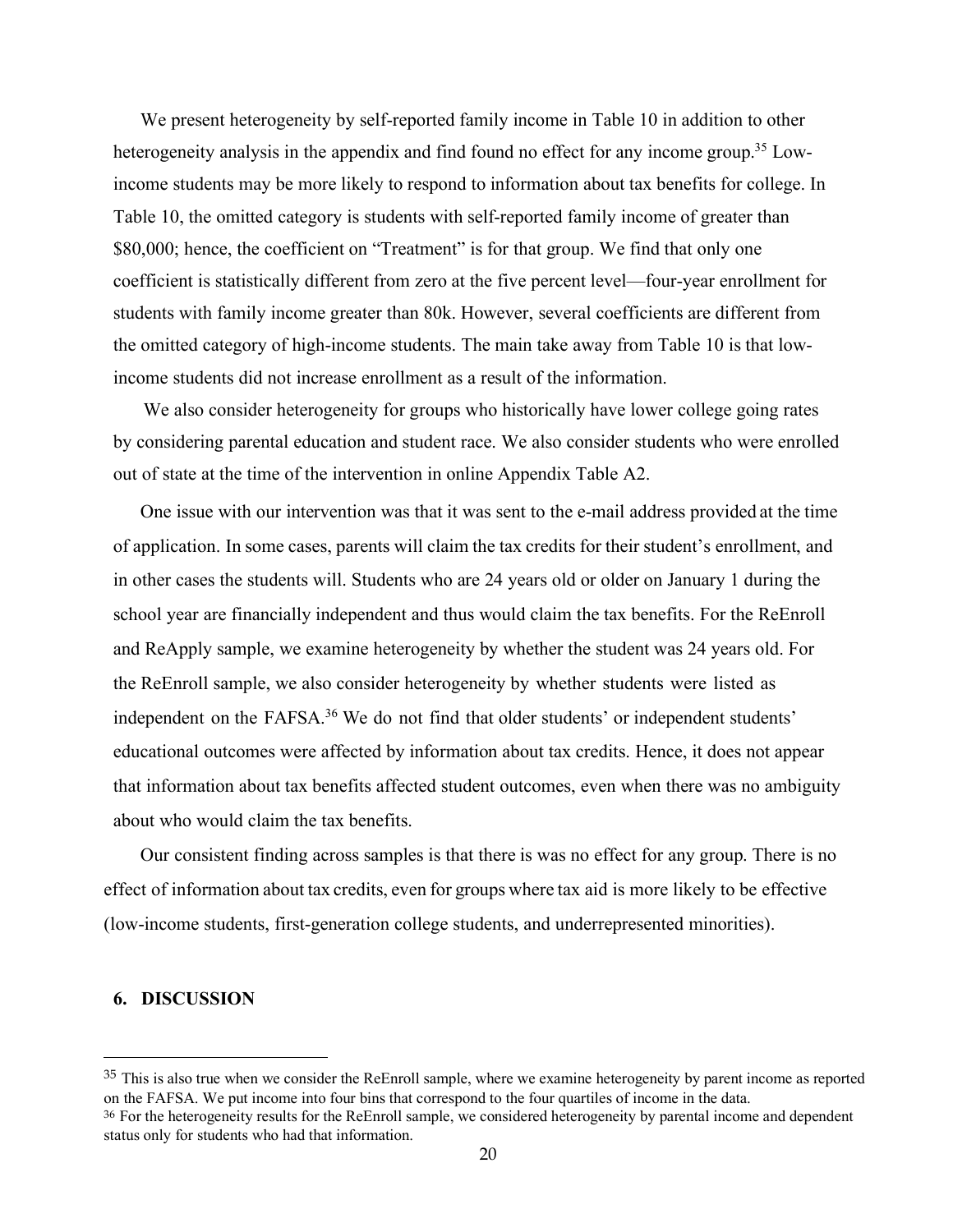We documented that sending out information about tax credits for college did not affect enrollment. We presented evidence that our information was viewed and engaged with by students and account for this using an instrumental variables strategy. These results suggest that a lack of awareness is not the primary barrier to tax credits for college affecting student enrollment.

We next analyze who opened the e-mails to see who was engaging with the information. Students who were more likely to open the e-mail were students who had characteristics that would predict higher college enrollment. We formalize this in Table 11. We first predict whether a student will enroll based on observable covariates such as race, parental education, and reported income. We then regress an indicator for opening the e-mails on this predicted college enrollment. Moving from a predicted enrollment of 0 to 1 increases e-mail open rates by 28.6 percentage points for the Enroll sample, 8.9 percentage points for the ReEnroll sample, and 19.9 percentage points for the ReApply Sample.

Students with relatively high predicted enrollment could have opened the e-mails at higher rates for a number of reasons. First, they may have been more likely to actually receive the email because we had current e-mail addresses. Second, our e-mails could have gotten past spam filters at higher rates for these groups. Lastly, students could have been equally likely to receive the e-mail but high-probability enrollment students could have been more likely to open the email. In any case, the e-mails disproportionately contacted students who had characteristics that would predict higher college attendance.

We have shown that this intervention increased the number of students who opened emails about tax credits for college. Despite opening the email, students may not have comprehended the information about tax benefits. Other interventions may use different methods to convey the same information and result in higher comprehension. For example, the information may have affected student enrollment if it were conveyed verbally or via text message from school counselors, friends, or others. A "heavier-touch" intervention would be costlier, but may affect student outcomes.

We now turn our attention toward why there was no effect of our intervention. The delivery of information in this paper did not address some of the other issues about tax credits for college, such as the timing of benefits. If students face credit constraints, then information that tax aid

21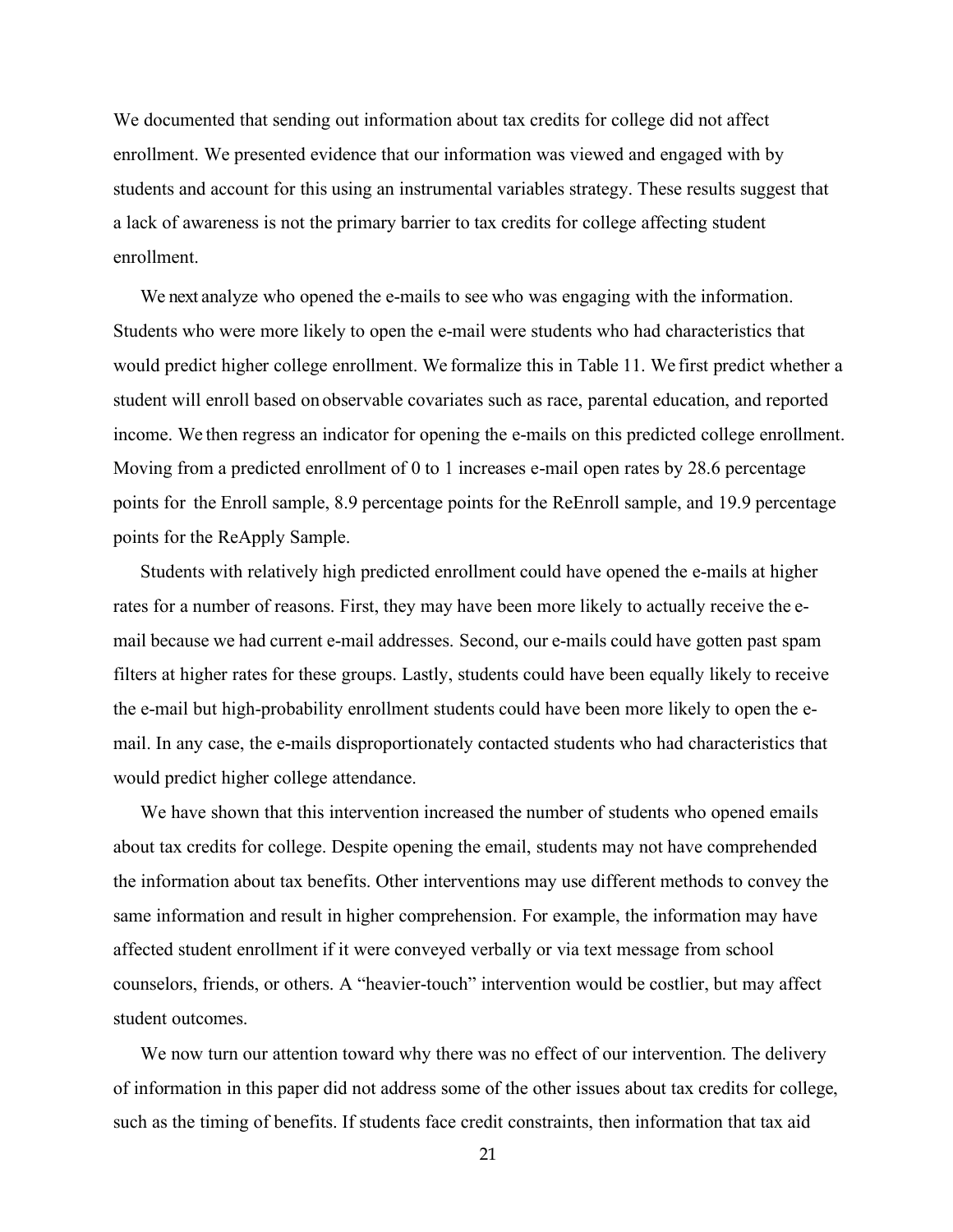will be available five months after initial enrollment is less likely to affect enrollment. Our results suggest that issues of timing are a likely reason that tax benefits for college do not change enrollment behavior.

Also, it may be that tax credits for college are not well targeted to students whose enrollment is most likely to be affected by aid. Only 24 percent of tax credits for college go to families with income of less than \$25,000 (Dynarski & Scott-Clayton, 2016). Our intervention did nothing to affect the targeting of benefits to low-income students.37

Policymakers suggested that tax credits for college would spur additional enrollment. However, tax credits for college may have been used to provide tax breaks to middle-income families. If tax relief for middle-income families is the goal, tax benefits for college are not the most straightforward way to accomplish tax breaks for middle-income families (Dynarski & Scott-Clayton, 2016)

We also are unable to measure whether the information we conveyed increased tax credit take-up. It is possible that this information did not affect student outcomes but that it did increase the take up of tax credits. Unfortunately, it is impossible to know if this occurred without a link to administrative tax data.

Our results suggest two things about designing taxes with the intention of affecting behavior. First, the benefits must be targeted to those most likely to change behavior. Second, the timing of benefit receipt relative to the desired behavior is important.

#### **7. CONCLUSION**

We show that awareness about tax credits for college did not affect student college enrollment. Furthermore, there was no effect of a variety of information frames and accounting for students who actually received the information by opening the e-mail does not change our results.

The key insight from our study and others is that tax credits for college do not affect student outcomes—*even when students receive information*. Our results suggest that the lack of an

 <sup>37</sup> However, eligibility for the Earned Income Tax Credit is affected by college enrollment, even though it is not typically seen as a tax benefit of college. Students who enroll in college can continue to be a dependent student, which affects parents' EITC eligibility after age 18. The EITC has been shown to positively affect long-term education and earnings outcomes (Bastian & Michelmore, 2016).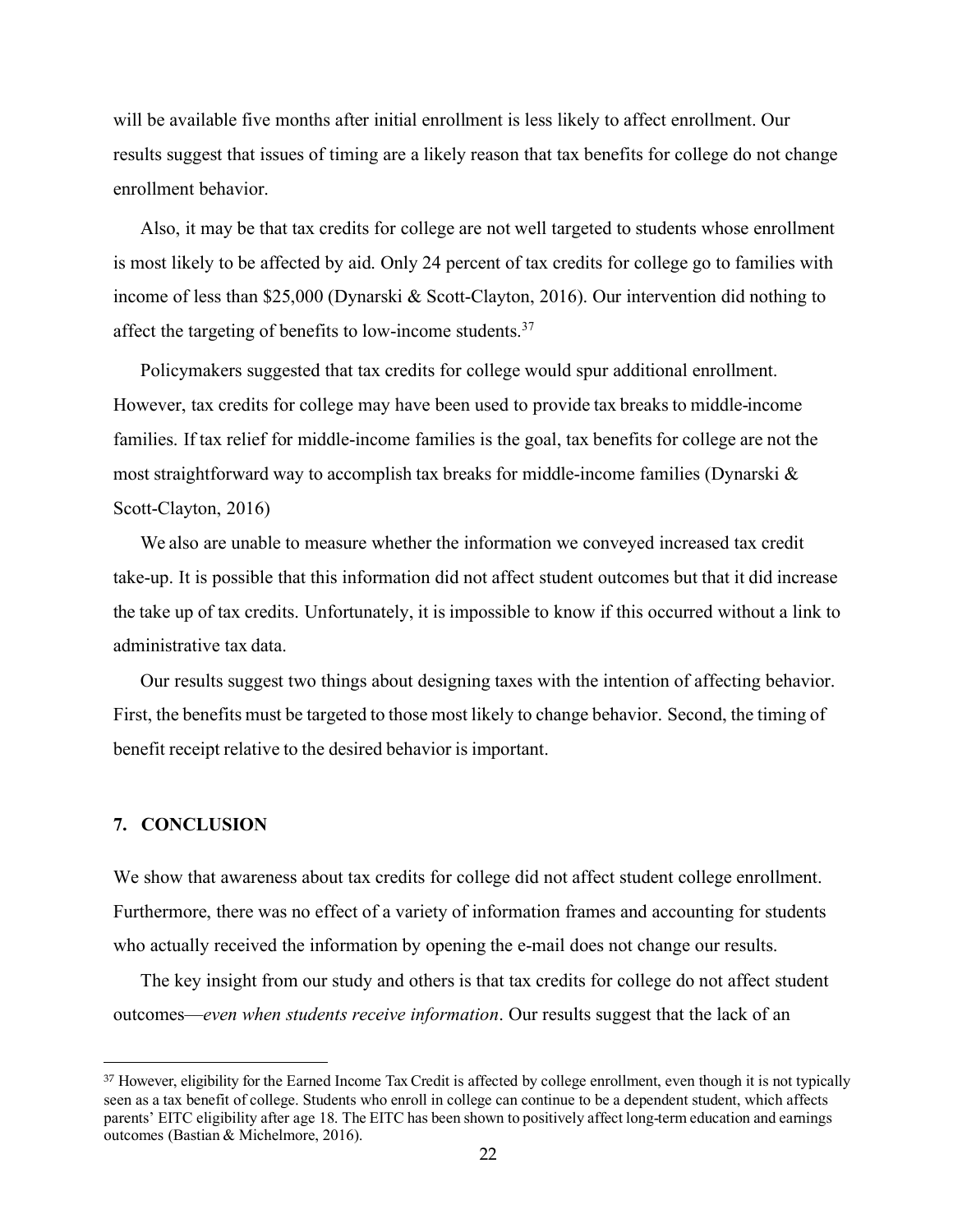educational impact of tax benefits for college stems from issues with the timing or targeting of tax benefits rather than awareness of the benefits. Alternative uses of the funds for tax benefits for college would likely increase college access and success relative to tax credits for college.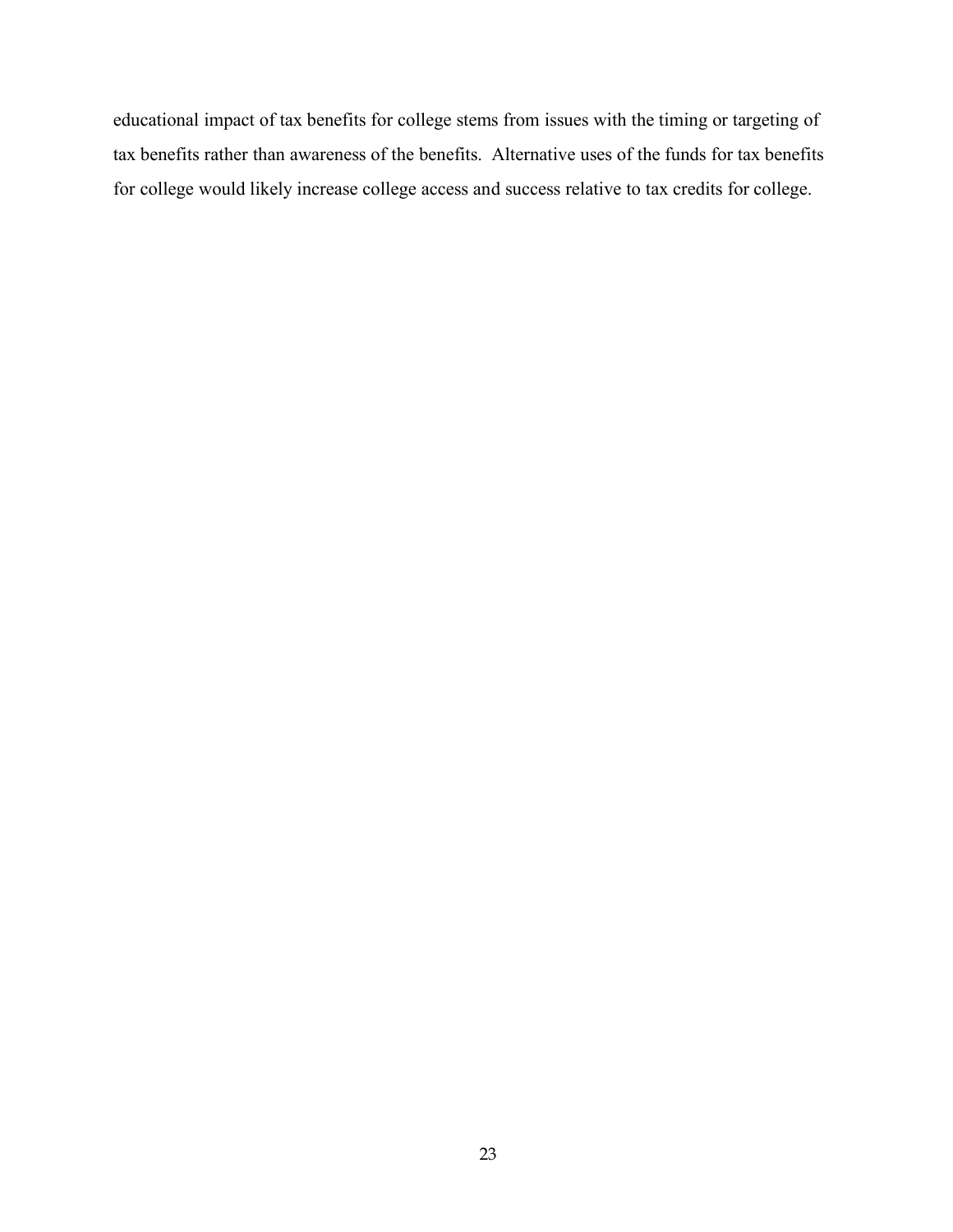#### **REFERENCES**

- Barr, A. (forthcoming). Fighting for education: Veterans and financial aid. Journal of Labor Economics.
- Barr, A., & Turner, S. (forthcoming). Aid and encouragement: Does a letter increase enrollment among UI recipients? American Economic Journal: Economic Policy.
- Barr, A., Bird, K., & Castleman, B. L. (2016). Prompting active choice among high-risk borrowers: Evidence from a student loan counseling experiment. EdPolicyWorks Working Paper Series No. 41.
- Bastian, J., & Michelmore, K. (2016). The long-term impact of the earned income tax credit on children's education and employment outcomes. Journal of Labor Economics.
- Bergman, P. (2014). Parent-child information frictions and human capital investment: Evidence from a field experiment. Columbia University Teachers College Working Paper.
- Bettinger, E. P., Long, B. T., Oreopoulos, P., & Sanbonmatsu, L. (2012). The role of application assistance and information in college decisions: Results from the H&R Block FAFSA Experiment\*. The Quarterly Journal of Economics, 127, 1205–1242.
- Bettinger, E., Gurantz, O., Kawano, L., & Sacerdote, B. (Forthcoming). The long run impacts of merit aid: Evidence from California's Cal Grant. American Economic Journal: Economic Policy
- Bhargava, S., & Manoli, D. (2015). Psychological frictions and the incomplete take-up of social benefits: Evidence from an IRS field experiment. The American Economic Review, 105, 3489–3529.
- Bleemer, Z., & Basit, Z. (2018) Intended college attendance: Evidence from an experiment on college returns and costs. Journal of Public Economics 157: 184-211.
- Booij, A. S, Leuven, E., & Oosterbeek, H. (2012). The role of information in the take-up of student loans. Economics of Education Review, 31, 33–44.
- Bulman, G. B., & Hoxby, C. M. (2015). The returns to the federal tax credits for higher education. Tax Policy and the Economy, 29, 13–88.
- Castleman, B. L., & Long, B. T. (2016). Looking beyond enrollment: The causal effect of needbased grants on college access, persistence, and graduation. Journal of Labor Economics, 34, 1023-1073.
- Castleman, B. L., Long, B. T., & Mabel, Z. (2018). Can Financial Aid Help to Address the Growing Need for STEM Education? The Effects of Need-Based Grants on the Completion of Science, Technology, Engineering, and Math Courses and Degrees. Journal of Policy Analysis and Management, 37, 136-166.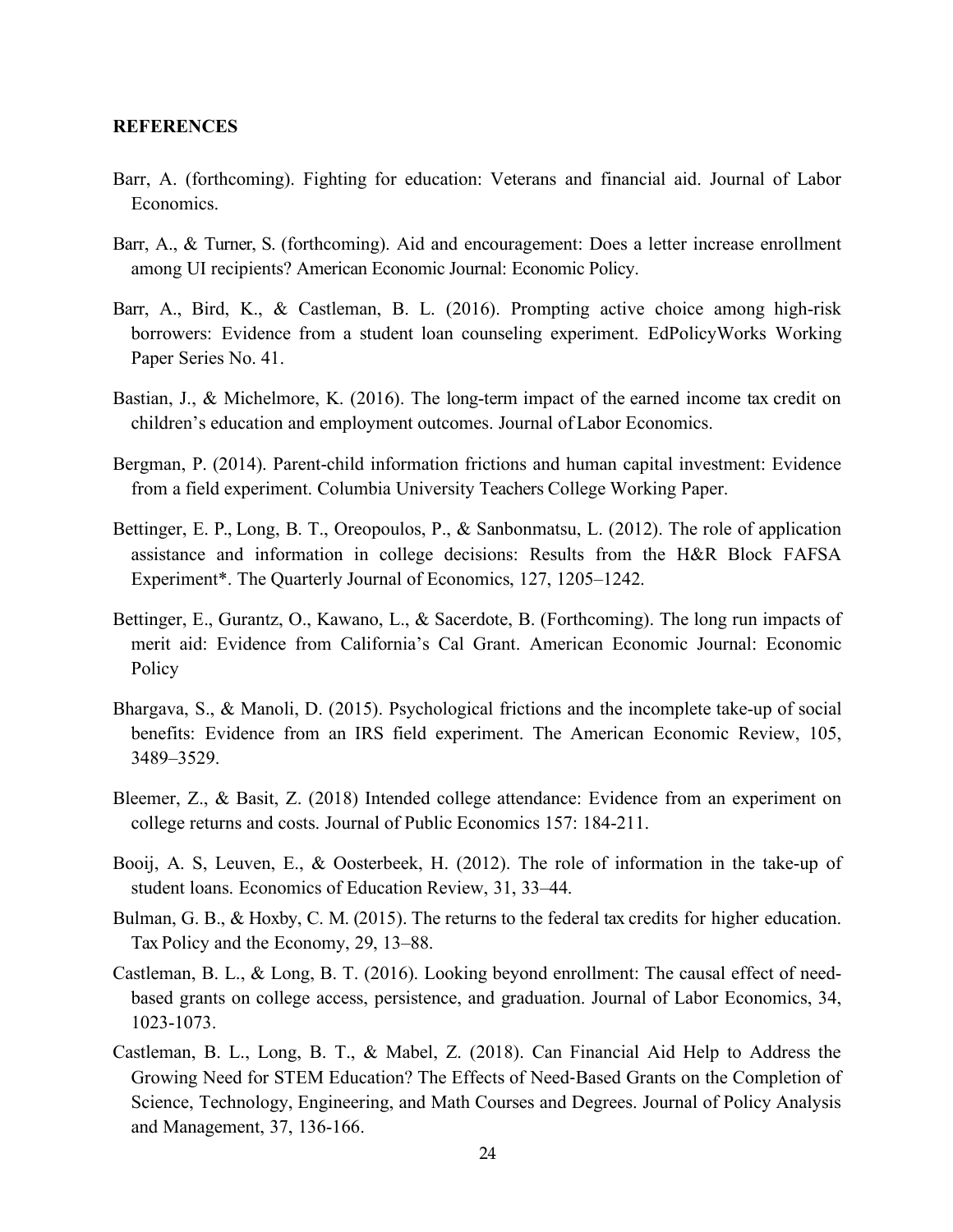- Castleman, B. L., & Page, L. C. (2015a). Freshman year financial aid nudges: An experiment to increase FAFSA renewal and college persistence. Journal of Human Resources, 51, 389–415.
- Castleman, B. L., & Page, L. C. (2015b). Summer nudging: Can personalized text messages and peer mentor outreach increase college going among low-income high school graduates? Journal of Economic Behavior & Organization, 115, 144–160.
- Castleman, B. L., & Page, L. C. (2016). Freshman year financial aid nudges: An experiment to increase FAFSA renewal and college persistence. Journal of Human Resources, 51, 389–415.
- Castleman, B. L., Owen, L., & Page, L. C. (2015). Stay late or start early? Experimental evidence on the benefits of college matriculation support from high schools versus colleges. Economics of Education Review, 47, 168–179.
- Castleman, B. L., Page, L. C., & Schooley, K. (2014). The forgotten summer: Does the offer of college counseling after high school mitigate summer melt among college-intending, lowincome high school graduates? Journal of Policy Analysis and Management, 33, 320–344.
- Crandall-Hollick M. L. (2018). Higher Education Tax Benefits: Brief Overview and Budgetary Effects. Congressional Research Service Report 41967.
- Chetty, R. (2015). Behavioral economics and public policy: A pragmatic perspective.American Economic Review, 105, 1–33.
- Cornwell, C., Mustard, D. B., & Sridhar, D. J. (2006). The enrollment effects of merit-based financial aid: Evidence from Georgia's HOPE program. Journal of Labor Economics, 24(4), 761-786.
- Darolia, R., & Harper, C. (2018). Information use and attention deferment in college student loan decisions: Evidence from a debt letter experiment. Educational Evaluation and Policy Analysis, 40, 129–150.
- Cornwell, C., Mustard, D. B., & Sridhar, D. J. (2006). The enrollment effects of merit-based financial aid: Evidence from Georgia's HOPE program. Journal of Labor Economics, 24(4), 761-786.
- Deming, D., & Dynarski, S. (2009). Into college, out of poverty? Policies to increase the postsecondary attainment of the poor. National Bureau of Economic Research Working Paper No. 15387.
- Denning, J. T. (2017). College on the cheap: Consequences of community college tuition reductions. American Economic Journal: Economic Policy, 9, 155-88.
- Denning, J. T. (Forthcoming). Born under a lucky star: Financial aid, college completion, labor supply, and credit constraints. Journal of Human Resources.
- Denning, J. T., Marx, B. M., & Turner, L. J. (Forthcoming). ProPelled: The Effects of Grants on Graduation, Earnings, and Welfare. American Economic Journal: Applied Economics.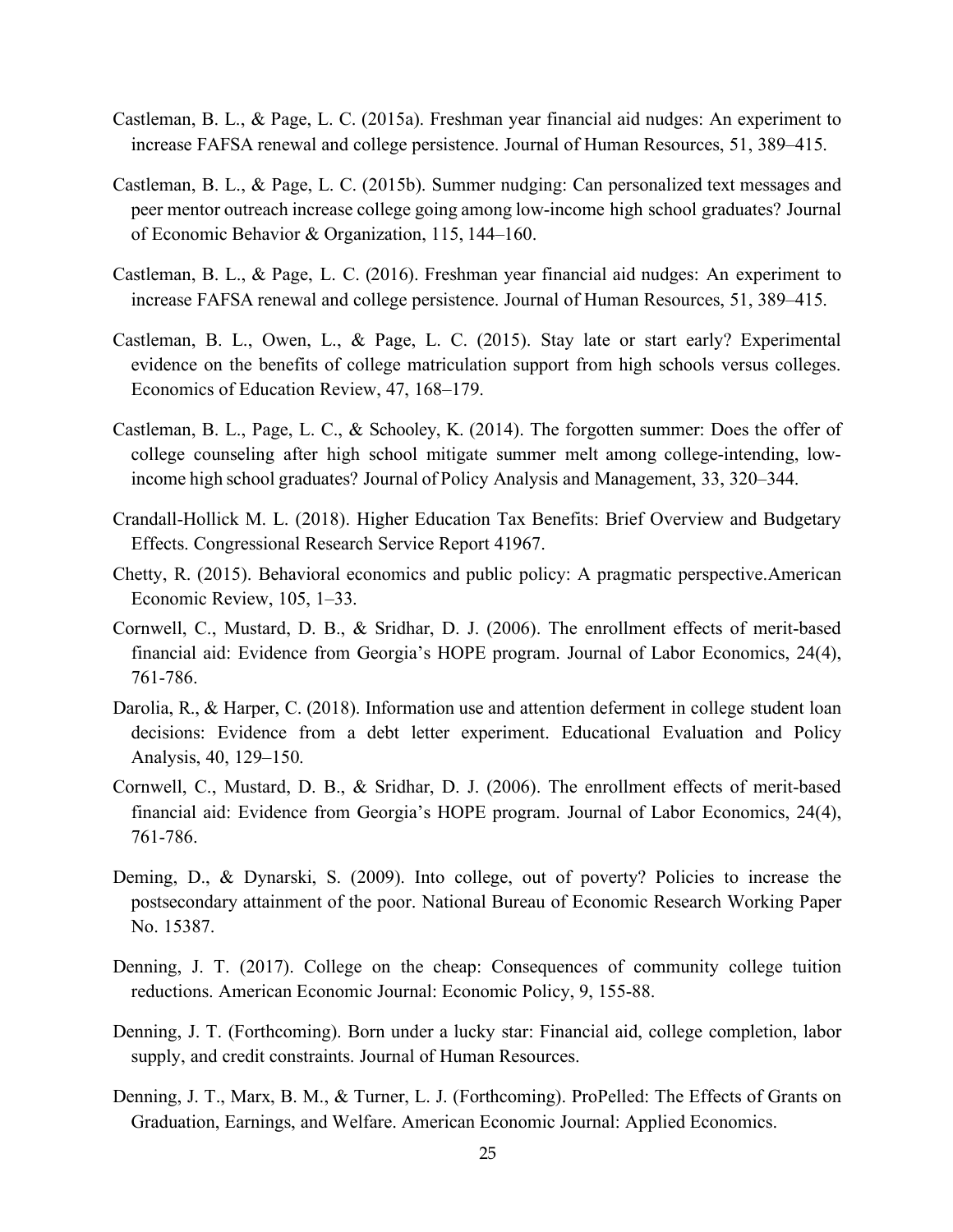- Denning, J. T., & Turley, P. (2017). Was that SMART? Institutional financial incentives and field of study. Journal of Human Resources, 52, 152-186.
- Dynarski, S., & Scott-Clayton, J. (2016). Tax benefits for college attendance. National Bureau of Economic Research. National Bureau of Economic Research Working Paper No. 22127.
- Dynarski, S. (2003) Does aid matter? Measuring the effect of student aid on college attendance and completion. American Economic Review, 98, 279-288.
- Goldrick-Rab, S., Kelchen, R., Harris, D., & Benson, J. (2016). Reducing income inequality in educational attainment: Experimental evidence on the impact of financial aid on college completion. American Journal of Sociology, 121, 1762–1817.
- Hastings, J. S., & Weinstein, J. M. (2008). Information, school choice, and academic achievement: Evidence from two experiments. The Quarterly Journal of Economics, 123, 1373–1414.
- Hoxby, C., & Turner, S. (2013). Expanding college opportunities for high-achieving, low income students. Stanford Institute for Economic Policy Research Working Paper No. 12-014.
- Hoxby, C. M., & Bulman, G. B. (2016). The effects of the tax deduction for postsecondary tuition: Implications for structuring tax-based aid. Economics of Education Review, 51, 23–60.
- ideas42. (2016). Nudging for success: Using behavioral science to improve the postsecondary student journey. Retrieved April 30, 2018, from https://www.ideas42.org/wpcontent/uploads/2016/09/Nudging-For-Success-FINAL.pdf.
- Internal Revenue Service. (2013a). Publication 501: Exemptions, standard deduction, and filing information. Department of the Treasury. Retrieved April 30, 2018, from https://www.irs.gov/pub/irs-pdf/p501.pdf.
- Internal Revenue Service. (2013b). Publication 596: Earned income credit. Department of the Treasury. Retrieved April 30, 2018, from https://www.irs.gov/pub/irs-pdf/p596.pdf.
- Internal Revenue Service. (2013c). Publication 970: Tax benefits for college. Department of the Treasury. Retrieved April 30, 2018, from https://www.irs.gov/pub/irs-pdf/p970.pdf.
- Jensen, R. (2010). The (perceived) returns to education and the demand for schooling. Quarterly Journal of Economics, 125, 515–548.
- Kofoed, M. S. (2017). To apply or not to apply: FAFSA completion and financial aid gaps. Research in Higher Education, 58, 1–39.
- LaLumia, S. (2012). Tax preferences for higher education and adult college enrollment. National Tax Journal, 65, 59–90.
- Long, B. T. (2004). The impact of federal tax credits for higher education expenses. In College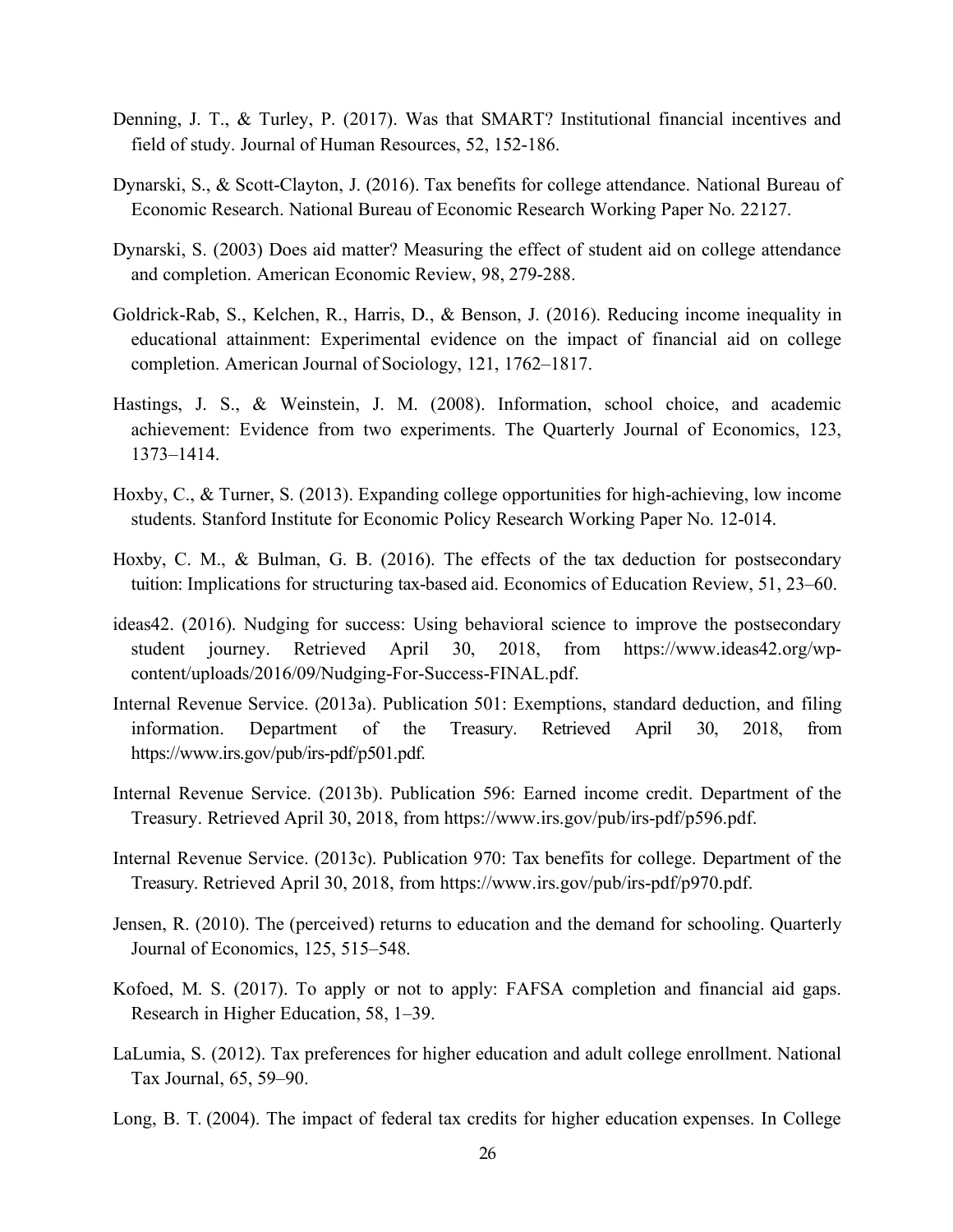choices: The economics of where to go, when to go, and how to pay for it, 101–168. Chicago, IL: University of Chicago Press.

- Manoli, D. S., & Turner, N. (2018). Cash-on-hand & college enrollment: Evidence from population tax data and policy nonlinearities. American Economic Journal: Economic Policy, 10, 242-271.
- Manoli, D. S., & Turner, N. (2014). Nudges and learning: Evidence from informational interventions for low-income taxpayers. National Bureau of Economic Research Working Paper No. 20718.

National Center for Education Statistics. (2015). Digest of education statistics: 2014. Retrieved April 30, 2018, from https://nces.ed.gov/pubs2016/2016011.pdf.

- Romano, J. P., & Wolf, M. (2005). Stepwise multiple testing as formalized data snooping. Econometrica, 73, 1237–1282.
- Seftor, N. S., & Turner, S. E. (2002). Back to school: Federal student aid policy and adult college enrollment. Journal of Human Resources, 37, 336–352.
- Turner, N. (2011a). The effect of tax-based federal student aid on college enrollment. National Tax Journal, 64, 839–862.
- Turner, N. (2011b). Why don't taxpayers maximize their tax-based student aid? Salience and inertia in program selection. The BE Journal of Economic Analysis & Policy, 11, 1–24.
- Turner, N. (2012). Who benefits from student aid? The economic incidence of tax-based federal student aid. Economics of Education Review, 31, 463–481.
- York, B. N., & Loeb, S. (2014). One step at a time: The effects of an early literacy text messaging program for parents of preschoolers. National Bureau of Economic Research Working Paper No. 20659.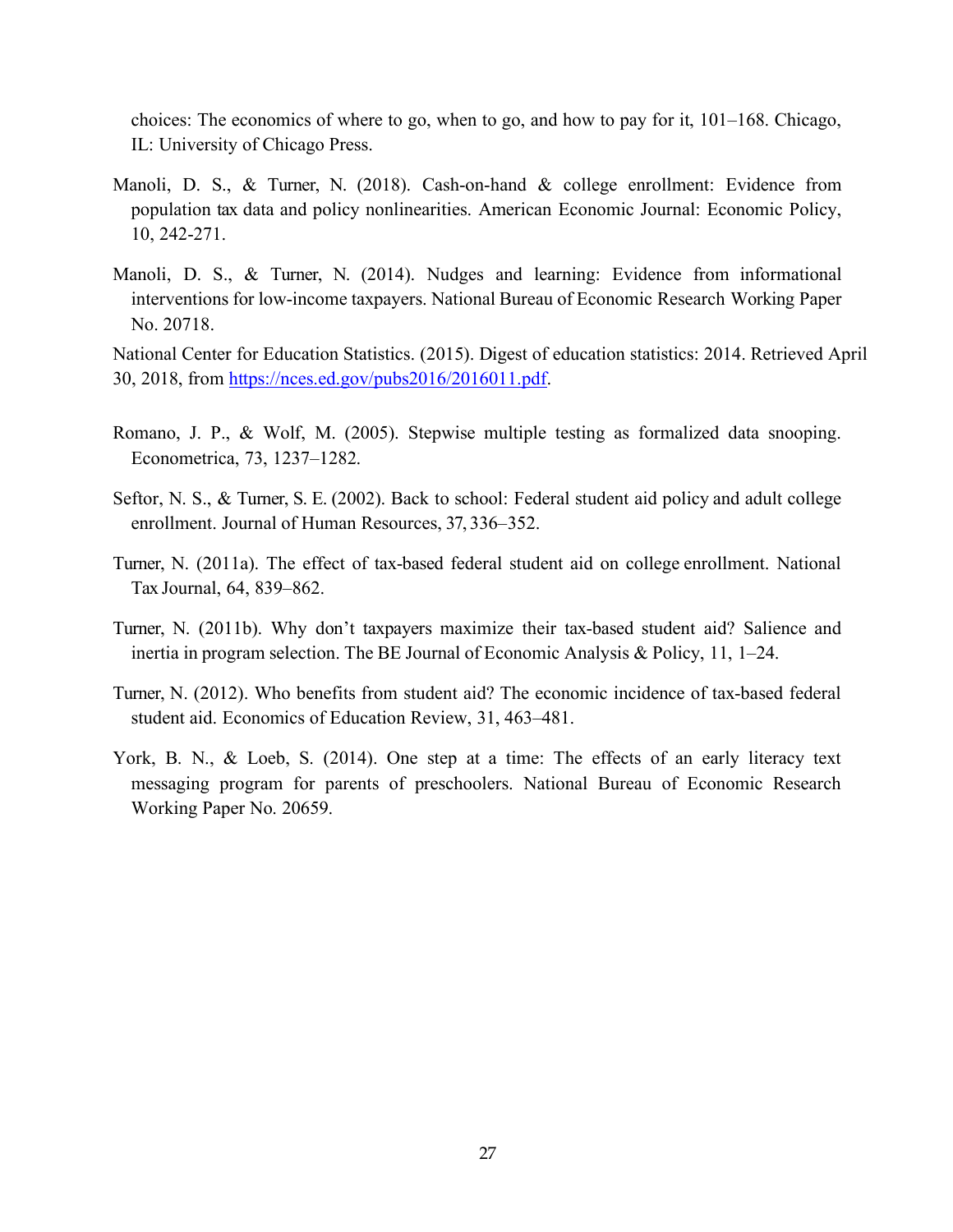# **FIGURES AND TABLES**

# Figure 1: Example E-mail

I.

| olvTexas<br>ApplyTexas.org                                                                                                                                                                                   |
|--------------------------------------------------------------------------------------------------------------------------------------------------------------------------------------------------------------|
| Viany Schools <b>One Application</b>                                                                                                                                                                         |
| English   Spanish                                                                                                                                                                                            |
| College enrollment can lower your taxes and<br>increase your tax refund.                                                                                                                                     |
| Why do tax benefits for college enrollment matter?                                                                                                                                                           |
| College graduates in Texas earn on average \$33,000 more per year than high<br>school graduates. Tax benefits can help you pay for college.                                                                  |
| What tax benefits for college could you be eligible for?                                                                                                                                                     |
| If you enroll in college, each year you are in college, you or your family may be<br>eligible for several tax benefits for college.                                                                          |
| • the Earned Income Tax Credit: up to \$6,100 per family<br>• the American Opportunity Tax Credit: up to \$2,500 per college student                                                                         |
| You or your family may be eligible for these tax benefits even if you do not owe<br>any taxes.                                                                                                               |
| How do you claim these tax benefits for college?                                                                                                                                                             |
| You or your family can claim these tax benefits for college when you file your tax<br>return.                                                                                                                |
| • If you file your own taxes, make sure to check if you are eligible for each of<br>these tax benefits for college                                                                                           |
| • If you have a tax preparer, make sure to ask your tax preparer if you are<br>eligible for each of these tax benefits for higher education.                                                                 |
| More information on tax benefits for college is available at<br>http://www.irs.gov/uac/Tax-Benefits-for-Education:-Information-Center<br>http://www.irs.gov/pub/irs-pdf/p970.pdf<br>http://www.eitc.irs.gov/ |
| Can you get more financial aid to pay for college?                                                                                                                                                           |
| Yes, you may be eligible for other student aid in addition to these tax benefits.<br>Complete a Free Application for Federal Student Aid (FAFSA) at<br>http://www.fafsa.ed.gov/                              |
| This notice is intended to tell you about tax benefits related to college enrollment. You do not need to<br>respond to this notice                                                                           |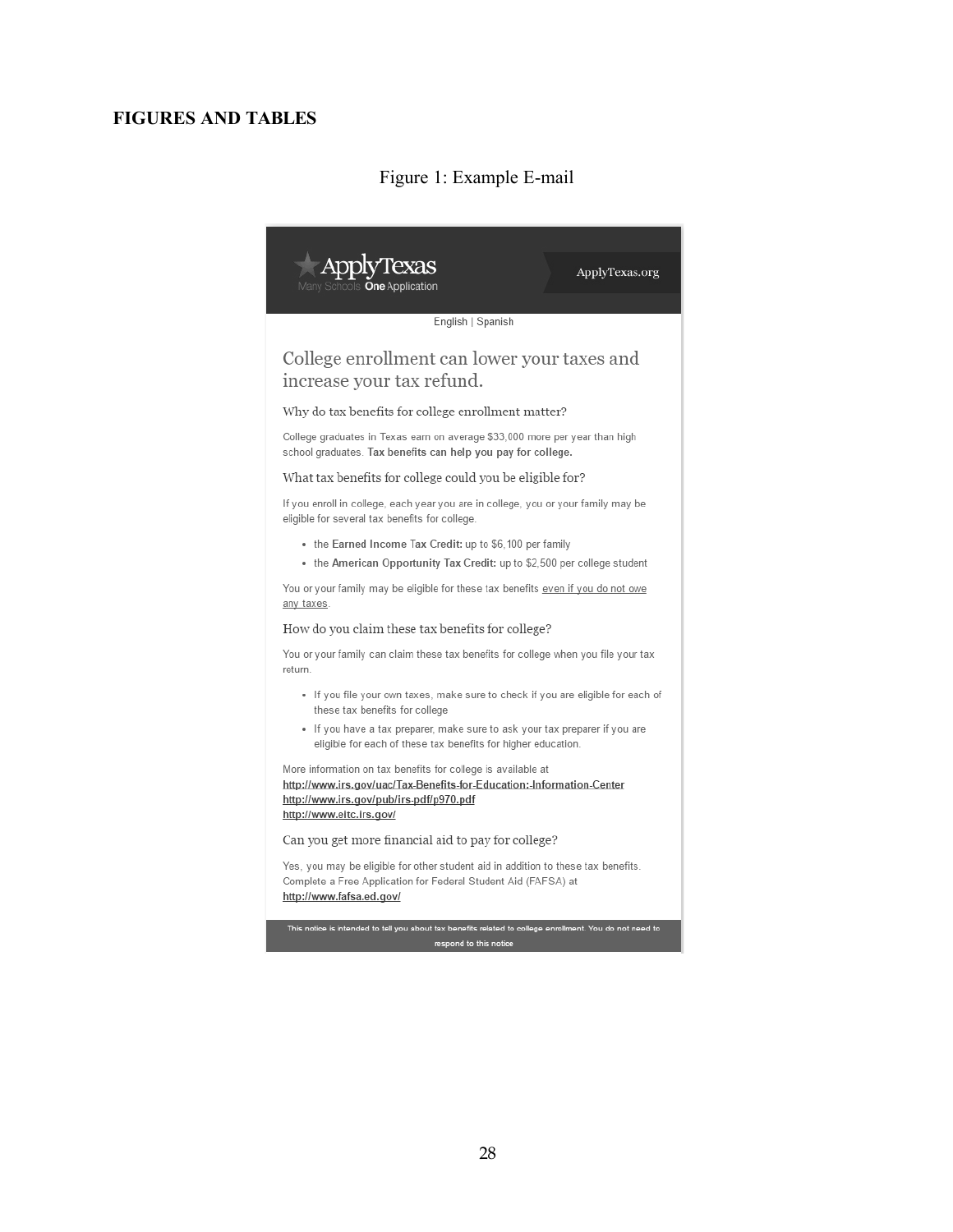# Figure 2: Timeline

#### Enroll

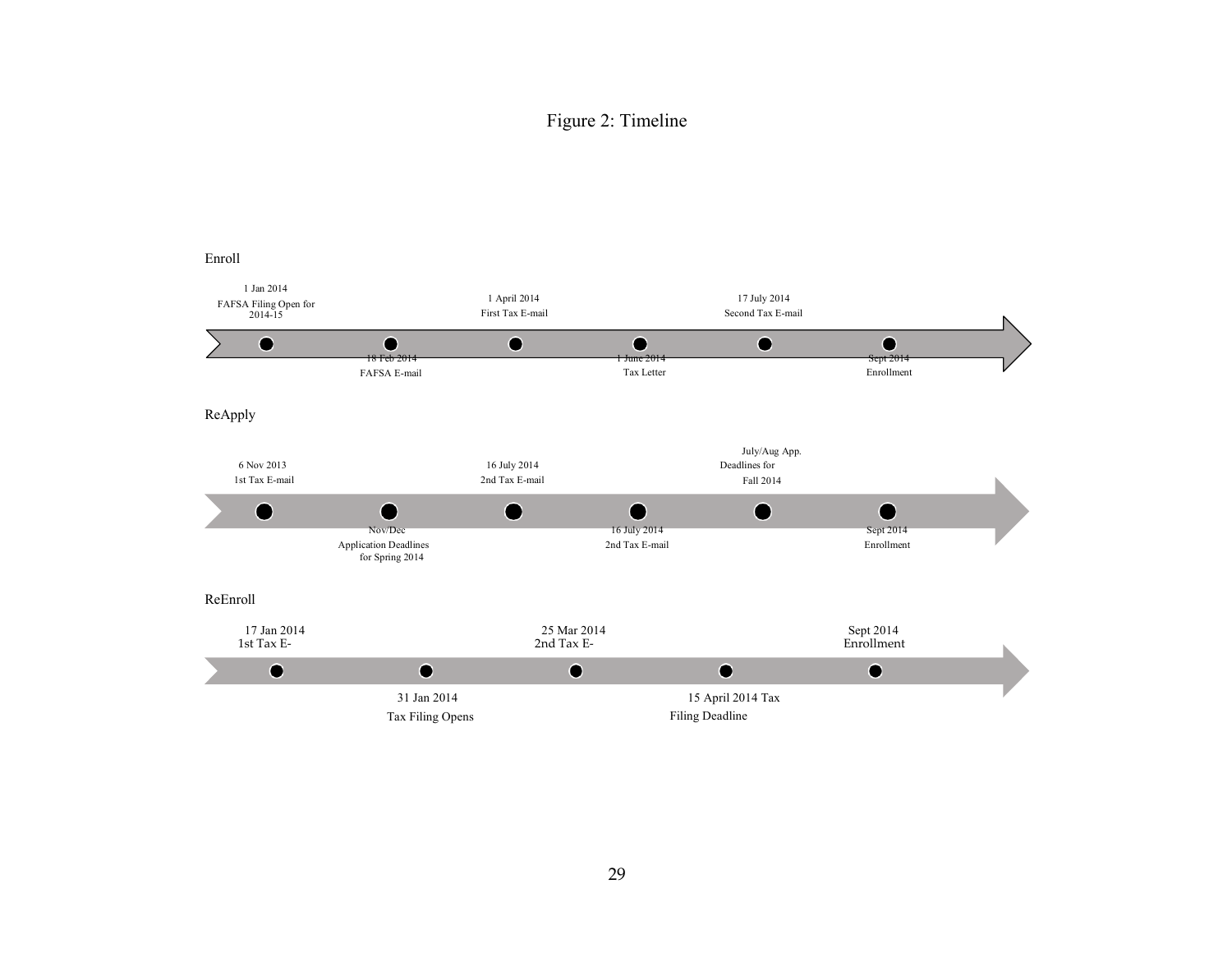# Figure 3: Enroll Treatment Randomization



**Panel A**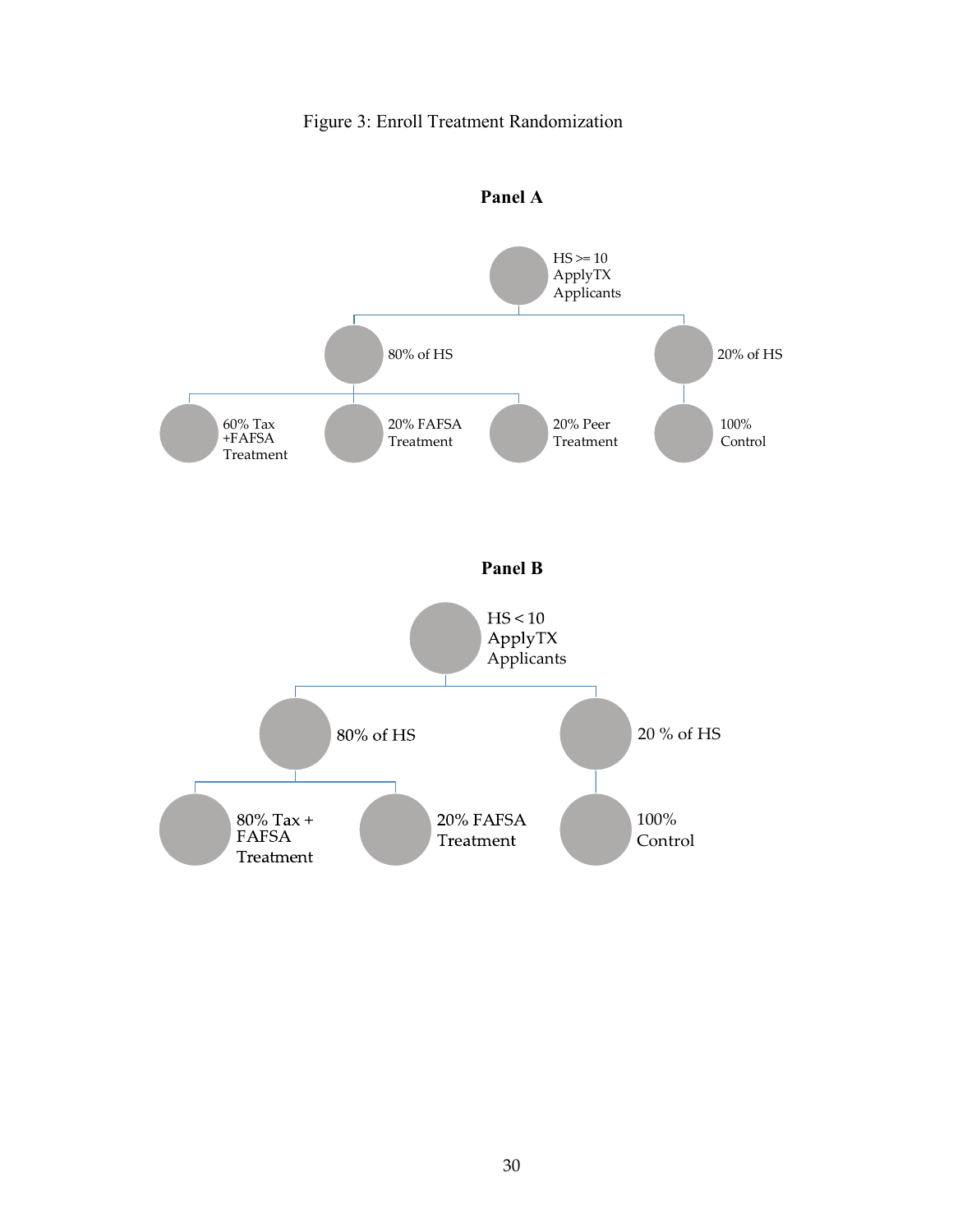#### Table 1: Treatment summary

#### **A. Treatment Arms**

|                                       | <b>Sample</b> |          |         |  |  |
|---------------------------------------|---------------|----------|---------|--|--|
|                                       | Enroll        | ReEnroll | ReApply |  |  |
|                                       |               |          |         |  |  |
| Costs v. benefits v. neutral          | X             |          |         |  |  |
| Simple v. complex v. more tax credits | X             | X        | X       |  |  |
| Separate FAFSA e-mail                 | X             |          |         |  |  |
| FAFSA reminder in tax e-mail          |               |          |         |  |  |
| "Peer" treatment                      | X             |          |         |  |  |

#### **B. Timing**

|                       | <b>Sample</b>  |             |              |  |  |
|-----------------------|----------------|-------------|--------------|--|--|
|                       | Enroll         | ReEnroll    | ReApply      |  |  |
|                       |                |             |              |  |  |
| First tax e-mail      | $1-Apr-2014$   | 17-Jan-2014 | $6-Nov-2013$ |  |  |
| Second tax e-mail     | $16$ -Jul-2014 | 25-Mar-2014 | 16-Jul-2014  |  |  |
| Letter                | $1-Jun-2014$   |             |              |  |  |
| Separate FAFSA e-mail | 18-Feb-2014    |             |              |  |  |
| Outcome               | Fall 2014      | Fall 2014   | Spring 2014, |  |  |
|                       |                |             | Fall 2014    |  |  |

*Note:* Panel A describes which groups received which treatment arms for each of the three samples. See the data and experiment section for a complete description of the treatment arms. "Costs v. benefits v. neutral" indicates that the costs of college, Mincerian wage returns, or neither were included in the messaging. "Simple v. complex v. more tax credits" indicates there was variation in the amount of information about tax credits included. Separate FAFSA e-mail was a an email about filing the FAFSA. "FAFSA reminder in tax e-mail" indicates whether information on filing the FAFSA was included in the e-mail. "Peer Treatment" indicates whether the experiment was structured to test for information spillovers. Panel B shows the dates when various outreach was sent to students for each of the samples. It also states when outcomes were measured for each of the samples.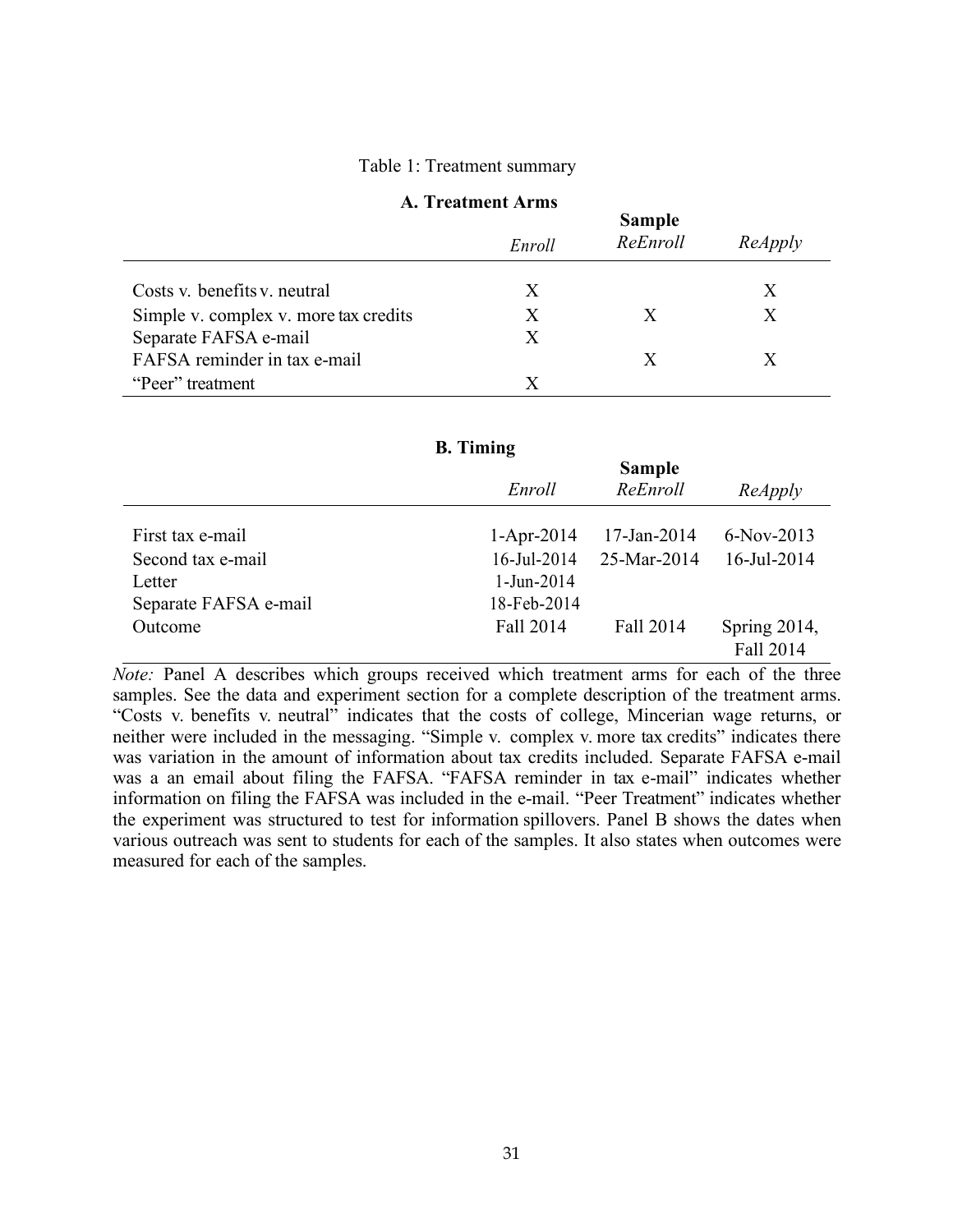| Table 2: Summary statistics |  |
|-----------------------------|--|
|-----------------------------|--|

|                               | Enroll       | ReEnroll | ReApply |
|-------------------------------|--------------|----------|---------|
| Variables                     | Mean         | Mean     | Mean    |
| Male                          | 0.45         | 0.43     | 0.43    |
| Hispanic, non-white           | 0.14         | 0.15     | 0.16    |
| Hispanic, white               | 0.25         | 0.22     | 0.25    |
| <b>Black</b>                  | 0.14         | 0.13     | 0.15    |
| Asian                         | 0.06         | 0.04     | 0.02    |
| Other Race                    | 0.05         | 0.04     | 0.05    |
| Father, no high school        | 0.06         | 0.07     | 0.07    |
| Father, some high school      | 0.07         | 0.08     | 0.09    |
| Father, some college          | 0.13         | 0.16     | 0.13    |
| Father, college               | 0.19         | 0.17     | 0.12    |
| Father, graduate degree       | 0.12         | 0.09     | 0.07    |
| Father, associate degree      | 0.04         | 0.05     | 0.04    |
| Father, missing education     | 0.23         | 0.19     | 0.27    |
| Mother, no high school        | 0.05         | 0.06     | 0.06    |
| Mother, some high school      | 0.06         | 0.06     | 0.08    |
| Mother, some college          | 0.15         | 0.18     | 0.16    |
| Mother, college               | 0.22         | 0.19     | 0.13    |
| Mother, graduate degree       | 0.10         | 0.07     | 0.06    |
| Mother, associate degree      | 0.07         | 0.07     | 0.06    |
| Mother, missing education     | 0.20         | 0.17     | 0.24    |
| Income, 0 to 39k              | 0.19         | 0.14     | 0.12    |
| Income, 40k to 79k            | 0.15         | 0.10     | 0.07    |
|                               | 0.34         | 0.16     | 0.12    |
| Income 80k or greater         |              |          |         |
| Outcome: Enroll, Anywhere     | 0.73<br>0.22 | 0.63     | 0.44    |
| Outcome: Enrolled, Texas 2yr  |              | 0.25     | 0.17    |
| Outcome: Enrolled, Texas 4 yr | 0.45         | 0.36     | 0.13    |
| Freshman                      |              | 0.60     |         |
| Sophomore                     |              | 0.25     |         |
| Junior                        |              | 0.09     |         |
| Senior                        |              | 0.06     |         |
| N                             | 80,802       | 434,887  | 526,614 |

*Note:* This table presents summary statistics for the three different analytic samples in this study. See the text for a description of the data.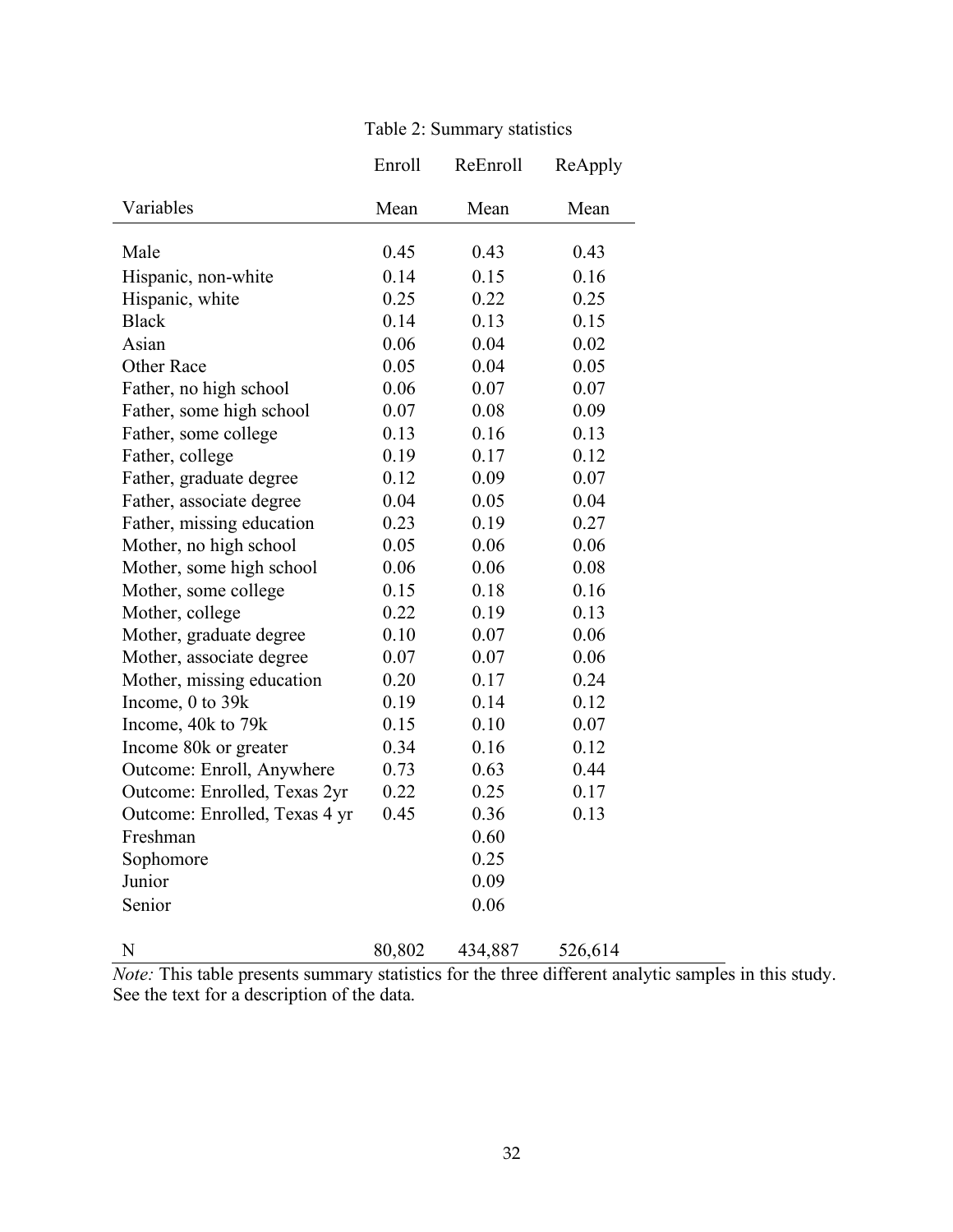|                              | Male       | White    | Father    | Mother    | Income  | Predicted | Freshman |
|------------------------------|------------|----------|-----------|-----------|---------|-----------|----------|
|                              |            |          | col. deg. | col. deg. | $80k+$  | enroll    |          |
| <b>Enroll</b><br>Treatment   | $0.012*$   | 0.004    | 0.008     | 0.001     | 0.002   | $-0.002$  |          |
|                              | (0.007)    | (0.027)  | (0.015)   | (0.016)   | (0.022) | (0.007)   |          |
| Peer                         | 0.007      | $-0.002$ | 0.010     | 0.002     | 0.003   | $-0.002$  |          |
|                              | (0.008)    | (0.028)  | (0.016)   | (0.017)   | (0.022) | (0.007)   |          |
| Observations                 | 80,802     | 80,802   | 80,802    | 80,802    | 80,802  | 80,802    |          |
| <b>ReEnroll</b><br>Treatment | 0.000      | 0.002    | 0.001     | 0.000     | 0.000   | 0.000     | 0.001    |
|                              | (0.019)    | (0.019)  | (0.014)   | (0.015)   | (0.014) | (0.006)   | (0.019)  |
| Observations                 | 434,887    | 434,887  | 434,887   | 434,887   | 434,887 | 434,887   | 434,887  |
| <b>ReApply</b>               |            |          |           |           |         |           |          |
| Treatment                    | $-0.004**$ | 0.001    | 0.001     | 0.000     | 0.000   | 0.000     |          |
|                              | (0.002)    | (0.002)  | (0.001)   | (0.001)   | (0.001) | (0.000)   |          |
| Observations                 | 526,614    | 526,614  | 526,614   | 526,614   | 526,614 | 526,614   |          |

# Table 3: Balance of covariates

*Note:* This table checks to see if student characteristics vary by treatment assignment. Students who only received a FAFSA e-mail are not included in this estimation for the Enroll sample. Robust standard errors are in parentheses for the ReEnroll and ReApply groups, and standard errors clustered on high school are presented for the Enroll group with  $p < 0.1$ ,  $\ast p < 0.05$ ,  $\ast \ast p < 0.01$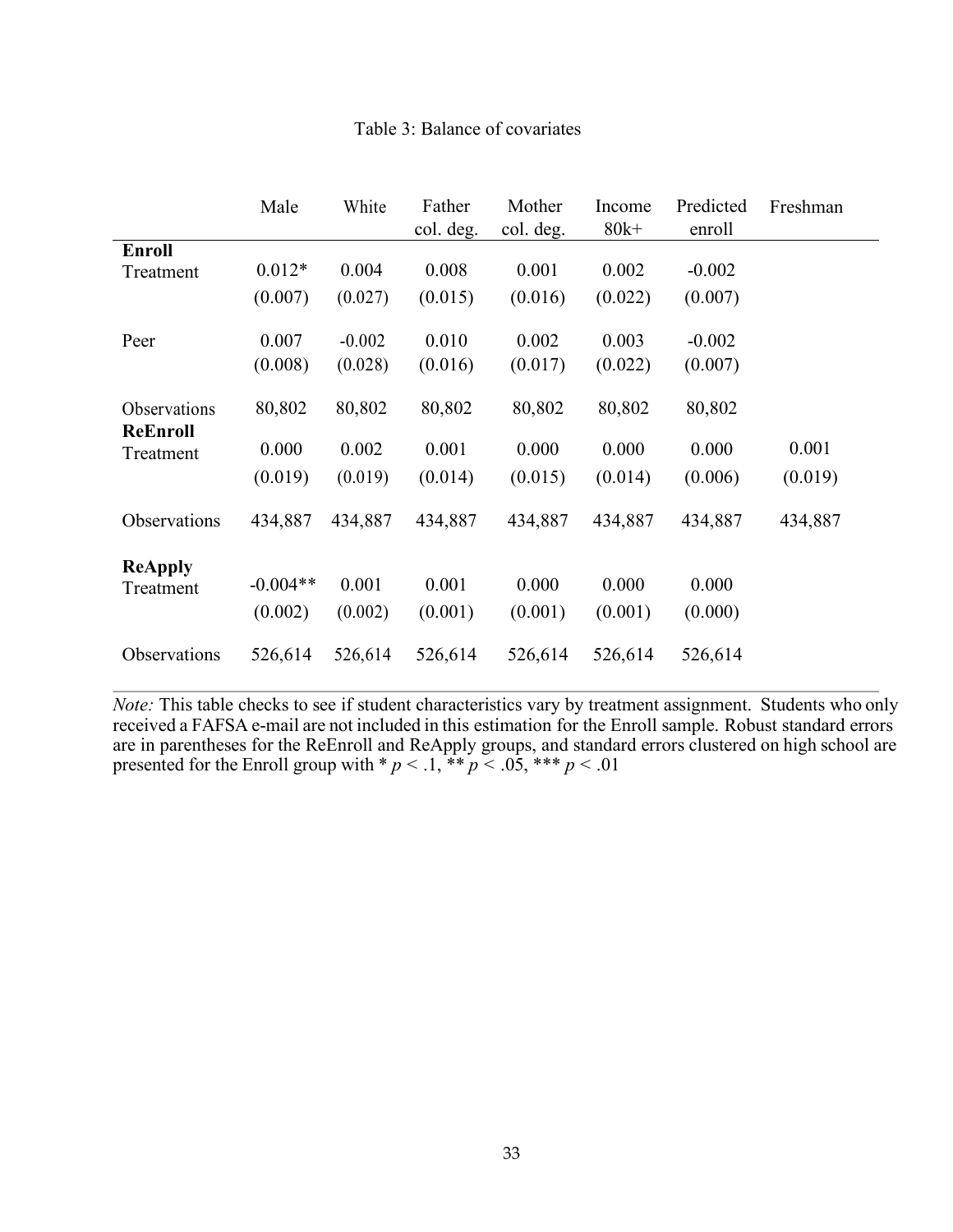|                         | Open<br>e-mail       | Open<br>e-mail        | Open<br>e-mail        |
|-------------------------|----------------------|-----------------------|-----------------------|
| Treatment               | $.430***$<br>(0.004) | $0.336***$<br>(0.001) | $0.217***$<br>(0.001) |
| Excluded $F(1, 2, 191)$ | 13,784               | 163,285.9             | 105,907.2             |
| Sample                  | Enroll               | ReEnroll              | ReApply               |
| Demographics            | <b>Yes</b>           | Yes                   | Yes                   |
| Observations            | 80,802               | 434,887               | 526,614               |

## Table 4: First stage

*Note:* This table shows the first stage of how many students opened e-mails that were sent to them. Each column corresponds to a different sample. Students who only received a FAFSA e-mail are not included in this estimation for the Enroll sample. Robust standard errors are in parentheses for the ReEnroll and ReApply groups, and standard errors clustered on high school are presented for the Enroll group with \* *p <* .1, \*\*  $p < .05$ , \*\*\*  $p < .01$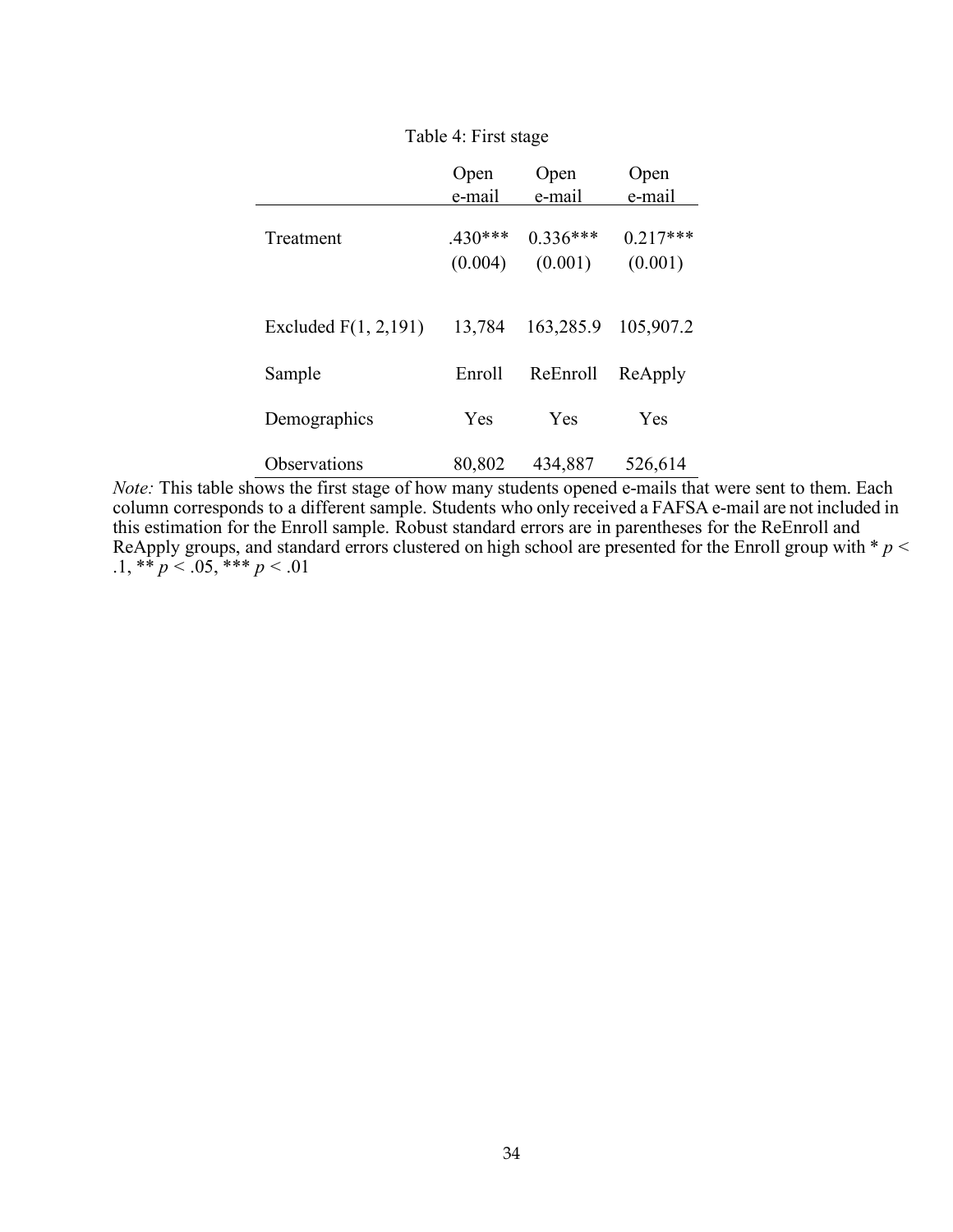| A. Intent to treat               | Any<br>Enrollment | Public 2yr,<br>TX | Public 4yr, TX | Grants   | Loans    | "File<br>FAFSA" |
|----------------------------------|-------------------|-------------------|----------------|----------|----------|-----------------|
| Treatment                        | $-0.007$          | $-0.008$          | $-0.001$       | $-110.2$ | 82.3     | $-0.0002$       |
|                                  | (0.007)           | (0.006)           | (0.008)        | (85.44)  | (80.2)   | (0.009)         |
| Peer                             | $-0.006$          | $-0.009$          | $-0.001$       | $-128.3$ | 31.0     | $-0.002$        |
|                                  | (0.008)           | (0.007)           | (0.008)        | (92.05)  | (86.0)   | (0.010)         |
| Bottom 95% CI                    | $-0.022$          | $-0.020$          | $-0.016$       | $-277.7$ | $-74.8$  | $-0.019$        |
| Top 95% CI                       | 0.008             | 0.004             | 0.014          | 57.3     | 239.5    | 0.018           |
| Control mean                     | 0.733             | 0.224             | 0.458          | 4,352.2  | 2,413.7  | 0.658           |
| <b>B. Instrumental variables</b> |                   |                   |                |          |          |                 |
| Open e-mail                      | $-0.016$          | $-0.018$          | $-0.003$       | $-257$   | 193.7    | $-0.00007$      |
|                                  | (0.017)           | (0.014)           | (0.018)        | (198.9)  | (185.6)  | (0.022)         |
| Peer                             | $-0.006$          | $-0.009$          | $-0.001$       | $-128.7$ | 32.5     | $-0.002$        |
|                                  | (0.008)           | (0.007)           | (0.008)        | (92.3)   | (86.0)   | (0.010)         |
| Bottom 95% CI                    | $-0.050$          | $-0.046$          | $-0.038$       | $-646.8$ | $-170.1$ | $-0.043$        |
| Top 95% CI                       | 0.018             | 0.010             | 0.033          | 132.8    | 557.5    | 0.042           |
| Demographics                     | Yes               | Yes               | Yes            | Yes      | Yes      | Yes             |
| Observations                     | 80,802            | 80,802            | 80,802         | 80,802   | 80,802   | 80,802          |

Table 5: Enroll results

*Note:* This table examines the effect of a mail and e-mail intervention to high school seniors who graduated in 2014. The outcome considered is enrollment in the fall of 2014. Panel A shows the intent to treat estimates of sending e-mails and letter. Students who only received a FAFSA e-mail are not included in this estimation. Panel B shows the effect of students opening the e-mail. Standard errors are clustered at the high school level and are in parentheses with  $p < 0.1$ ,  $p < 0.05$ ,  $p < 0.01$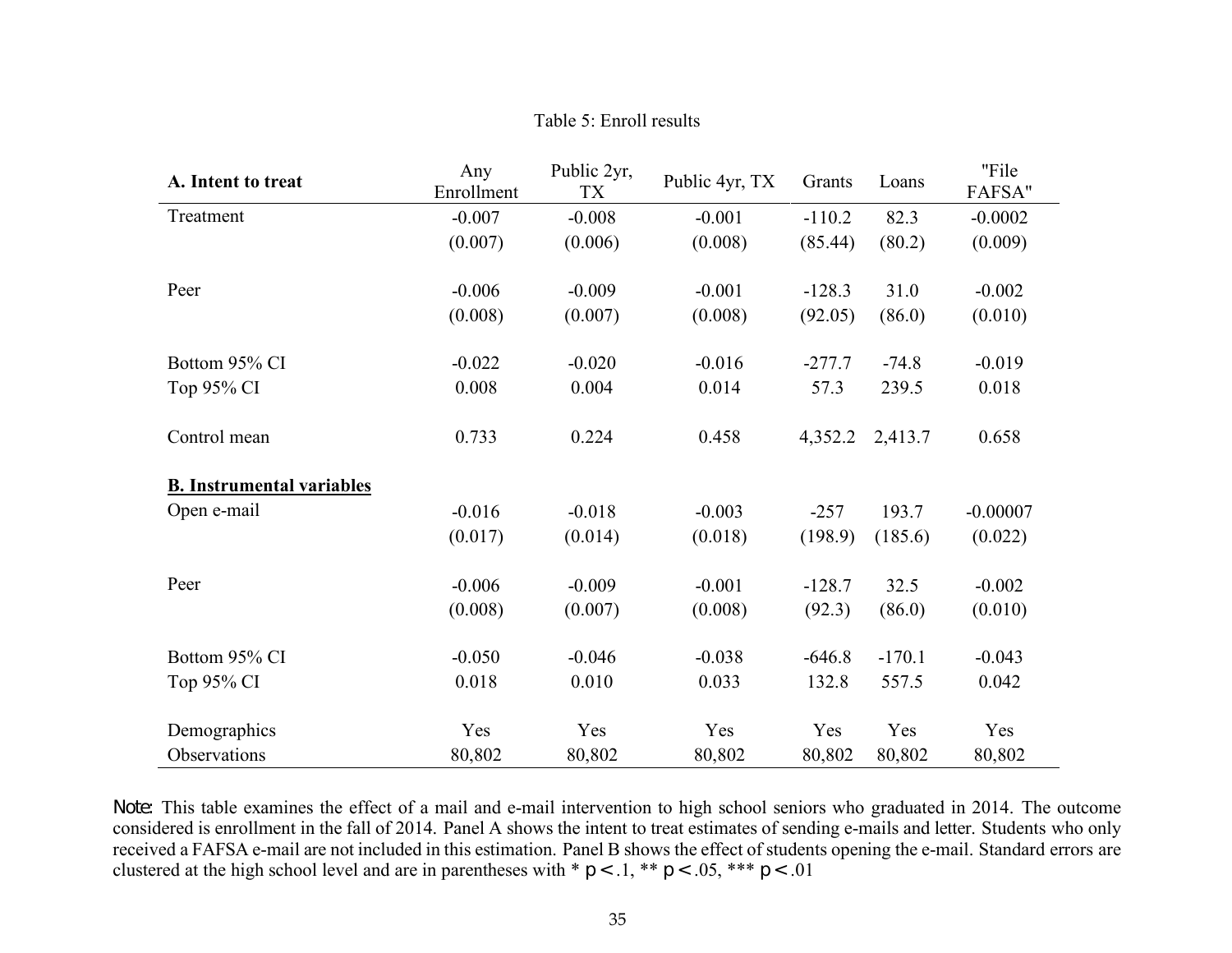# Table 6: ReEnroll results

|                                  | Any<br>enrollment | Texas CC<br>enrollment | Texas 4yr<br>enrollment | Grants   | "File<br>FAFSA" | Grad<br>4yr | Grad<br>2yr |
|----------------------------------|-------------------|------------------------|-------------------------|----------|-----------------|-------------|-------------|
| A. Intent to treat               |                   |                        |                         |          |                 |             |             |
| Treatment                        | $-0.0003$         | $-0.002$               | 0.002                   | 14.72    | $-0.002$        | $0.002*$    | $-0.0001$   |
|                                  | (0.002)           | (0.001)                | (0.001)                 | (14.07)  | (0.002)         | (0.001)     | (0.001)     |
| 95% Confidence interval          |                   |                        |                         |          |                 |             |             |
| <b>Bottom</b>                    | $-0.003$          | $-0.005$               | $-0.001$                | $-12.9$  | $-0.005$        | 0.005       | $-0.002$    |
| Top                              | 0.003             | 0.001                  | 0.005                   | 42.3     | 0.001           | $-0.00003$  | 0.002       |
| Control mean                     | 0.627             | 0.248                  | 0.362                   | 2168.1   | 0.707           | 0.186       | 0.145       |
| <b>B.</b> Instrumental variables |                   |                        |                         |          |                 |             |             |
| Open e-mail                      | $-0.001$          | $-0.006$               | 0.006                   | 43.47    | $-0.007$        | $0.008*$    | $-0.0002$   |
|                                  | (0.005)           | (0.004)                | (0.004)                 | (41.8)   | (0.005)         | (0.003)     | (0.004)     |
| 95% Confidence interval          |                   |                        |                         |          |                 |             |             |
| <b>Bottom</b>                    | $-0.010$          | $-0.014$               | $-0.002$                | $-38.46$ | $-0.016$        | 0.001       | $-0.007$    |
| Top                              | 0.008             | 0.003                  | 0.015                   | 125.40   | 0.002           | 0.008       | 0.007       |
| Demographics                     | Yes               | Yes                    | Yes                     | Yes      | Yes             | Yes         | Yes         |
| Observations                     | 434,887           | 434,887                | 434,887                 | 434,887  | 434,887         | 434,887     | 434,887     |

*Note:* This table examines the effect of an e-mail intervention to students who were enrolled in college in the calendar year of 2014. The outcome considered is reenrollment in the fall of 2015. Panel A shows the intent to treat estimates of sending an e-mail. Panel B shows the effect of students opening the e-mail. Robust standard errors are in parentheses with  $p < 0.1$ ,  $\ast p < 0.05$ ,  $\ast \ast p < 0.01$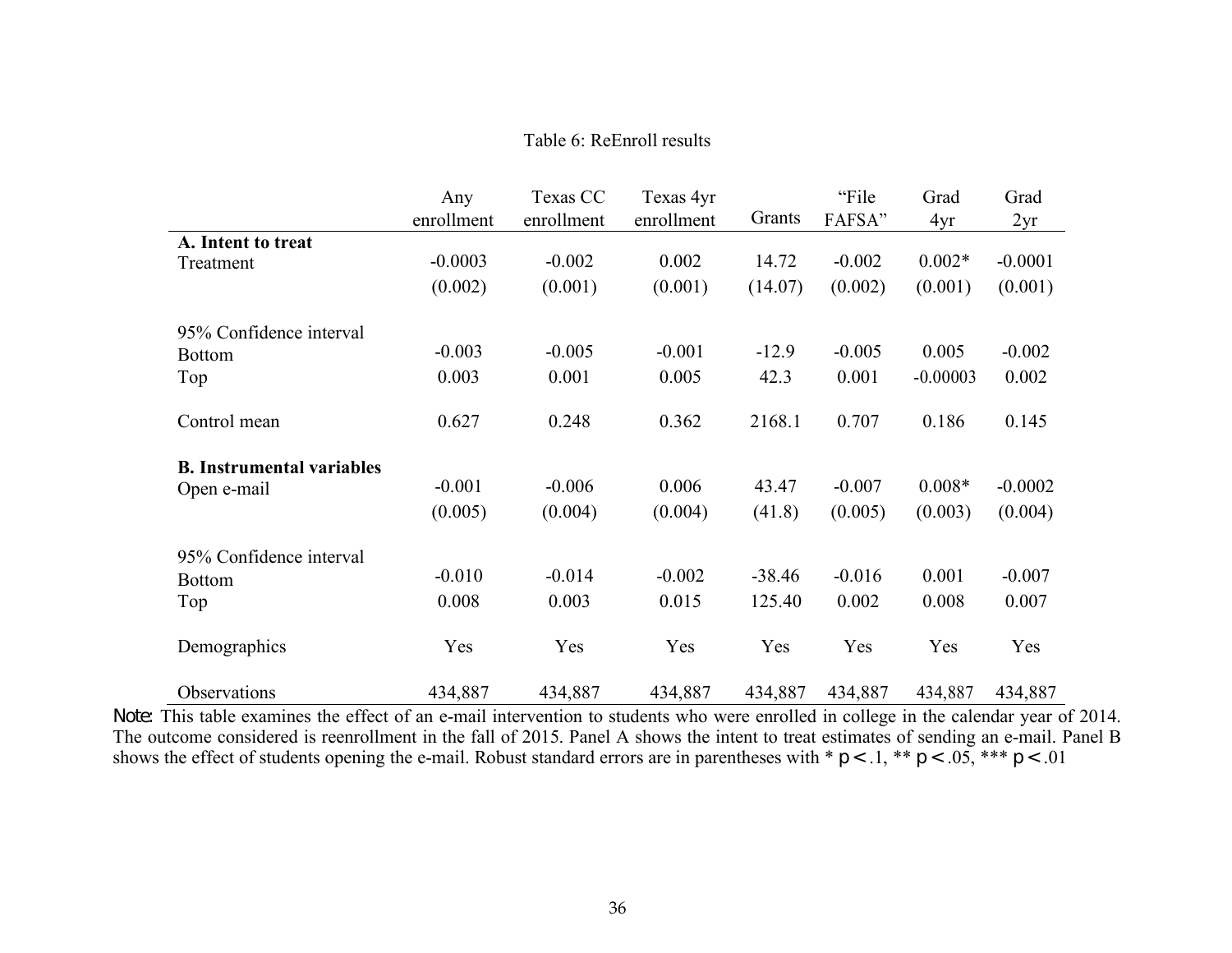|  |  |  | Table 7: ReApply results |
|--|--|--|--------------------------|
|--|--|--|--------------------------|

|                                  | Enroll,<br>fall 2014 | Enroll 2yr<br>TX, fall 2014 | Enroll 4yr<br>TX, 2014 | Enroll CC<br>spring 14 | Enroll 4yr<br>spring $14$ | Grants   | Loans    | "File<br>FAFSA" |
|----------------------------------|----------------------|-----------------------------|------------------------|------------------------|---------------------------|----------|----------|-----------------|
| A. Intent to treat<br>Treatment  | 0.001                | $-0.001$                    | 0.001                  | $-0.0002$              | 0.0002                    | $-21.4*$ | $-16.1$  | $-0.001$        |
| 95% Confidence interval          | (0.002)              | (0.001)                     | (0.001)                | (0.001)                | (0.001)                   | (12.2)   | (12.4)   | (0.001)         |
| <b>Bottom</b>                    | $-0.002$             | $-0.003$                    | $-0.001$               | $-0.003$               | $-0.002$                  | $-45.3$  | $-40.4$  | $-0.004$        |
| Top                              | 0.003                | 0.002                       | 0.003                  | 0.003                  | 0.002                     | 2.49     | 8.18     | 0.002           |
| <b>B.</b> Instrumental variables |                      |                             |                        |                        |                           |          |          |                 |
| Opened e-mail                    | 0.003                | $-0.002$                    | 0.005                  | $-0.001$               | 0.001                     | $-97.8*$ | $-74.3$  | $-0.004$        |
|                                  | (0.007)              | (0.006)                     | (0.005)                | (0.006)                | (0.004)                   | (56.2)   | (57.1)   | (0.006)         |
| 95% Confidence interval          |                      |                             |                        |                        |                           |          |          |                 |
| <b>Bottom</b>                    | $-0.011$             | $-0.013$                    | $-0.004$               | $-0.013$               | $-0.008$                  | $-207.9$ | $-186.3$ | $-0.016$        |
| Top                              | 0.017                | 0.008                       | 0.014                  | 0.012                  | 0.010                     | 12.3     | 37.7     | 0.009           |
| Control mean                     | 0.444                | 0.173                       | 0.13                   | 0.264                  | 0.129                     | 1399.3   | 1028.6   | 0.269           |
| Demographics                     | Yes                  | Yes                         | Yes                    | Yes                    | Yes                       | Yes      | Yes      | Yes             |
| Observations                     | 526,614              | 526,614                     | 526,614                | 526,614                | 526,614                   | 526,614  | 526,614  | 526,614         |

*Note:* This table examines the effect of an e-mail intervention to students who had applied to college from 2011 to 2012 to 2012 to 2013 but did not enroll in public colleges or universities in Texas. The outcome considered is enrollment in spring or fall of 2014. Panel A shows the intent to treat estimates of sending an e-mail. Panel B shows the effect of students opening the e-mail. Robust standard errors are in parentheses with  $p < 0.1$ ,  $\ast p < 0.05$ ,  $\ast \ast p < 0.01$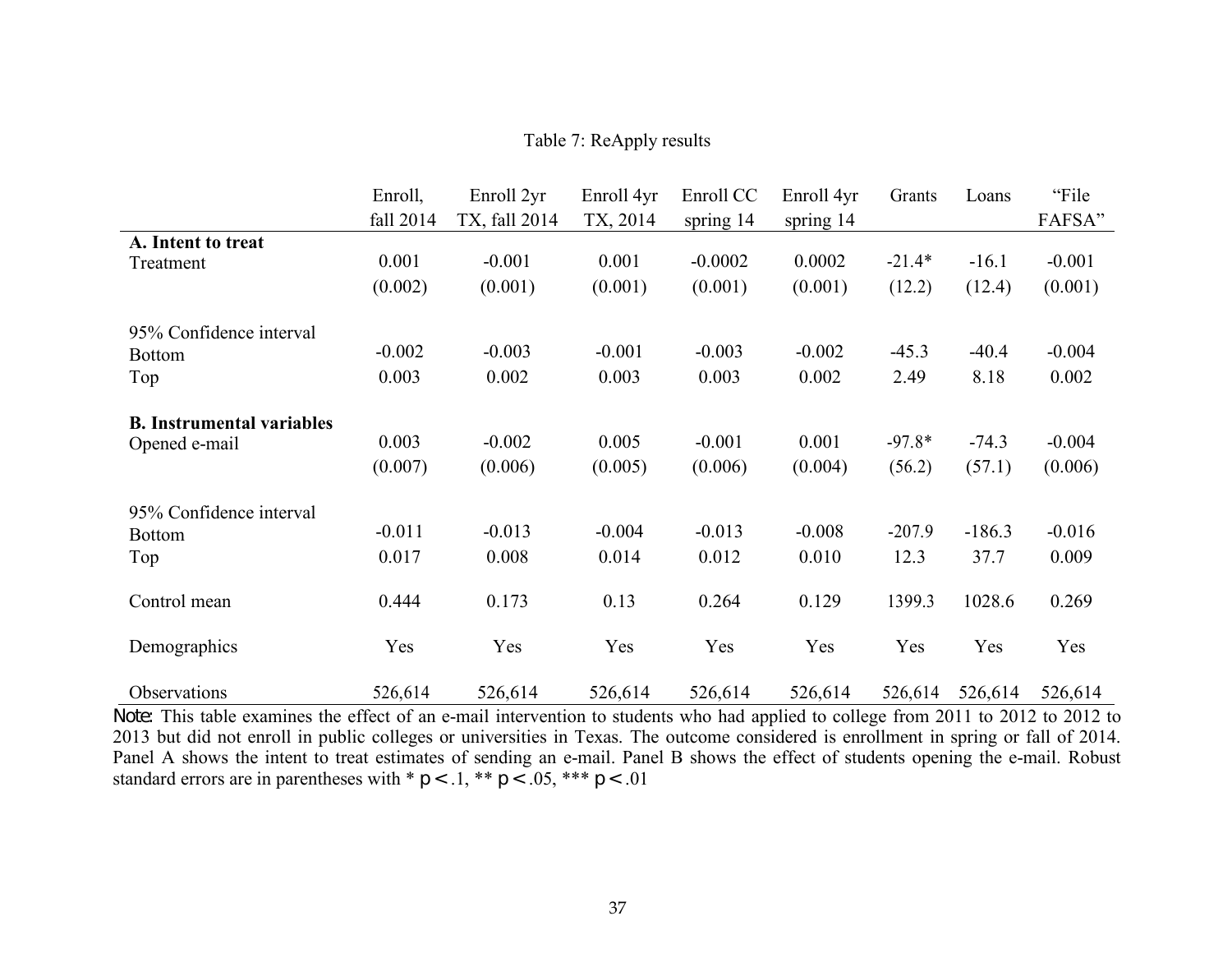|                        | Enroll   | Reenroll | ReApply  |
|------------------------|----------|----------|----------|
| A. Complexity          |          |          |          |
| Simple, 2 tax credits  | $-0.003$ | $-0.001$ | 0.0004   |
|                        | (0.008)  | (0.002)  | (0.002)  |
|                        |          |          |          |
| Simple, 4 tax credits  | $-0.008$ | $-0.002$ | 0.001    |
|                        | (0.008)  | (0.002)  | (0.002)  |
|                        |          |          |          |
| Complex, 2 tax credits | $-0.009$ | 0.003    | 0.00002  |
|                        | (0.008)  | (0.002)  | (0.002)  |
|                        |          |          |          |
| Peer                   | $-0.006$ |          |          |
|                        | (0.008)  |          |          |
| B. Costs vs. benefits  |          |          |          |
| <b>Benefits</b>        | $-0.008$ | 0.0002   | 0.003    |
|                        | (0.008)  | (0.002)  | (0.002)  |
|                        |          |          |          |
| Costs                  | $-0.008$ |          | $-0.001$ |
|                        | (0.008)  |          | (0.002)  |
|                        |          |          |          |
| Neutral                | $-0.006$ | 0.0005   | 0.0004   |
|                        | (0.008)  | (0.002)  | (0.002)  |
|                        |          |          |          |
| Peer                   | $-0.006$ |          |          |
|                        | (0.008)  |          |          |
|                        |          |          |          |
| Control mean           | 0.733    | 0.627    | 0.444    |
|                        |          |          |          |
| Observations           | 80,802   | 434,887  | 526,614  |

|  |  | Table 8: Framing |
|--|--|------------------|
|  |  |                  |

*Note:* This table examines the effect of the types of messages that students received. The outcome considered is enrollment the fall of 2014. Panel A shows the intent to treat estimates of sending an e-mail. Panel B shows the effect of students opening the e-mail. Students who only received a FAFSA e-mail are not included in this estimation for the Enroll sample. Robust standard errors are in parentheses for the ReEnroll and ReApply groups, and standard errors clustered on high school are presented for the Enroll group with  $*\, p < 0.1$ ,  $*\, * \, p < 0.05$ ,  $**\, * \, p < 0.01$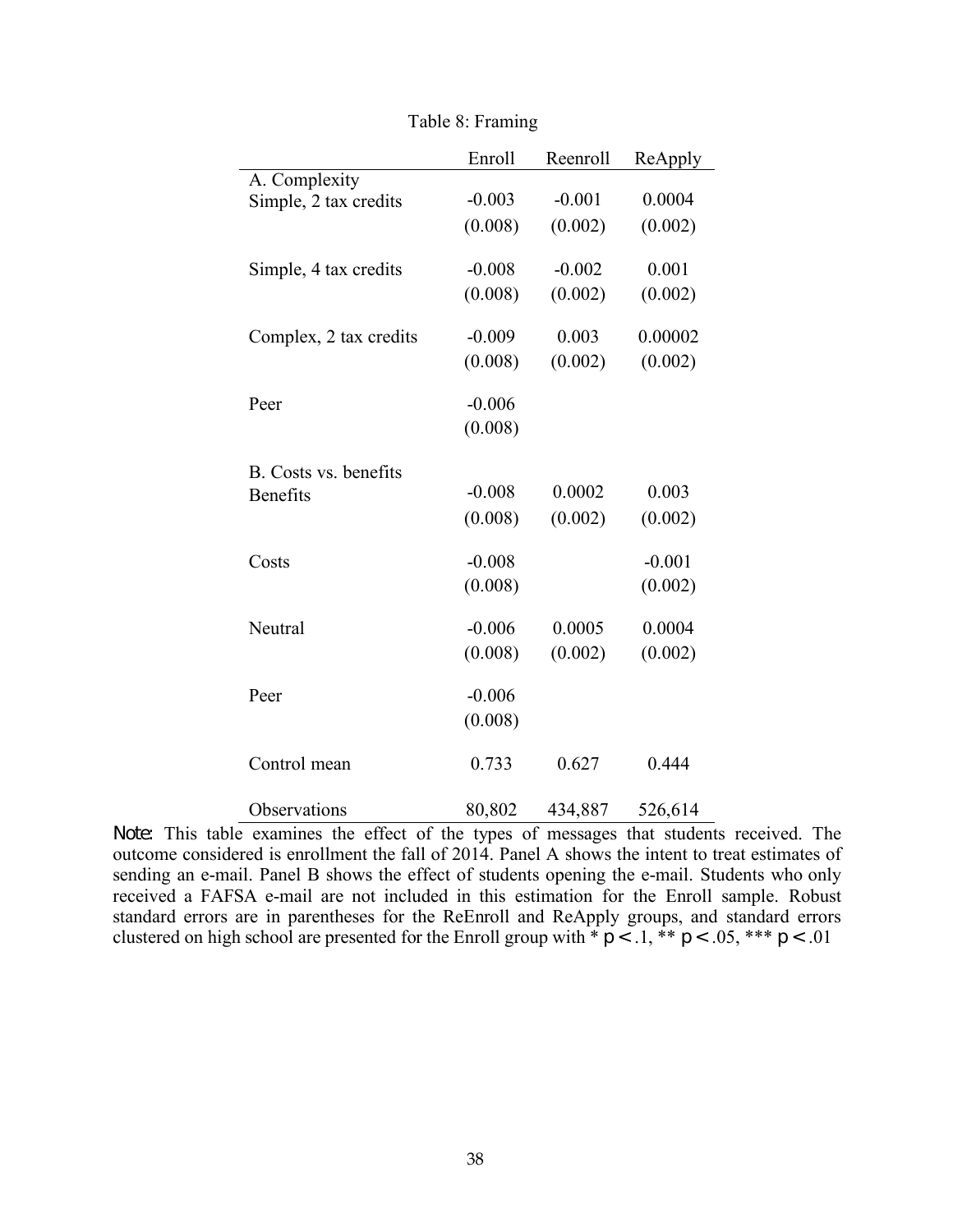|                    | Enroll              | "Filed a FAFSA"     |
|--------------------|---------------------|---------------------|
| FAFSA, simple      | $-0.011$            | $-0.007$            |
| FAFSA, complex     | (0.008)<br>$-0.006$ | (0.010)<br>$-0.003$ |
|                    | (0.008)             | (0.010)             |
| Tax treatment      | 0.001<br>(0.004)    | 0.004<br>(0.004)    |
| Peer               | $-0.006$            | $-0.002$            |
|                    | (0.008)             | (0.010)             |
| Mean for untreated | 0.733               | 0.660               |
| Demographics       | Yes                 | Yes                 |
| N                  | 96,330              | 96,330              |

Table 9: FAFSA treatment

*Note:* This table examines the effect of e-mails about the FAFSA on enrollment. The sample is composed of high school students who had applied to college but not yet enrolled. Standard errors clustered on high school are presented for the enroll group with  $* p < 0.1$ ,  $** p < 0.05$ ,  $*** p$ *<* .01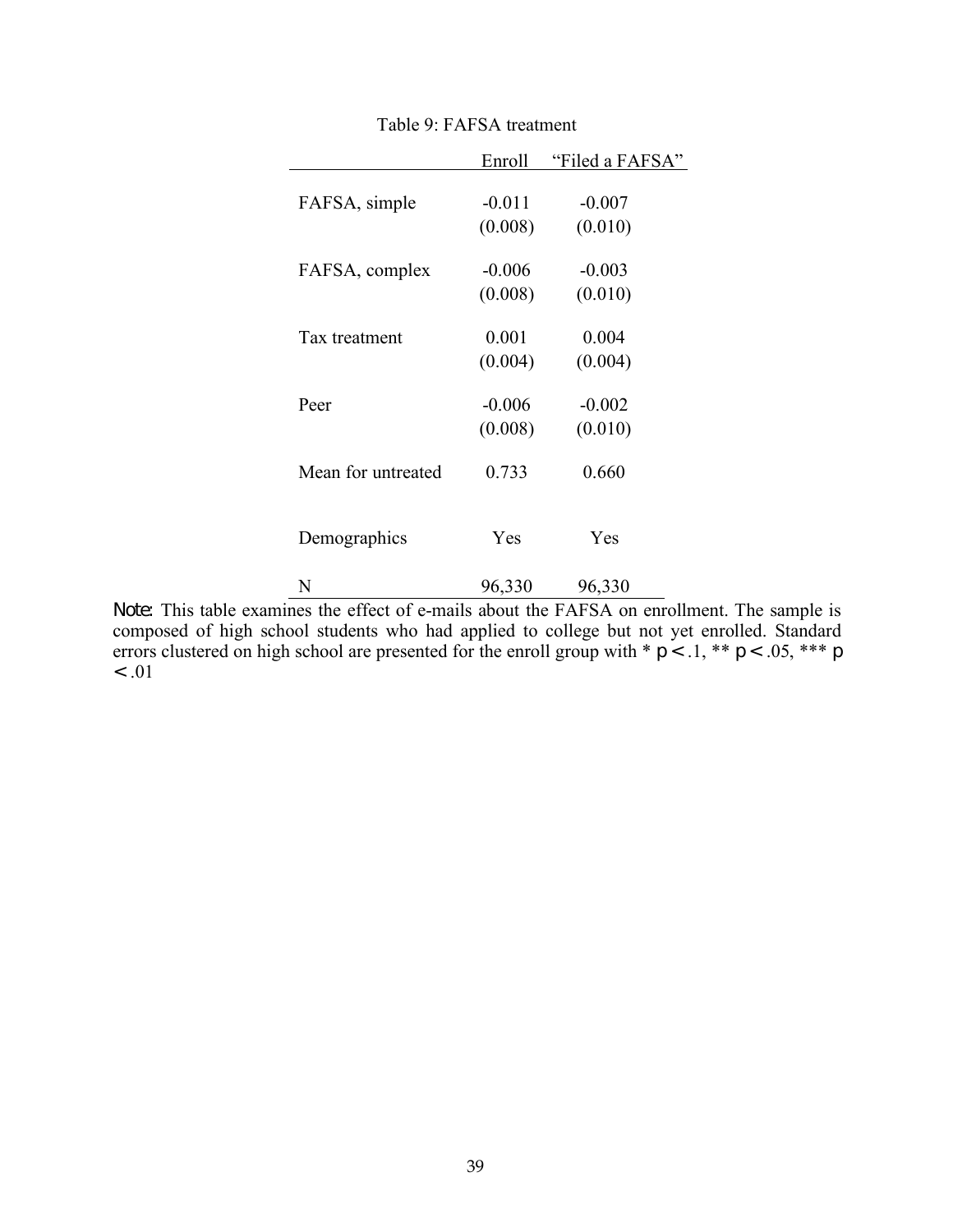|                                   | ReEnroll   |             |             |             | Enroll     |            | ReApply    |            |              |  |
|-----------------------------------|------------|-------------|-------------|-------------|------------|------------|------------|------------|--------------|--|
|                                   |            |             |             |             | Enroll     | Enroll     |            |            |              |  |
|                                   | Enroll     | Enroll CC   | Enroll 4yr  | Enroll      | CC         | 4yr        | Enroll     | Enroll CC  | Enroll 4yr   |  |
|                                   |            |             |             |             |            |            |            |            |              |  |
| Treatment                         | $-0.00471$ | $-0.000258$ | $-0.00650*$ | $-0.00143$  | $-0.00489$ | 0.00232    | 0.00268    | $-0.00509$ | $0.00990**$  |  |
|                                   | (0.00313)  | (0.00289)   | (0.00383)   | (0.00713)   | (0.00627)  | (0.0104)   | (0.00403)  | (0.00318)  | (0.00447)    |  |
|                                   |            |             |             |             |            |            |            |            |              |  |
| Treatment * Missing Income Report | 0.00593    | $-0.00182$  | $0.0110***$ | $-0.0197*$  | $-0.00921$ | $-0.0119$  | $-0.00259$ | 0.00436    | $-0.00909**$ |  |
|                                   | (0.00385)  | (0.00354)   | (0.00421)   | (0.0106)    | (0.00874)  | (0.0120)   | (0.00441)  | (0.00350)  | (0.00455)    |  |
|                                   |            |             |             |             |            |            |            |            |              |  |
| Treatment * Income 0-39k          | 0.00416    | $-0.00486$  | $0.0114*$   | 0.0000400   | $-0.00179$ | $-0.00194$ | $-0.00112$ | 0.00519    | $-0.0107*$   |  |
|                                   | (0.00522)  | (0.00464)   | (0.00581)   | (0.00912)   | (0.00836)  | (0.0115)   | (0.00609)  | (0.00454)  | (0.00577)    |  |
|                                   |            |             |             |             |            |            |            |            |              |  |
| Treatment * Income 40-79k         | 0.00249    | 0.00116     | 0.00414     | $-0.000929$ | 0.00250    | $-0.00107$ | $-0.00339$ | $0.0133**$ | $-0.0184**$  |  |
|                                   | (0.00547)  | (0.00497)   | (0.00639)   | (0.00886)   | (0.00823)  | (0.0113)   | (0.00705)  | (0.00540)  | (0.00719)    |  |
|                                   |            |             |             |             |            |            |            |            |              |  |
| N                                 | 434,887    | 434,887     | 434,887     | 80,802      | 80,802     | 80,802     |            |            |              |  |
|                                   |            |             |             |             |            |            | 526,614    | 526,614    | 526,614      |  |

# Table 10: Heterogeneity by Reported Income

*Note:* The omitted category is self-reported family income of greater than \$80,000. Student demographics are controlled for in each regression. Robust standard errors are in parentheses for the ReEnroll and ReApply groups, and standard errors clustered on high school are presented for the Enroll group with  $p < 0.1$ ,  $\ast p < 0.05$ ,  $\ast \ast p < 0.01$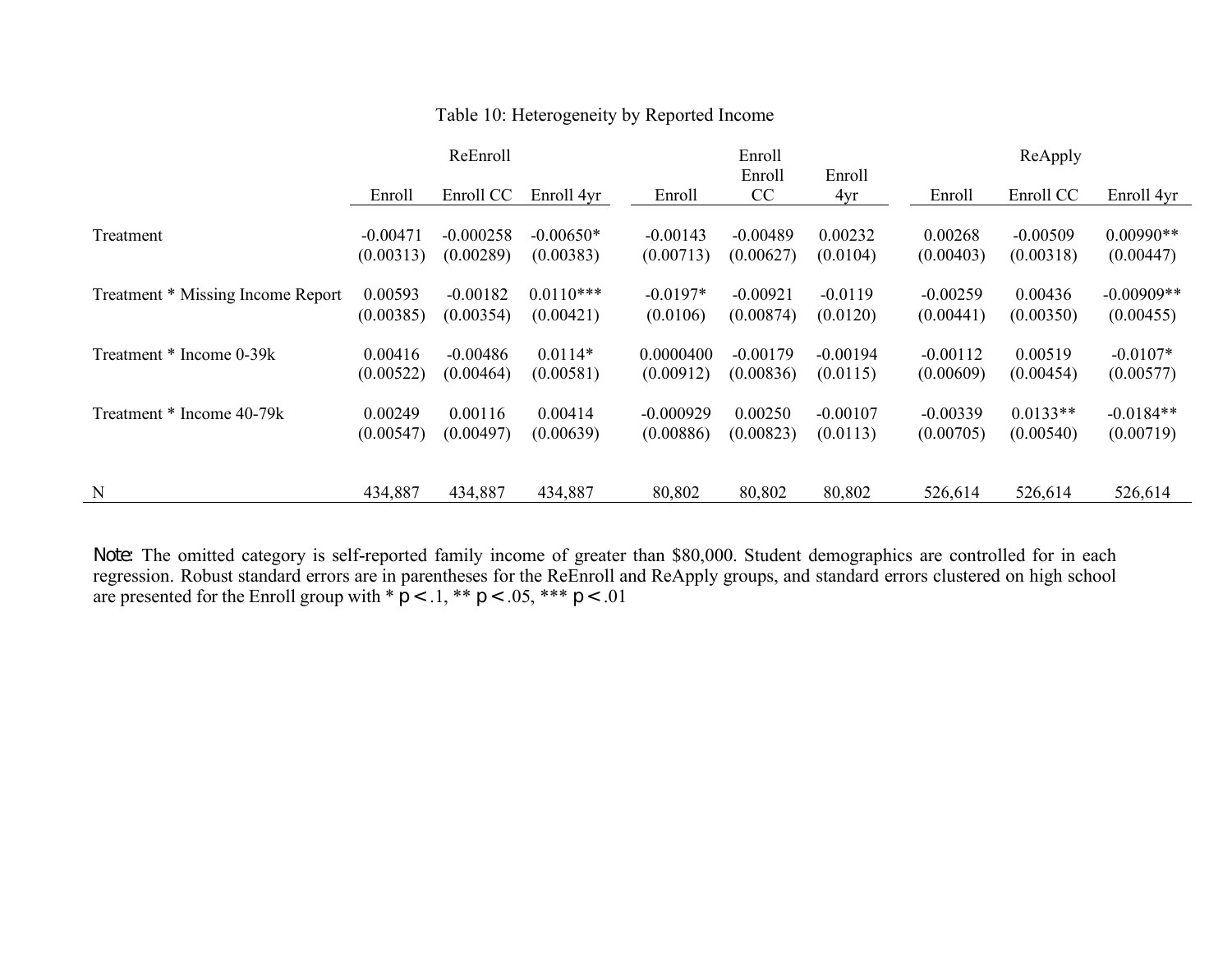|                      | Open                  | Open                   | Open                   |
|----------------------|-----------------------|------------------------|------------------------|
| Predicted enrollment | $0.286***$<br>(0.031) | $0.0886***$<br>(0.004) | $0.199***$<br>(0.003)  |
| Constant             | $0.043**$<br>(0.020)  | $0.197***$<br>(0.003)  | $0.0742***$<br>(0.002) |
| Sample               | Enroll                | ReEnroll               | ReApply                |
| N                    | 80,802                | 434,887                | 526,614                |

 $\overline{\phantom{0}}$ 

Table 11: E-mail openers

*Note:* This table regresses whether the potential student opens an e-mail. Predicted enrollment is the predicted probability of enrollment from a logit model for enrollment with indicators for sex, race, parent education, self-reported income, and indicators for emailprovider.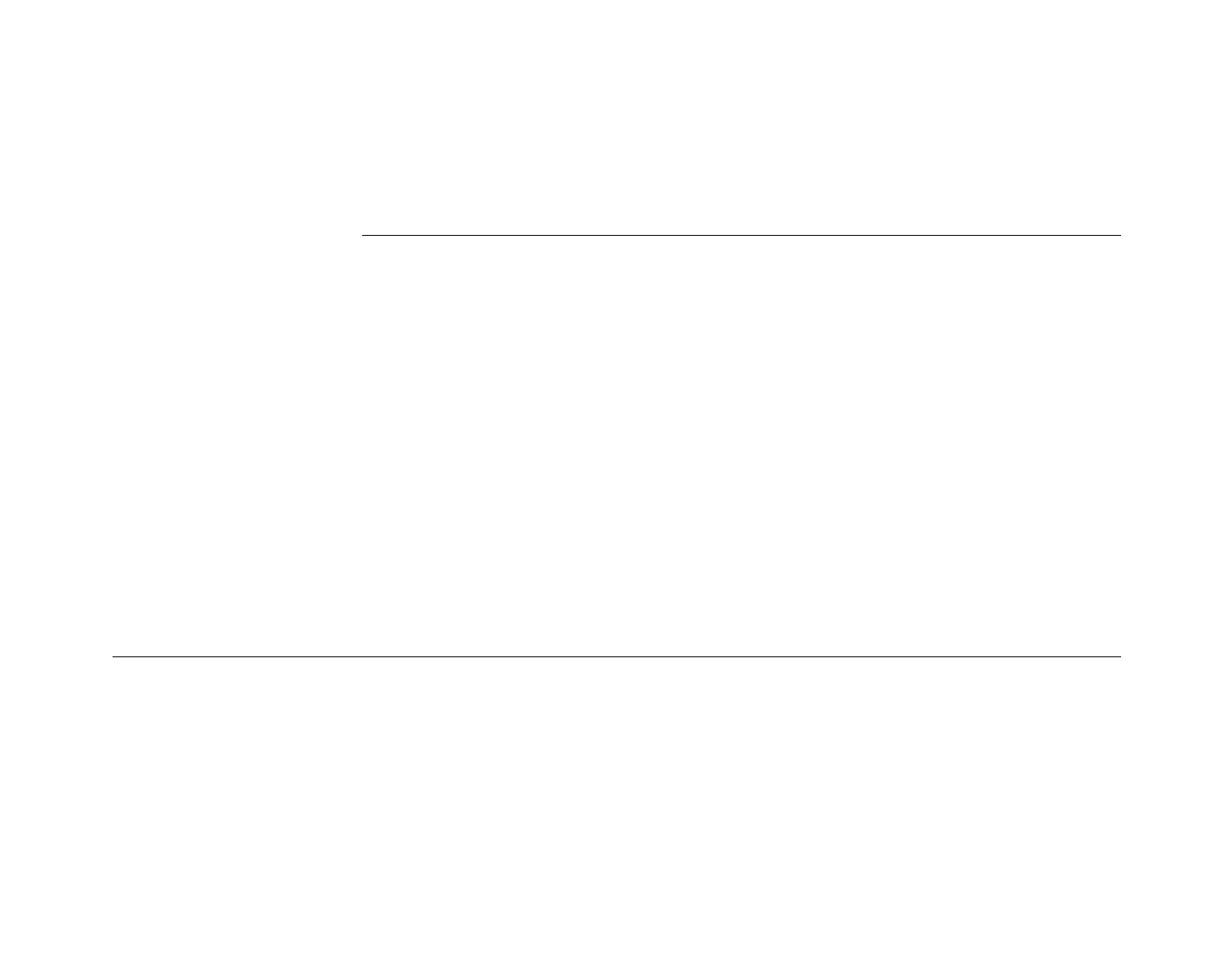## *B. Father Education (Omitted Category: Father College)*

|                                 | Enroll     | Enroll CC   | Enroll 4yr | Non Texas<br>Public 4 yr | Non Texas<br>Public 2 yr | Non Texas<br>Private 4 yr | Grants    | Loans       |
|---------------------------------|------------|-------------|------------|--------------------------|--------------------------|---------------------------|-----------|-------------|
| Treatment                       | $-0.00566$ | $-0.0100$   | 0.00255    | $-0.00724$               | $-0.000657$              | $0.00647*$                | 3.667     | $-3.003$    |
|                                 | (0.00807)  | (0.00848)   | (0.0115)   | (0.00859)                | (0.00118)                | (0.00337)                 | (143.4)   | (136.5)     |
| Treatment * Father No HS        | 0.00157    | 0.000904    | $-0.00386$ | 0.00705                  | $-0.000166$              | $-0.000302$               | $-292.4$  | 37.85       |
|                                 | (0.0166)   | (0.0158)    | (0.0181)   | (0.00734)                | (0.00186)                | (0.00522)                 | (228.2)   | (161.6)     |
| Treatment * Father Some HS      | 0.00868    | 0.00630     | $-0.00282$ | 0.00522                  | 0.00151                  | 0.000524                  | $-316.9$  | 25.85       |
|                                 | (0.0151)   | (0.0141)    | (0.0158)   | (0.00758)                | (0.00155)                | (0.00432)                 | (197.0)   | (160.4)     |
| Treatment * Father HS           | 0.0124     | 0.00933     | 0.00570    | 0.00521                  | 0.00128                  | $-0.00679*$               | $-78.15$  | 226.1       |
|                                 | (0.0108)   | (0.0108)    | (0.0132)   | (0.00701)                | (0.00149)                | (0.00373)                 | (159.1)   | (160.5)     |
| Treatment * Father Some College | $-0.00674$ | 0.00251     | $-0.0136$  | 0.000824                 | 0.00144                  | $-0.000292$               | $-185.9$  | 267.4       |
|                                 | (0.0101)   | (0.0103)    | (0.0128)   | (0.00670)                | (0.00176)                | (0.00415)                 | (156.7)   | (163.3)     |
| Treatment * Father Grad School  | 0.00511    | 0.00243     | 0.00889    | $-0.00886$               | 0.000862                 | 0.00185                   | $-112.0$  | 181.2       |
|                                 | (0.00969)  | (0.00879)   | (0.0133)   | (0.00707)                | (0.00148)                | (0.00607)                 | (185.5)   | (169.8)     |
| Treatment * Father Associates   | $-0.00148$ | $-0.0120$   | 0.0209     | $-0.00354$               | $-0.00124$               | $-0.00266$                | 7.431     | $-99.78$    |
|                                 | (0.0150)   | (0.0170)    | (0.0194)   | (0.00892)                | (0.00259)                | (0.00603)                 | (248.4)   | (291.1)     |
| Treatment * Missing Father Ed   | $-0.0172$  | $-0.000117$ | $-0.0191$  | 0.00887                  | 0.000955                 | $-0.00604*$               | $-100.7$  | $-36.50$    |
|                                 | (0.0113)   | (0.00989)   | (0.0125)   | (0.00662)                | (0.00158)                | (0.00366)                 | (142.9)   | (137.1)     |
| Constant                        | $0.635***$ | $0.356***$  | $0.259***$ | $0.0226***$              | $0.0027***$              | $0.00522**$               | 2967.5*** | $1635.1***$ |
|                                 | (0.0110)   | (0.0106)    | (0.0112)   | (0.00414)                | (0.00102)                | (0.00247)                 | (114.1)   | (121.7)     |
| N                               | 80802      | 80802       | 80802      | 80802                    | 80802                    | 80802                     | 80802     | 80802       |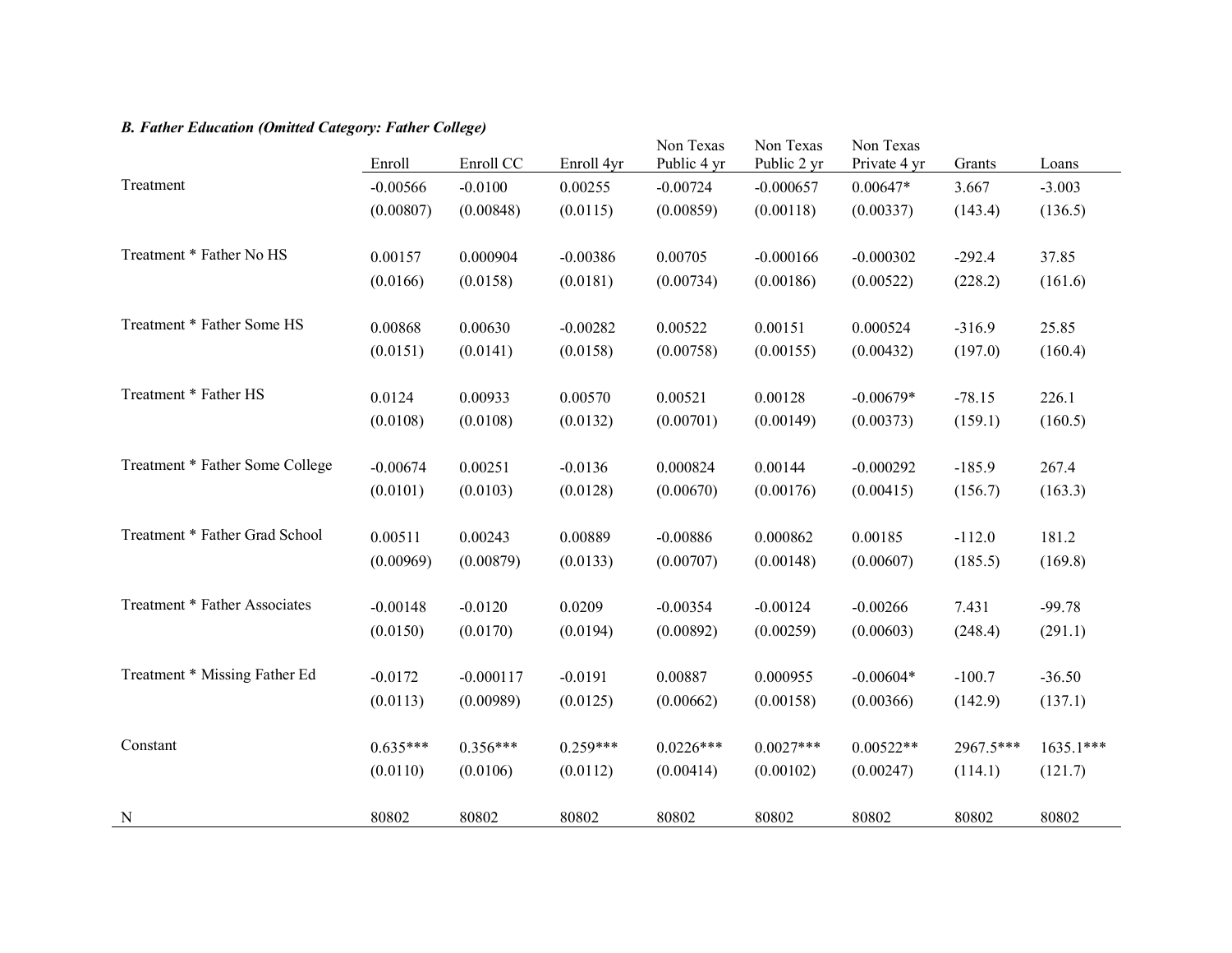# *C. Mother Education (Omitted Category: Mother College)*

|                                | Enroll       | Enroll CC    | Enroll 4yr  | Non Texas<br>Public 4 yr | Non Texas<br>Public 2 yr | Non Texas<br>Private 4 yr | Grants    | Loans       |
|--------------------------------|--------------|--------------|-------------|--------------------------|--------------------------|---------------------------|-----------|-------------|
| Treatment                      | $-0.00185$   | 0.000487     | 0.000370    | $-0.0101$                | 0.00000920               | 0.00514                   | $-161.1$  | 90.81       |
|                                | (0.00767)    | (0.00763)    | (0.0104)    | (0.00776)                | (0.000921)               | (0.00316)                 | (127.9)   | (127.2)     |
| Treatment * Mother No HS       | $-0.00626$   | $-0.00998$   | $-0.000534$ | $0.0117*$                | $-0.000749$              | $-0.00398$                | $-191.5$  | $-33.18$    |
|                                | (0.0170)     | (0.0163)     | (0.0180)    | (0.00671)                | (0.00197)                | (0.00508)                 | (237.3)   | (152.9)     |
| Treatment * Mother Some HS     | $-0.00415$   | $-0.00600$   | $-0.00437$  | 0.00909                  | 0.00214                  | $-0.00545$                | $-252.1$  | $-132.9$    |
|                                | (0.0165)     | (0.0149)     | (0.0168)    | (0.00658)                | (0.00166)                | (0.00436)                 | (209.1)   | (150.1)     |
| Treatment * Mother HS          | 0.00603      | $-0.00803$   | 0.00721     | 0.00757                  | 0.000440                 | $-0.00167$                | 223.5     | $-20.04$    |
|                                | (0.0107)     | (0.0101)     | (0.0126)    | (0.00625)                | (0.00132)                | (0.00373)                 | (157.6)   | (153.0)     |
| Treatment* Mother Some College | $-0.0000601$ | $-0.000708$  | $-0.00585$  | 0.00746                  | 0.000592                 | $-0.00391$                | $-25.33$  | 16.52       |
|                                | (0.00974)    | (0.0104)     | (0.0122)    | (0.00579)                | (0.00160)                | (0.00379)                 | (141.7)   | (154.3)     |
| Treatment * Mother Grad School | $-0.00274$   | $-0.00360$   | 0.00380     | $-0.00753$               | $-0.00127$               | 0.00535                   | 156.5     | 164.0       |
|                                | (0.0110)     | (0.00900)    | (0.0128)    | (0.00730)                | (0.00158)                | (0.00651)                 | (175.0)   | (174.2)     |
| Treatment * Mother Associates  | $-0.0201$    | $-0.0441***$ | 0.0130      | 0.00467                  | $-0.00132$               | 0.00540                   | 206.1     | 181.7       |
|                                | (0.0128)     | (0.0126)     | (0.0153)    | (0.00761)                | (0.00179)                | (0.00508)                 | (193.4)   | (216.5)     |
| Treatment * Missing Mother Ed  | $-0.0198*$   | $-0.0141$    | $-0.0133$   | $0.0119*$                | 0.000282                 | $-0.00285$                | 91.07     | $-125.0$    |
|                                | (0.0120)     | (0.01000)    | (0.0120)    | (0.00612)                | (0.00144)                | (0.00359)                 | (133.4)   | (131.0)     |
| Constant                       | $0.636***$   | $0.360***$   | $0.260***$  | $0.0229***$              | $0.00284***$             | 0.00300                   | 2888.0*** | $1724.0***$ |
|                                | (0.0109)     | (0.0101)     | (0.0115)    | (0.00411)                | (0.00107)                | (0.00263)                 | (116.2)   | (121.0)     |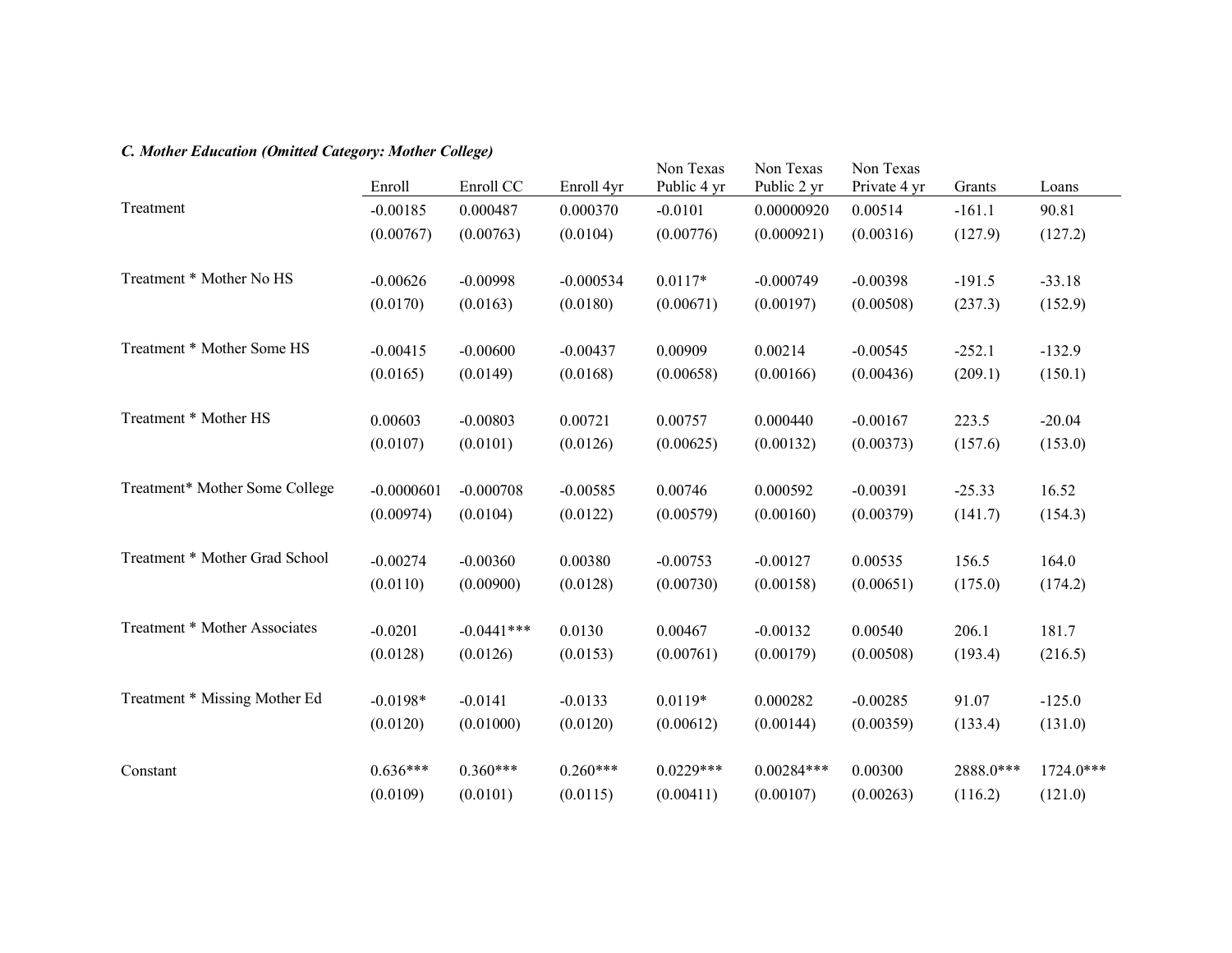| $\mathbf N$                       | 80802      | 80802      | 80802      | 80802                    | 80802                    | 80802                     | 80802       | 80802     |
|-----------------------------------|------------|------------|------------|--------------------------|--------------------------|---------------------------|-------------|-----------|
| D. Race (Omitted Category: White) | Enroll     | Enroll CC  | Enroll 4yr | Non Texas<br>Public 4 yr | Non Texas<br>Public 2 yr | Non Texas<br>Private 4 yr | Grants      | Loans     |
| Treatment                         | $-0.00933$ | $-0.00632$ | $-0.00369$ | $-0.00734$               | 0.000826                 | 0.00371                   | $-24.58$    | 108.7     |
|                                   | (0.00697)  | (0.00745)  | (0.00923)  | (0.00725)                | (0.000781)               | (0.00262)                 | (106.6)     | (111.1)   |
| Treatment * Hispanic Non White    | $-0.0114$  | $-0.0144$  | 0.00411    | 0.00542                  | $-0.000664$              | $-0.00327$                | $-287.9**$  | $-36.85$  |
|                                   | (0.0115)   | (0.0113)   | (0.0116)   | (0.00555)                | (0.00117)                | (0.00317)                 | (136.4)     | (131.7)   |
| Treatment * Hispanic White        | 0.00734    | $-0.00304$ | 0.00747    | 0.00472                  | $-0.00135$               | $-0.000681$               | $-79.82$    | $-90.86$  |
|                                   | (0.0100)   | (0.00898)  | (0.0110)   | (0.00539)                | (0.00118)                | (0.00299)                 | (123.9)     | (119.2)   |
| Treatment * Black                 | 0.00644    | 0.00920    | $-0.00241$ | 0.000146                 | $-0.00168$               | 0.00440                   | 93.82       | 90.69     |
|                                   | (0.0117)   | (0.0107)   | (0.0117)   | (0.00644)                | (0.00173)                | (0.00428)                 | (164.1)     | (140.8)   |
| Treatment * Asian                 | 0.00229    | 0.00871    | $-0.0150$  | 0.00922                  | $-0.000309$              | 0.00410                   | $-35.00$    | $-256.8$  |
|                                   | (0.0113)   | (0.0123)   | (0.0162)   | (0.00633)                | (0.00102)                | (0.00836)                 | (254.3)     | (179.4)   |
| Treatment * Other Race            | 0.0203     | $-0.0115$  | $0.0269*$  | 0.00614                  | $-0.000600$              | 0.00128                   | $-729.2***$ | 28.65     |
|                                   | (0.0150)   | (0.0128)   | (0.0161)   | (0.00767)                | (0.00251)                | (0.00634)                 | (214.2)     | (199.4)   |
| Constant                          | $0.644***$ | $0.360***$ | $0.266***$ | $0.0258***$              | $0.00261***$             | 0.00290                   | 2939.1***   | 1701.8*** |
|                                   | (0.00966)  | (0.00988)  | (0.0108)   | (0.00616)                | (0.000935)               | (0.00242)                 | (113.9)     | (118.3)   |
| N                                 | 80802      | 80802      | 80802      | 80802                    | 80802                    | 80802                     | 80802       | 80802     |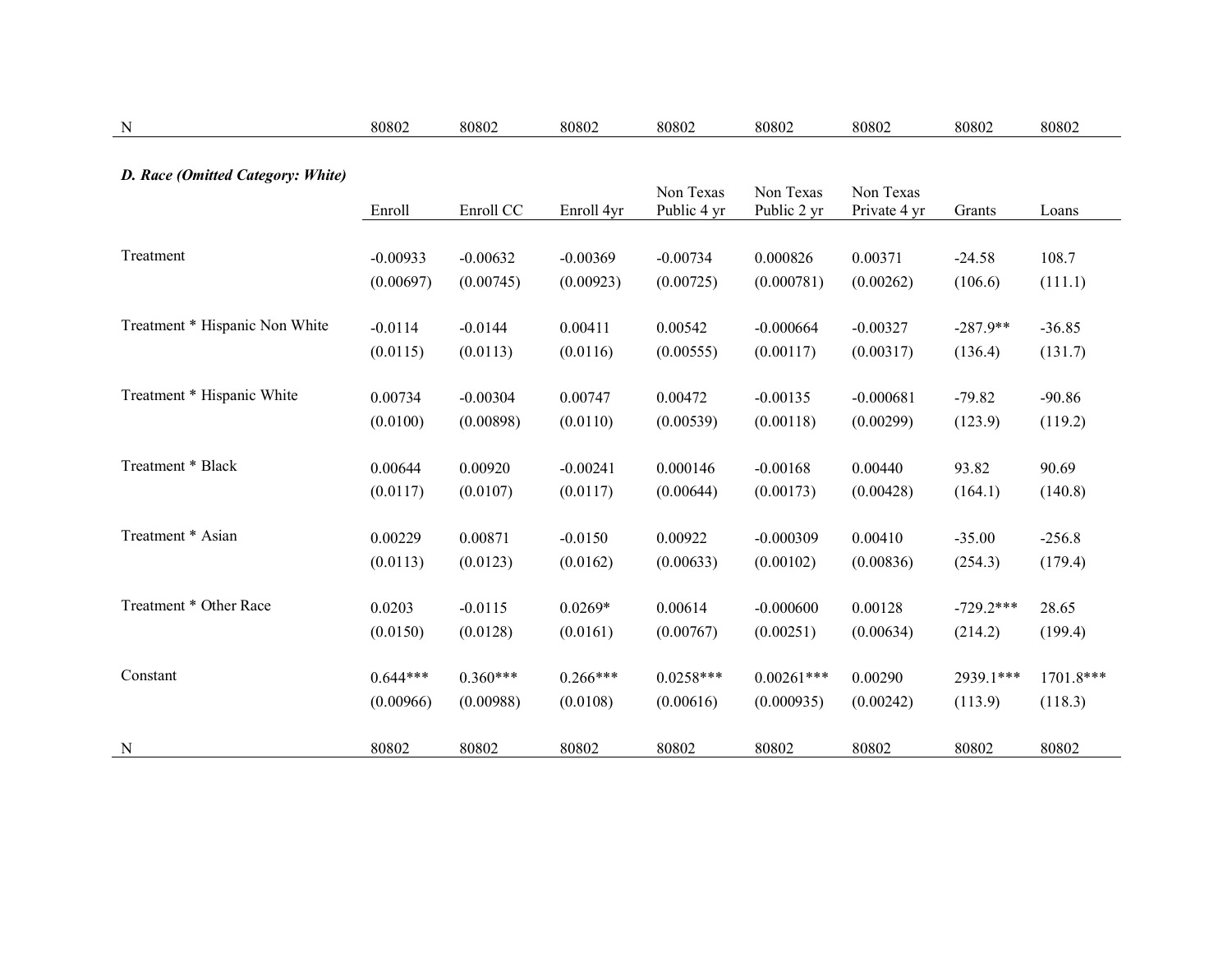# **Table A2 Heterogeneity, ReApply Sample**

#### *A. Initial Out of State Enrollment*

|                                 | Enroll                  | Enroll CC               | Enroll 4yr               | Non Texas<br>Public 4 yr   | Non Texas<br>Public 2 yr   | Non Texas<br>Private 4 yr   | Enroll CC<br>Spr 14     | Enroll 4yr<br>Sp <sub>14</sub> | Loans                     | Grants                |
|---------------------------------|-------------------------|-------------------------|--------------------------|----------------------------|----------------------------|-----------------------------|-------------------------|--------------------------------|---------------------------|-----------------------|
| Treatment                       | 0.000571                | $-0.000570$             | 0.00107                  | 0.000112                   | 0.000215                   | $-0.000112$                 | $-0.000496$             | 0.000230                       | $-17.01$                  | $-15.02$              |
|                                 | (0.00154)               | (0.00124)               | (0.00101)                | (0.000205)                 | (0.000162)                 | (0.000258)                  | (0.00144)               | (0.000985)                     | (12.78)                   | (10.26)               |
| Treatment *<br>Initially Out of | 0.0000237               | 0.000407                | $-0.00120$               | 0.00135                    | $-0.00368$                 | 0.00455                     | 0.00625                 | $-0.00250$                     | 13.60                     | 6.443                 |
| <b>State</b>                    | (0.00412)               | (0.00336)               | (0.00395)                | (0.00719)                  | (0.00302)                  | (0.00697)                   | (0.00500)               | (0.00360)                      | (44.21)                   | (26.73)               |
| Constant                        | $0.316***$<br>(0.00227) | $0.176***$<br>(0.00183) | $0.0486***$<br>(0.00138) | $0.00286***$<br>(0.000436) | $0.00243***$<br>(0.000288) | $0.00263$ ***<br>(0.000508) | $0.242***$<br>(0.00210) | $0.0404***$<br>(0.00134)       | $645.8**$<br>∗<br>(17.34) | $301.3***$<br>(13.07) |
| Demographics                    | Yes                     | Yes                     | Yes                      | Yes                        | Yes                        | Yes                         | Yes                     | Yes                            | Yes                       | Yes                   |
| N                               | 526614                  | 526614                  | 526614                   | 526614                     | 526614                     | 526614                      | 526614                  | 526614                         | 526614                    | 526614                |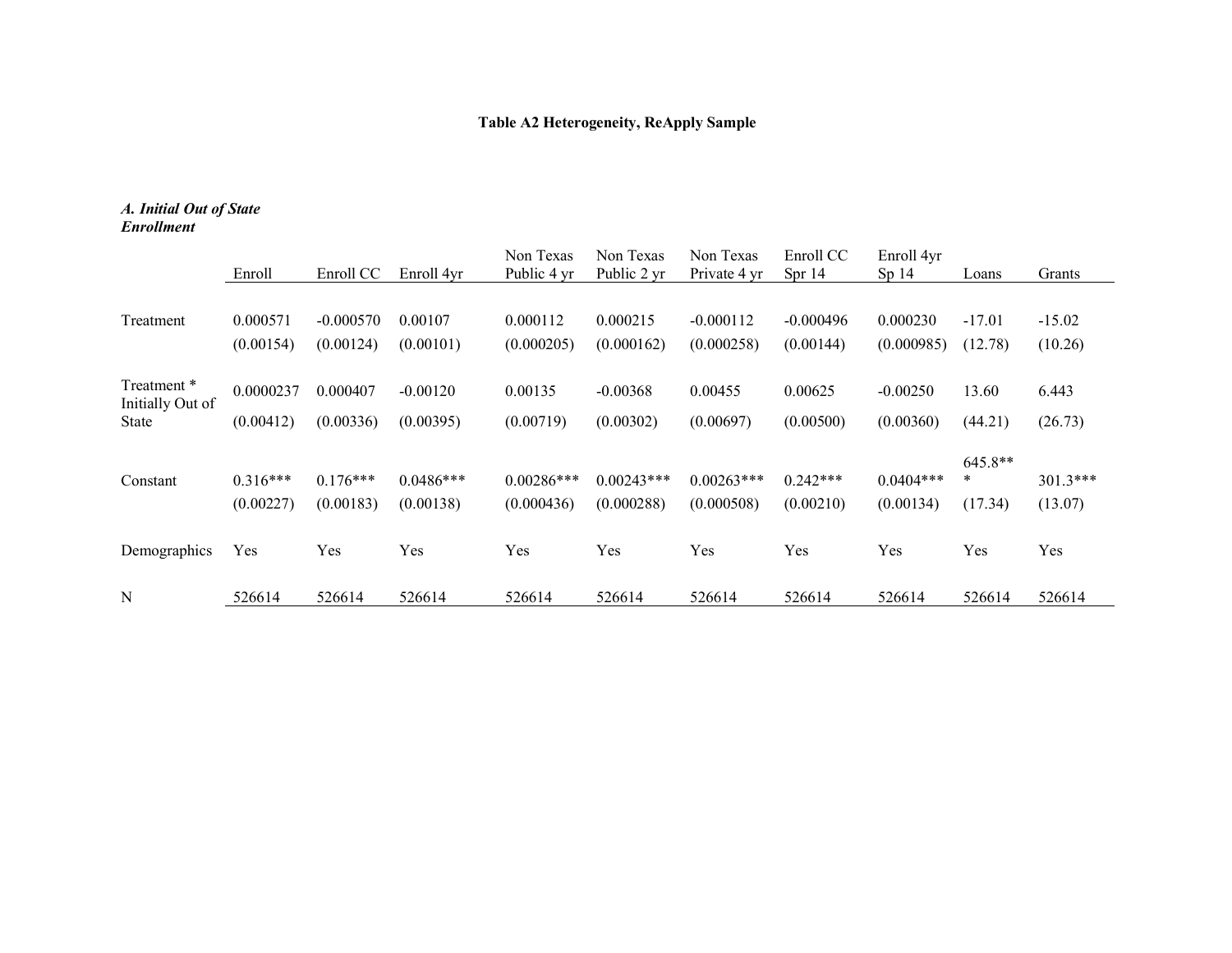# *B. Race (Omitted Category: White)*

|                             | Enroll      | Enroll CC  | Enroll 4yr  | Non Texas<br>Public 4 yr | Non Texas<br>Public 2 yr | Non Texas<br>Private 4 yr | Enroll CC<br>Spr 14 | Enroll 4yr<br>Sp 14 | Loans        | Grants   |
|-----------------------------|-------------|------------|-------------|--------------------------|--------------------------|---------------------------|---------------------|---------------------|--------------|----------|
|                             |             |            |             |                          |                          |                           |                     |                     |              |          |
| Treatment                   | $-0.00455*$ | $-0.00265$ | 0.00116     | $-0.000723$              | 0.0000738                | $-0.000887$               | $-0.00186$          | $-0.000608$         | $-18.93$     | $-17.39$ |
|                             | (0.00246)   | (0.00200)  | (0.00176)   | (0.000967)               | (0.000352)               | (0.000796)                | (0.00236)           | (0.00170)           | (23.41)      | (18.04)  |
| Treatment *<br>Hispanic Non | 0.00462     | 0.00174    | $-0.00186$  | 0.00162                  | $-0.000236$              | 0.000211                  | 0.00463             | $-0.000633$         | $-29.57$     | 22.18    |
| White                       | (0.00454)   | (0.00373)  | (0.00282)   | (0.00116)                | (0.000605)               | (0.00118)                 | (0.00421)           | (0.00275)           | (33.84)      | (27.01)  |
|                             |             |            |             |                          |                          |                           |                     |                     |              |          |
| Treatment *<br>Hispanic     | $0.00909**$ | 0.00489    | $-0.000514$ | 0.00129                  | 0.000114                 | $0.00206*$                | 0.00276             | $-0.000115$         | 18.47        | 4.874    |
| White                       | (0.00391)   | (0.00318)  | (0.00258)   | (0.00115)                | (0.000500)               | (0.00110)                 | (0.00365)           | (0.00252)           | (32.44)      | (24.74)  |
| Treatment*                  |             |            |             |                          |                          |                           |                     |                     |              |          |
| <b>Black</b>                | 0.00617     | 0.00239    | 0.000244    | 0.00102                  | $-0.000470$              | 0.000517                  | 0.00216             | $0.00524*$          | 49.56        | $-9.914$ |
|                             | (0.00451)   | (0.00337)  | (0.00284)   | (0.00143)                | (0.000712)               | (0.00149)                 | (0.00408)           | (0.00283)           | (36.79)      | (29.08)  |
| Treatment*                  |             |            |             |                          |                          |                           |                     |                     |              |          |
| Asian                       | 0.0158      | 0.00318    | 0.0120      | 0.000687                 | 0.000131                 | 0.000772                  | $-0.00159$          | 0.00479             | $-115.5$     | 42.12    |
|                             | (0.00987)   | (0.00771)  | (0.00954)   | (0.00358)                | (0.00140)                | (0.00515)                 | (0.0100)            | (0.00936)           | (95.43)      | (114.4)  |
| Treatment *                 |             |            |             |                          |                          |                           |                     |                     |              |          |
| Other Race                  | $0.0160**$  | 0.00394    | $-0.000431$ | 0.00188                  | 0.000933                 | $0.00618**$               | $-0.000511$         | $-0.000700$         | $-42.66$     | $-26.27$ |
|                             | (0.00739)   | (0.00573)  | (0.00507)   | (0.00246)                | (0.00118)                | (0.00246)                 | (0.00681)           | (0.00498)           | (67.07)      | (55.68)  |
|                             |             |            |             |                          |                          |                           |                     |                     |              |          |
|                             | $0.323***$  | $0.177***$ | $0.0463***$ | $0.00670***$             | $0.00289***$             | $0.00597***$              | $0.241***$          | $0.0385***$         | 633.4**<br>* | 289.2*** |
| Constant                    | (0.00270)   | (0.00217)  | (0.00176)   | (0.000860)               | (0.000373)               | (0.000795)                | (0.00253)           | (0.00171)           | (22.79)      | (17.22)  |
|                             |             |            |             |                          |                          |                           |                     |                     |              |          |
| Demographics                | Yes         | Yes        | Yes         | Yes                      | Yes                      | Yes                       | Yes                 | Yes                 | Yes          | Yes      |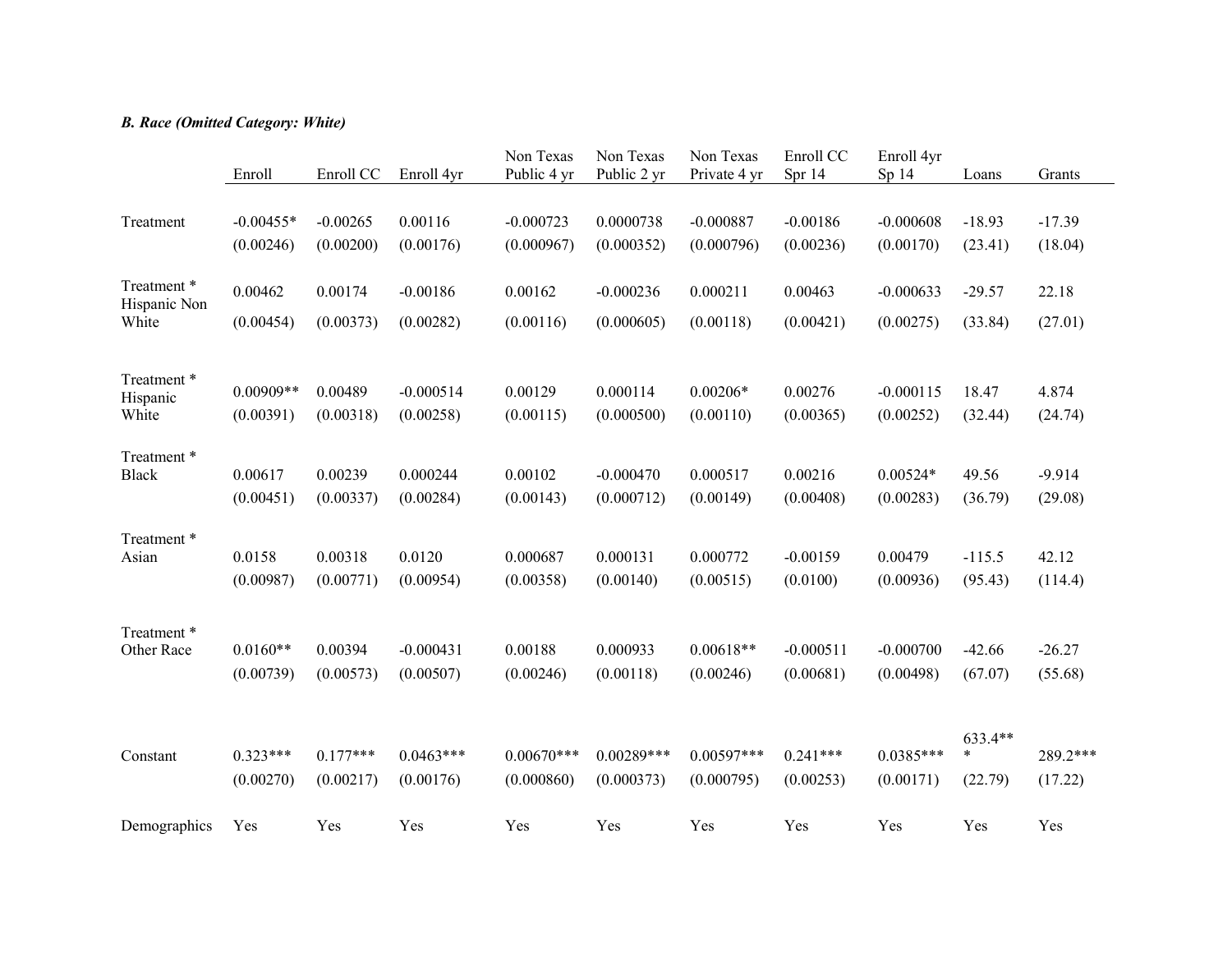#### N 526614 526614 526614 526614 526614 526614 526614 526614 526614 526614

## *C. Mother Education (Omitted Category: Mother College)*

|                       | Enroll     | Enroll CC  | Enroll 4yr  | Non Texas<br>Public 4 yr | Non Texas<br>Public 2 yr | Non Texas<br>Private 4 yr | Enroll CC<br>Spr 14 | Enroll 4yr<br>Sp <sub>14</sub> | Loans    | Grants      |
|-----------------------|------------|------------|-------------|--------------------------|--------------------------|---------------------------|---------------------|--------------------------------|----------|-------------|
|                       |            |            |             |                          |                          |                           |                     |                                |          |             |
| Treatment             | 0.000292   | $-0.00361$ | 0.00441     | $-0.000718$              | $-0.000581$              | $-0.000811$               | 0.00222             | 0.00267                        | $-37.07$ | $-112.9***$ |
|                       | (0.00406)  | (0.00331)  | (0.00363)   | (0.00210)                | (0.000627)               | (0.00179)                 | (0.00408)           | (0.00353)                      | (49.02)  | (41.06)     |
|                       |            |            |             |                          |                          |                           |                     |                                |          |             |
| Treatment *           | $-0.00251$ | 0.00198    | $-0.00839*$ | 0.00150                  | $-0.000383$              | 0.00157                   | $-0.000166$         | $-0.00661$                     | 46.15    | 122.4**     |
| Mother No HS          | (0.00713)  | (0.00575)  | (0.00493)   | (0.00225)                | (0.000967)               | (0.00219)                 | (0.00670)           | (0.00487)                      | (56.99)  | (51.41)     |
| Treatment *           | $-0.00277$ | 0.00265    | $-0.00530$  | 0.00171                  | 0.000793                 | $-0.000203$               | 0.000488            | $-0.00543$                     | 47.03    | $108.9**$   |
| Mother Some           |            |            |             |                          |                          |                           |                     |                                |          |             |
| <b>HS</b>             | (0.00655)  | (0.00519)  | (0.00455)   | (0.00224)                | (0.000896)               | (0.00217)                 | (0.00611)           | (0.00451)                      | (55.80)  | (47.47)     |
|                       |            |            |             |                          |                          |                           |                     |                                |          |             |
| Treatment *           | 0.00430    | 0.00493    | $-0.000667$ | 0.00146                  | 0.00122                  | 0.0000255                 | $-0.00260$          | 0.000908                       | 75.42    | $119.7***$  |
| Mother HS             | (0.00523)  | (0.00419)  | (0.00411)   | (0.00221)                | (0.000762)               | (0.00198)                 | (0.00505)           | (0.00402)                      | (54.40)  | (44.90)     |
| Treatment *           |            |            |             |                          |                          | 0.00161                   |                     |                                |          |             |
| Mother Some           | $-0.00801$ | 0.00265    | $-0.00788*$ | 0.000441                 | $0.00145*$               |                           | $-0.00956*$         | $-0.00591$                     | $-12.80$ | $106.3**$   |
| College               | (0.00554)  | (0.00448)  | (0.00442)   | (0.00237)                | (0.000815)               | (0.00208)                 | (0.00538)           | (0.00431)                      | (59.57)  | (47.19)     |
| Treatment*            |            |            |             |                          |                          |                           |                     |                                |          |             |
| Mother Grad           | 0.00289    | 0.00273    | $-0.00189$  | 0.00170                  | $-0.000869$              | 0.00169                   | 0.00483             | $-0.00371$                     | $-114.6$ | $132.0*$    |
| School                | (0.00741)  | (0.00577)  | (0.00659)   | (0.00378)                | (0.00117)                | (0.00369)                 | (0.00728)           | (0.00642)                      | (88.66)  | (75.43)     |
|                       |            |            |             |                          |                          |                           |                     |                                |          |             |
| Treatment *<br>Mother | 0.00249    | 0.00381    | $-0.000268$ | 0.00262                  | $-0.000839$              | 0.000672                  | $-0.00380$          | $-0.000319$                    | $-21.26$ | $124.9**$   |
| Associates            | (0.00725)  | (0.00596)  | (0.00551)   | (0.00275)                | (0.00121)                | (0.00254)                 | (0.00702)           | (0.00537)                      | (74.57)  | (57.92)     |
|                       |            |            |             |                          |                          |                           |                     |                                |          |             |
|                       | 0.00297    | 0.00386    | $-0.00363$  | $-0.000125$              | 0.000860                 | 0.00155                   | $-0.00162$          | $-0.00272$                     | 38.56    | $105.0**$   |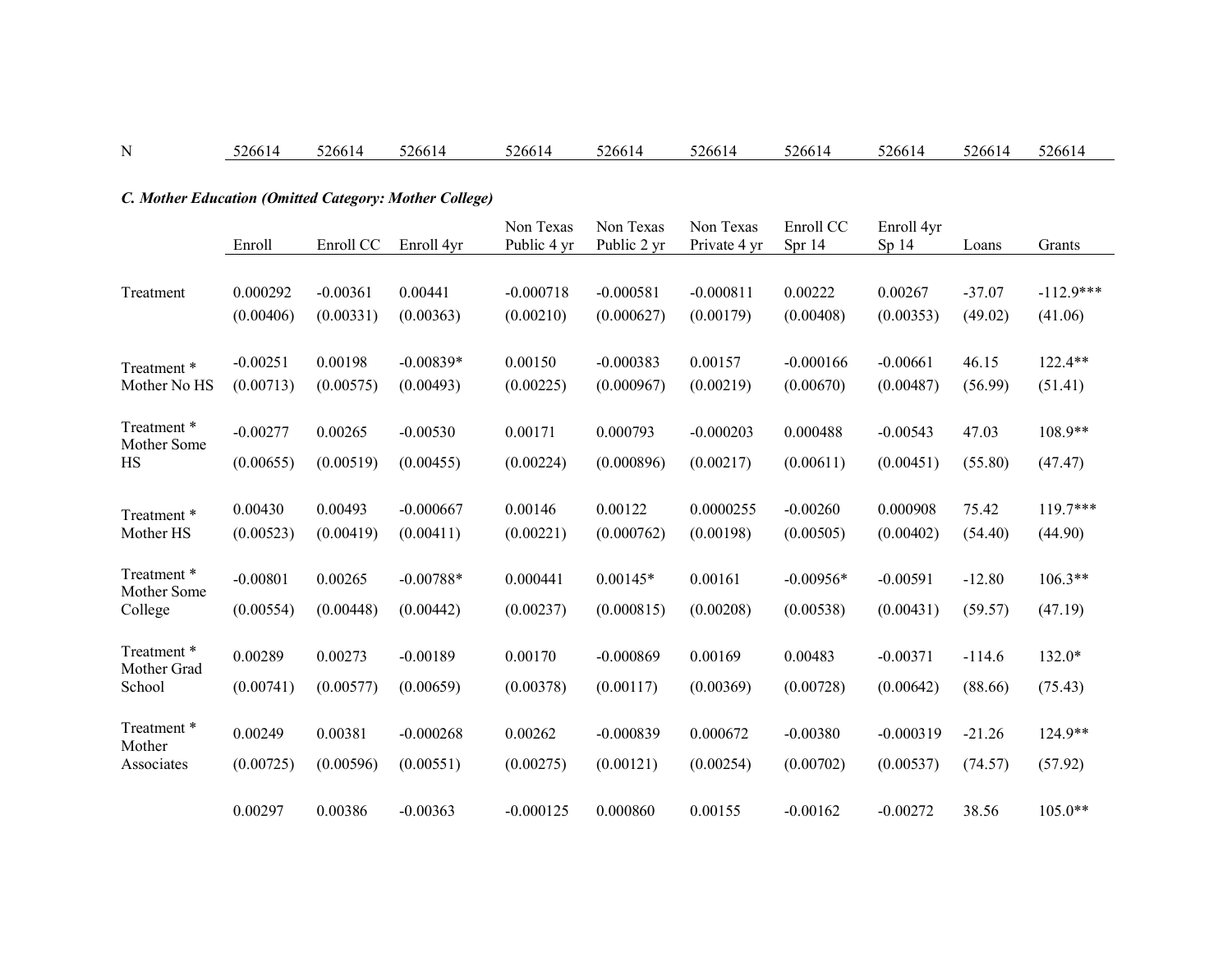| Treatment *<br>Missing<br>Mother Ed | (0.00514)               | (0.00418)               | (0.00401)                | (0.00221)                   | (0.000750)                 | (0.00191)                   | (0.00499)               | (0.00389)                | (52.30)                 | (43.70)               |
|-------------------------------------|-------------------------|-------------------------|--------------------------|-----------------------------|----------------------------|-----------------------------|-------------------------|--------------------------|-------------------------|-----------------------|
| Constant                            | $0.316***$<br>(0.00316) | $0.174***$<br>(0.00249) | $0.0443***$<br>(0.00186) | $0.00560$ ***<br>(0.000680) | $0.00246***$<br>(0.000410) | $0.00590$ ***<br>(0.000827) | $0.240***$<br>(0.00287) | $0.0354***$<br>(0.00184) | 590.3**<br>*<br>(23.04) | $271.1***$<br>(17.39) |
| Demographics                        | Yes                     | Yes                     | Yes                      | Yes                         | Yes                        | Yes                         | Yes                     | Yes                      | Yes                     | Yes                   |
| N                                   | 526614                  | 526614                  | 526614                   | 526614                      | 526614                     | 526614                      | 526614                  | 526614                   | 526614                  | 526614                |

# *Father Education (Omitted Category: Father College)*

|                            | Enroll     | Enroll CC  | Enroll 4yr | Non Texas<br>Public 4 yr | Non Texas<br>Public 2 yr | Non Texas<br>Private 4 yr | Enroll CC<br>Spr 14 | Enroll 4yr<br>Sp <sub>14</sub> | Loans    | Grants      |
|----------------------------|------------|------------|------------|--------------------------|--------------------------|---------------------------|---------------------|--------------------------------|----------|-------------|
|                            |            |            |            |                          |                          |                           |                     |                                |          |             |
| Treatment                  | 0.000297   | $-0.00336$ | 0.00525    | 0.000353                 | $-0.000643$              | $-0.000161$               | 0.00115             | 0.000402                       | $-58.39$ | $-136.4***$ |
|                            | (0.00435)  | (0.00355)  | (0.00390)  | (0.00226)                | (0.000692)               | (0.00187)                 | (0.00439)           | (0.00378)                      | (53.76)  | (43.61)     |
|                            |            |            |            |                          |                          |                           |                     |                                |          |             |
| Treatment *                | $-0.00197$ | $-0.00232$ | $-0.00463$ | 0.000559                 | 0.00101                  | 0.00114                   | $-0.00110$          | $-0.000420$                    | $107.2*$ | $175.7***$  |
| Father No HS               | (0.00692)  | (0.00555)  | (0.00490)  | (0.00237)                | (0.000910)               | (0.00222)                 | (0.00653)           | (0.00484)                      | (59.77)  | (51.87)     |
|                            |            |            |            |                          |                          |                           |                     |                                |          |             |
| Treatment *<br>Father Some | $-0.00220$ | 0.00370    | $-0.00373$ | 0.000237                 | 0.000842                 | 0.00157                   | $-0.00450$          | $-0.00225$                     | 59.45    | $120.4**$   |
| HS                         | (0.00652)  | (0.00519)  | (0.00470)  | (0.00238)                | (0.000946)               | (0.00216)                 | (0.00618)           | (0.00463)                      | (60.12)  | (49.26)     |
|                            |            |            |            |                          |                          |                           |                     |                                |          |             |
| Treatment *                | 0.00293    | 0.00538    | $-0.00614$ | 0.000271                 | 0.00102                  | $-0.000281$               | $-0.000188$         | $-0.000308$                    | 61.20    | $143.1***$  |
| Father HS                  | (0.00540)  | (0.00435)  | (0.00434)  | (0.00235)                | (0.000801)               | (0.00204)                 | (0.00525)           | (0.00423)                      | (58.79)  | (46.80)     |
|                            |            |            |            |                          |                          |                           |                     |                                |          |             |
| Treatment *<br>Father Some | $-0.00523$ | 0.00369    | $-0.00446$ | $-0.00126$               | 0.000881                 | $-0.000481$               | $-0.0100*$          | 0.00132                        | 40.47    | 169.8***    |
| College                    | (0.00605)  | (0.00493)  | (0.00487)  | (0.00258)                | (0.000944)               | (0.00223)                 | (0.00591)           | (0.00473)                      | (66.36)  | (51.29)     |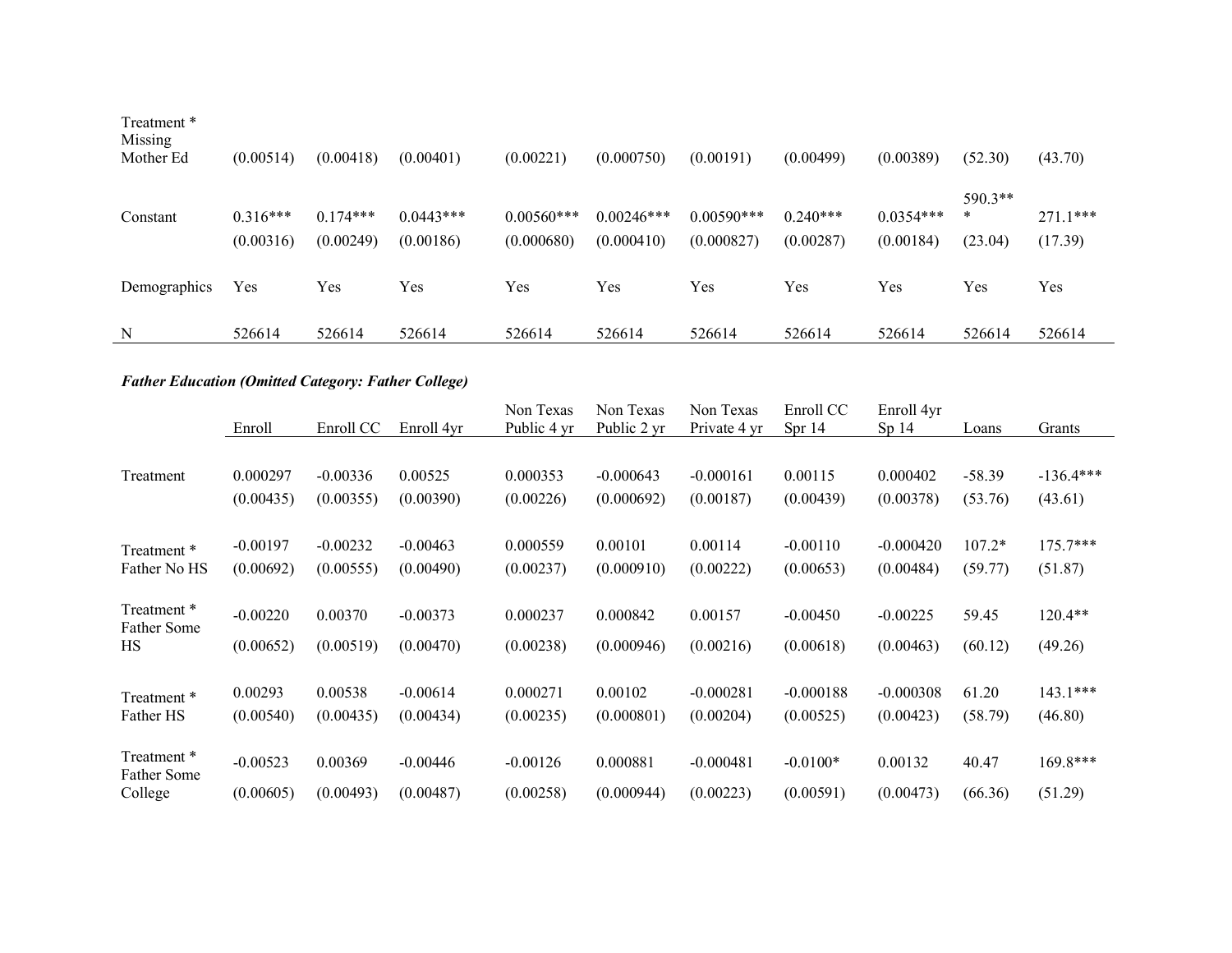| Treatment *<br>Father Grad    | 0.000792    | 0.000451    | $-0.00266$  | 0.000317     | $-0.000426$   | $-0.000515$  | 0.00812     | 0.00119     | $-79.38$  | 79.91      |
|-------------------------------|-------------|-------------|-------------|--------------|---------------|--------------|-------------|-------------|-----------|------------|
| School                        | (0.00715)   | (0.00548)   | (0.00647)   | (0.00390)    | (0.00111)     | (0.00364)    | (0.00704)   | (0.00629)   | (87.12)   | (75.95)    |
|                               |             |             |             |              |               |              |             |             |           |            |
| Treatment *<br>Father         | $-0.000781$ | $-0.000659$ | $-0.00472$  | 0.000765     | 0.000432      | 0.00151      | $-0.000339$ | $-0.00181$  | 32.31     | 125.7*     |
| Associates                    | (0.00882)   | (0.00739)   | (0.00681)   | (0.00324)    | (0.00152)     | (0.00295)    | (0.00860)   | (0.00664)   | (92.64)   | (70.88)    |
|                               |             |             |             |              |               |              |             |             |           |            |
| Treatment *<br>Missing Father | 0.00223     | 0.00384     | $-0.00468$  | $-0.000931$  | 0.000789      | 0.000308     | $-0.000162$ | $-0.000467$ | 55.33     | 130.1***   |
| Ed                            | (0.00528)   | (0.00428)   | (0.00423)   | (0.00234)    | (0.000797)    | (0.00199)    | (0.00516)   | (0.00410)   | (56.60)   | (45.99)    |
|                               |             |             |             |              |               |              |             |             | $617.1**$ |            |
| Constant                      | $0.317***$  | $0.173***$  | $0.0478***$ | $0.00569***$ | $0.00266$ *** | $0.00564***$ | $0.239***$  | $0.0380***$ | $\ast$    | $271.1***$ |
|                               | (0.00310)   | (0.00246)   | (0.00184)   | (0.000667)   | (0.000396)    | (0.000810)   | (0.00282)   | (0.00181)   | (23.24)   | (16.54)    |
|                               |             |             |             |              |               |              |             |             |           |            |
| Demographics                  | Yes         | Yes         | Yes         | Yes          | Yes           | Yes          | Yes         | Yes         | Yes       | Yes        |
| N                             | 526614      | 526614      | 526614      | 526614       | 526614        | 526614       | 526614      | 526614      | 526614    | 526614     |
|                               |             |             |             |              |               |              |             |             |           |            |

#### *Income (Omitted Category: Income 80k+)*

|                                         | Enroll                  | Enroll CC               | Enroll 4vr                | Non Texas<br>Public 4 yr | Non Texas<br>Public 2 yr  | Non Texas<br>Private 4 yr | Enroll CC<br>Spr14      | Enroll 4yr<br>Sp <sub>14</sub> | Loans                 | Grants               |
|-----------------------------------------|-------------------------|-------------------------|---------------------------|--------------------------|---------------------------|---------------------------|-------------------------|--------------------------------|-----------------------|----------------------|
| Treatment                               | 0.00268<br>(0.00403)    | $-0.00509$<br>(0.00318) | $0.00990**$<br>(0.00447)  | $-0.00213$<br>(0.00267)  | $-0.000335$<br>(0.000676) | $-0.00185$<br>(0.00225)   | 0.00504<br>(0.00426)    | 0.00307<br>(0.00452)           | $-136.1**$<br>(65.48) | $-96.52*$<br>(49.98) |
| Treatment *<br>Missing<br>Income Report | $-0.00259$<br>(0.00441) | 0.00436<br>(0.00350)    | $-0.00909**$<br>(0.00455) | 0.00238<br>(0.00270)     | 0.000552<br>(0.000714)    | 0.00191<br>(0.00229)      | $-0.00694$<br>(0.00458) | $-0.00221$<br>(0.00458)        | 142.4**<br>(66.33)    | $91.02*$<br>(50.52)  |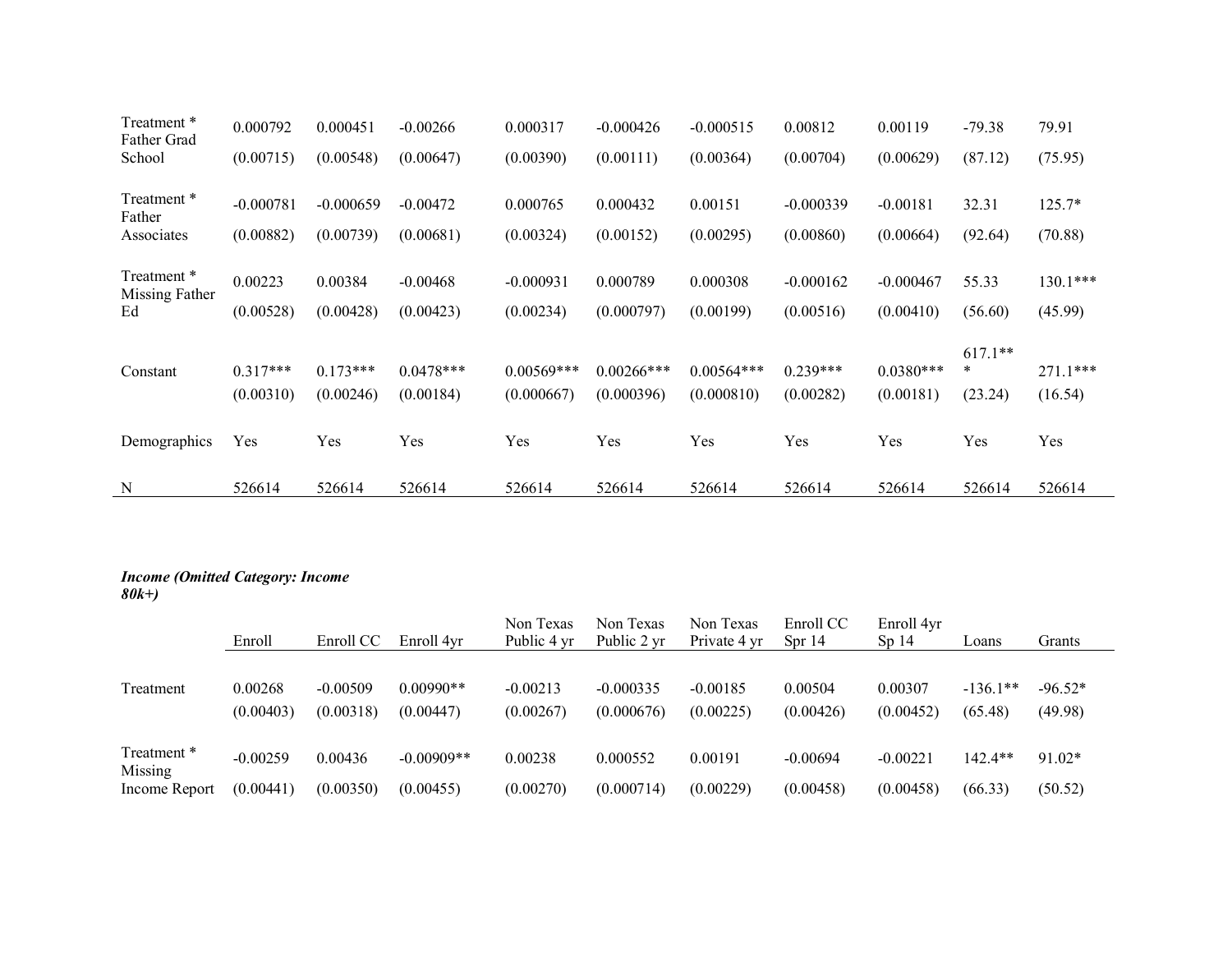| Treatment *<br>Income $0-39k$ | $-0.00112$<br>(0.00609) | 0.00519<br>(0.00454)    | $-0.0107*$<br>(0.00577)  | 0.00390<br>(0.00292)       | $-0.000105$<br>(0.000967)  | 0.00351<br>(0.00267)       | $-0.00552$<br>(0.00576) | $-0.00521$<br>(0.00593)  | 136.3*<br>(72.82)              | $110.2*$<br>(61.80)   |
|-------------------------------|-------------------------|-------------------------|--------------------------|----------------------------|----------------------------|----------------------------|-------------------------|--------------------------|--------------------------------|-----------------------|
| Treatment *<br>Income 40-79k  | $-0.00339$<br>(0.00705) | $0.0133**$<br>(0.00540) | $-0.0184**$<br>(0.00719) | 0.00187<br>(0.00351)       | 0.0000570<br>(0.00124)     | 0.00226<br>(0.00332)       | 0.00373<br>(0.00692)    | $-0.0110$<br>(0.00730)   | 71.79<br>(98.11)               | 83.67<br>(80.11)      |
| Constant                      | $0.319***$<br>(0.00239) | $0.175***$<br>(0.00192) | $0.0465***$<br>(0.00133) | $0.00598***$<br>(0.000531) | $0.00278***$<br>(0.000316) | $0.00526***$<br>(0.000602) | $0.241***$<br>(0.00219) | $0.0374***$<br>(0.00128) | $614.6**$<br>$\ast$<br>(16.46) | $280.3***$<br>(11.99) |
| Demographics                  | Yes                     | Yes                     | Yes                      | Yes                        | Yes                        | Yes                        | Yes                     | Yes                      | Yes                            | Yes                   |
| N                             | 526614                  | 526614                  | 526614                   | 526614                     | 526614                     | 526614                     | 526614                  | 526614                   | 526614                         | 526614                |

# *Age 24*

|              | Enroll      | Enroll CC   | Enroll 4yr  | Non Texas<br>Public 4 yr | Non Texas<br>Public 2 vr | Non Texas<br>Private 4 yr | Enroll CC<br>Spr $14$ | Enroll 4yr<br>Sp <sub>14</sub> | Loans      | Grants   |
|--------------|-------------|-------------|-------------|--------------------------|--------------------------|---------------------------|-----------------------|--------------------------------|------------|----------|
|              |             |             |             |                          |                          |                           |                       |                                |            |          |
| Treatment    | $-0.000626$ | $-0.000777$ | 0.000470    | $-0.000219$              | 0.0000424                | $-0.0000580$              | 0.0000296             | $-0.000792$                    | $-33.45**$ | $-17.34$ |
|              | (0.00182)   | (0.00150)   | (0.00137)   | (0.000643)               | (0.000280)               | (0.000600)                | (0.00175)             | (0.00133)                      | (16.71)    | (14.07)  |
| Treatment *  |             |             |             |                          |                          |                           |                       |                                |            |          |
| Age 24       | 0.00304     | 0.000497    | 0.00168     | 0.00105                  | $-0.0000181$             | 0.000330                  | $-0.00110$            | $0.00293*$                     | 55.38**    | 7.592    |
|              | (0.00305)   | (0.00240)   | (0.00165)   | (0.000704)               | (0.000380)               | (0.000845)                | (0.00279)             | (0.00163)                      | (22.08)    | (15.09)  |
|              |             |             |             |                          |                          |                           |                       |                                | 788.7**    |          |
| Constant     | $0.436***$  | $0.227***$  | $0.0847***$ | $0.0131***$              | $0.00457***$             | $0.00699***$              | $0.314***$            | $0.0675***$                    | $\ast$     | 587.2*** |
|              | (0.00253)   | (0.00207)   | (0.00164)   | (0.000704)               | (0.000359)               | (0.000721)                | (0.00237)             | (0.00159)                      | (20.05)    | (15.65)  |
| Demographics | Yes         | Yes         | Yes         | Yes                      | Yes                      | Yes                       | Yes                   | Yes                            | Yes        | Yes      |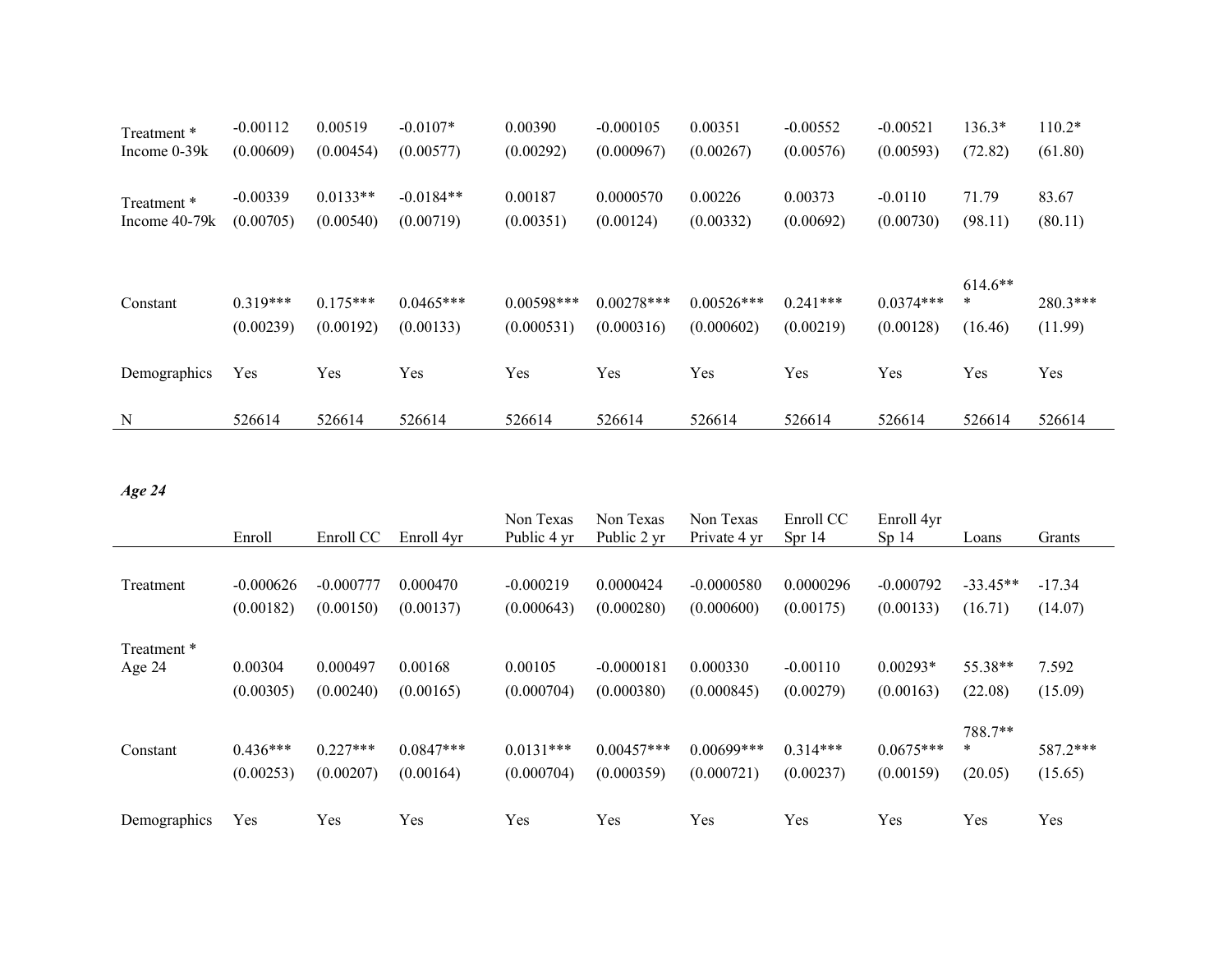|  | N | 526614 | 526614 | 526614 | 526614 | 526614 | 526614 | 526614 | 526614 | 526614 526614 |  |
|--|---|--------|--------|--------|--------|--------|--------|--------|--------|---------------|--|
|--|---|--------|--------|--------|--------|--------|--------|--------|--------|---------------|--|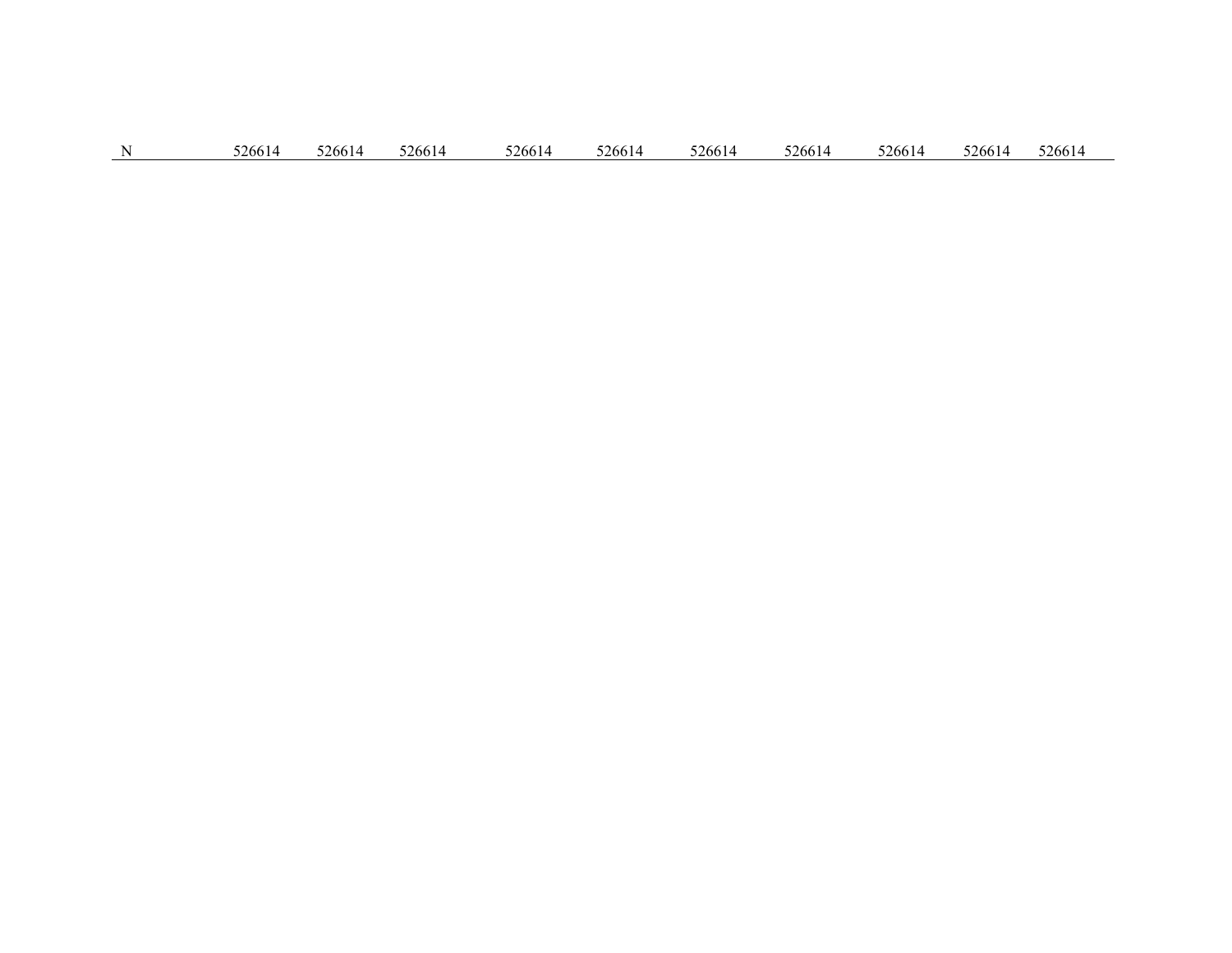## **Table A3 Heterogeneity, ReEnroll Sample**

## *Race (Omitted Category: White)*

|                            | Enroll      | Enroll<br>CC | Enroll<br>4yr | Non Texas<br>Public 4 yr | Non Texas<br>Public 2 yr | Non Texas<br>Private 4 yr | Loans     | Grants    | Grad 4yr    | Grad 2 yr  |
|----------------------------|-------------|--------------|---------------|--------------------------|--------------------------|---------------------------|-----------|-----------|-------------|------------|
|                            |             |              |               |                          |                          |                           |           |           |             |            |
| Treatment                  | $-0.000655$ | $-0.00275$   | 0.00206       | 0.000354                 | 0.000147                 | 0.000253                  | $-36.54$  | 11.38     | 0.00189     | $-0.00122$ |
|                            | (0.00244)   | (0.00218)    | (0.00227)     | (0.000752)               | (0.000324)               | (0.000581)                | (30.43)   | (17.52)   | (0.00195)   | (0.00183)  |
| Treatment*<br>Hispanic Non | 0.00140     | 0.000811     | 0.00387       | $-0.000425$              | $-0.0000940$             | $-0.00184*$               | 98.03**   | 24.20     | 0.00204     | 0.0000259  |
| White                      | (0.00494)   | (0.00462)    | (0.00435)     | (0.000961)               | (0.000562)               | (0.000995)                | (47.28)   | (30.44)   | (0.00330)   | (0.00385)  |
|                            |             |              |               |                          |                          |                           |           |           |             |            |
| Treatment*                 | $-0.00334$  | $-0.00118$   | $-0.00170$    | $-0.00167*$              | $-0.000153$              | $-0.000629$               | 5.723     | $-28.53$  | $-0.000805$ | 0.00218    |
| Hispanic White             | (0.00424)   | (0.00389)    | (0.00379)     | (0.000977)               | (0.000477)               | (0.000878)                | (45.05)   | (27.82)   | (0.00296)   | (0.00325)  |
| Treatment *                | 0.000957    | 0.00587      | $-0.00333$    | $-0.00179$               | $0.00133*$               | $-0.00107$                | 36.98     | 3.496     | $-0.000388$ | 0.000369   |
| <b>Black</b>               | (0.00528)   | (0.00458)    | (0.00462)     | (0.00129)                | (0.000705)               | (0.00142)                 | (56.95)   | (33.42)   | (0.00347)   | (0.00358)  |
|                            |             |              |               |                          |                          |                           |           |           |             |            |
| Treatment *                | 0.00491     | 0.00836      | $-0.00811$    | $-0.000192$              | 0.000955                 | 0.00280                   | 140.1     | $-4.336$  | $-0.00488$  | $0.00940*$ |
| Asian                      | (0.00717)   | (0.00680)    | (0.00804)     | (0.00170)                | (0.000890)               | (0.00176)                 | (91.74)   | (80.46)   | (0.00760)   | (0.00529)  |
|                            |             |              |               |                          |                          |                           |           |           |             |            |
| Treatment *                | 0.0125      | $-0.00195$   | $0.0133*$     | $-0.00119$               | $-0.000199$              | $-0.00211$                | 106.0     | 12.41     | $0.0103*$   | 0.00513    |
| Other Race                 | (0.00802)   | (0.00709)    | (0.00733)     | (0.00221)                | (0.00114)                | (0.00203)                 | (90.33)   | (58.45)   | (0.00576)   | (0.00573)  |
| Constant                   | $0.587***$  | $0.171***$   | $0.401***$    | $0.00266***$             | $0.00204***$             | $0.00961***$              | 2684.3*** | 1020.7*** | $0.487***$  | $0.217***$ |
|                            | (0.00353)   | (0.00293)    | (0.00335)     | (0.000816)               | (0.000415)               | (0.000797)                | (43.34)   | (24.62)   | (0.00312)   | (0.00275)  |
|                            |             |              |               |                          |                          |                           |           |           |             |            |
| Demographics               | Yes         | Yes          | Yes           | Yes                      | Yes                      | Yes                       | Yes       | Yes       | Yes         | Yes        |
| N                          | 434887      | 434887       | 434887        | 434887                   | 434887                   | 434887                    | 434887    | 434887    | 434887      | 434887     |
|                            |             |              |               |                          |                          |                           |           |           |             |            |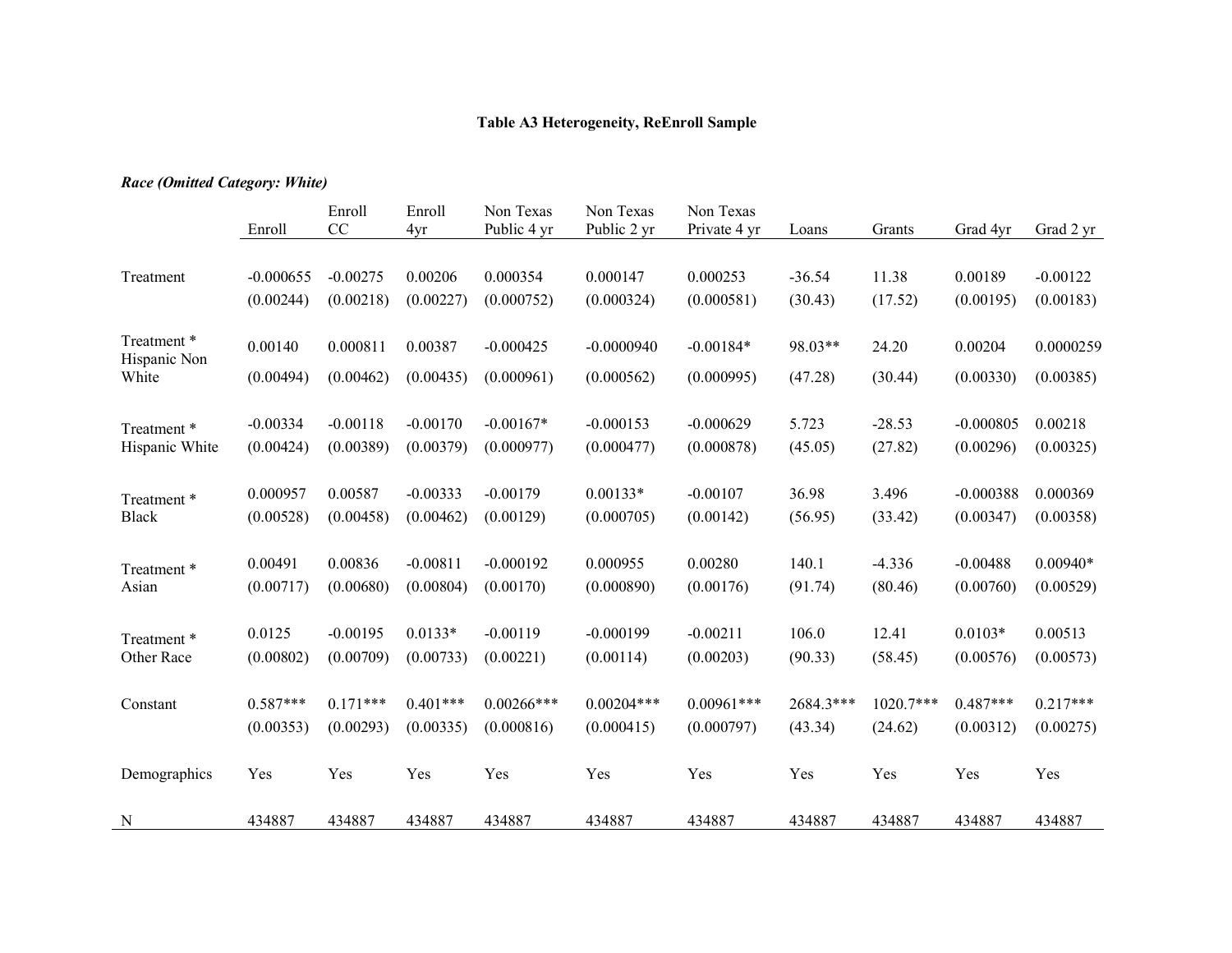# *Mother Education (Omitted Category: Mother College)*

|                           |            |             | Enroll     | Non Texas   | Non Texas   | Non Texas    |          |          |             |              |
|---------------------------|------------|-------------|------------|-------------|-------------|--------------|----------|----------|-------------|--------------|
|                           | Enroll     | Enroll CC   | 4yr        | Public 4 yr | Public 2 yr | Private 4 yr | Loans    | Grants   | Grad 4yr    | Grad 2 yr    |
|                           |            |             |            |             |             |              |          |          |             |              |
| Treatment                 | 0.00375    | $-0.00120$  | 0.00543    | $-0.00174$  | $-0.000118$ | $-0.000226$  | $-12.80$ | 18.92    | $0.00659**$ | 0.00216      |
|                           | (0.00340)  | (0.00300)   | (0.00356)  | (0.00124)   | (0.000449)  | (0.000914)   | (48.68)  | (29.66)  | (0.00313)   | (0.00237)    |
|                           |            |             |            |             |             |              |          |          |             |              |
| Treatment*                | $-0.00794$ | $-0.00750$  | 0.00142    | 0.00210     | 0.000424    | $-0.00115$   | $-18.61$ | $-29.49$ | $-0.00590$  | $-0.0109*$   |
| Mother No HS              | (0.00755)  | (0.00709)   | (0.00674)  | (0.00144)   | (0.000747)  | (0.00148)    | (67.59)  | (52.77)  | (0.00538)   | (0.00607)    |
|                           |            |             |            |             |             |              |          |          |             |              |
| Treatment*<br>Mother Some | $-0.00916$ | $-0.00394$  | $-0.00565$ | $0.00260*$  | 0.00108     | $-0.00149$   | 59.05    | $-43.18$ | $-0.00551$  | $-0.00146$   |
| <b>HS</b>                 | (0.00740)  | (0.00679)   | (0.00642)  | (0.00151)   | (0.000789)  | (0.00164)    | (69.28)  | (49.03)  | (0.00500)   | (0.00559)    |
|                           |            |             |            |             |             |              |          |          |             |              |
| Treatment *               | $-0.00541$ | $-0.000678$ | $-0.00427$ | 0.00131     | 0.000121    | 0.000201     | 45.65    | $-24.21$ | $-0.00267$  | $-0.00839**$ |
| Mother HS                 | (0.00509)  | (0.00455)   | (0.00482)  | (0.00143)   | (0.000654)  | (0.00121)    | (61.78)  | (37.46)  | (0.00404)   | (0.00376)    |
|                           |            |             |            |             |             |              |          |          |             |              |
| Treatment *               | $-0.00713$ | $-0.00174$  | $-0.00727$ | 0.00163     | 0.000962    | 0.000392     | $-28.28$ | $-19.95$ | $-0.00735*$ | 0.0000116    |
| Mother Some               |            |             |            |             |             |              |          |          |             |              |
| College                   | (0.00509)  | (0.00455)   | (0.00494)  | (0.00152)   | (0.000644)  | (0.00125)    | (65.19)  | (38.27)  | (0.00415)   | (0.00371)    |
| Treatment *               |            |             |            |             |             |              |          |          |             |              |
| Mother Grad               | $-0.00738$ | 0.0000739   | $-0.00841$ | 0.00148     | 0.00117     | 0.00201      | $-62.61$ | $-18.52$ | $-0.0134**$ | 0.00435      |
| School                    | (0.00637)  | (0.00558)   | (0.00666)  | (0.00232)   | (0.000824)  | (0.00177)    | (91.80)  | (58.38)  | (0.00593)   | (0.00431)    |
|                           |            |             |            |             |             |              |          |          |             |              |
| Treatment *<br>Mother     | $-0.00409$ | $-0.00609$  | 0.00500    | 0.00132     | 0.000425    | 0.0000641    | $-9.516$ | 9.519    | $-0.00124$  | $-0.00213$   |
| Associates                | (0.00679)  | (0.00619)   | (0.00648)  | (0.00188)   | (0.000973)  | (0.00165)    | (85.21)  | (50.61)  | (0.00534)   | (0.00515)    |
|                           |            |             |            |             |             |              |          |          |             |              |
| Treatment *               | 0.00105    | 0.00524     | $-0.00383$ | 0.00193     | 0.000000621 | $-0.000935$  | 36.85    | 23.56    | $-0.00425$  | $-0.000381$  |
| Missing Mother            |            |             |            |             |             |              |          |          |             |              |
| Ed                        | (0.00539)  | (0.00488)   | (0.00492)  | (0.00149)   | (0.000665)  | (0.00127)    | (59.22)  | (36.85)  | (0.00385)   | (0.00387)    |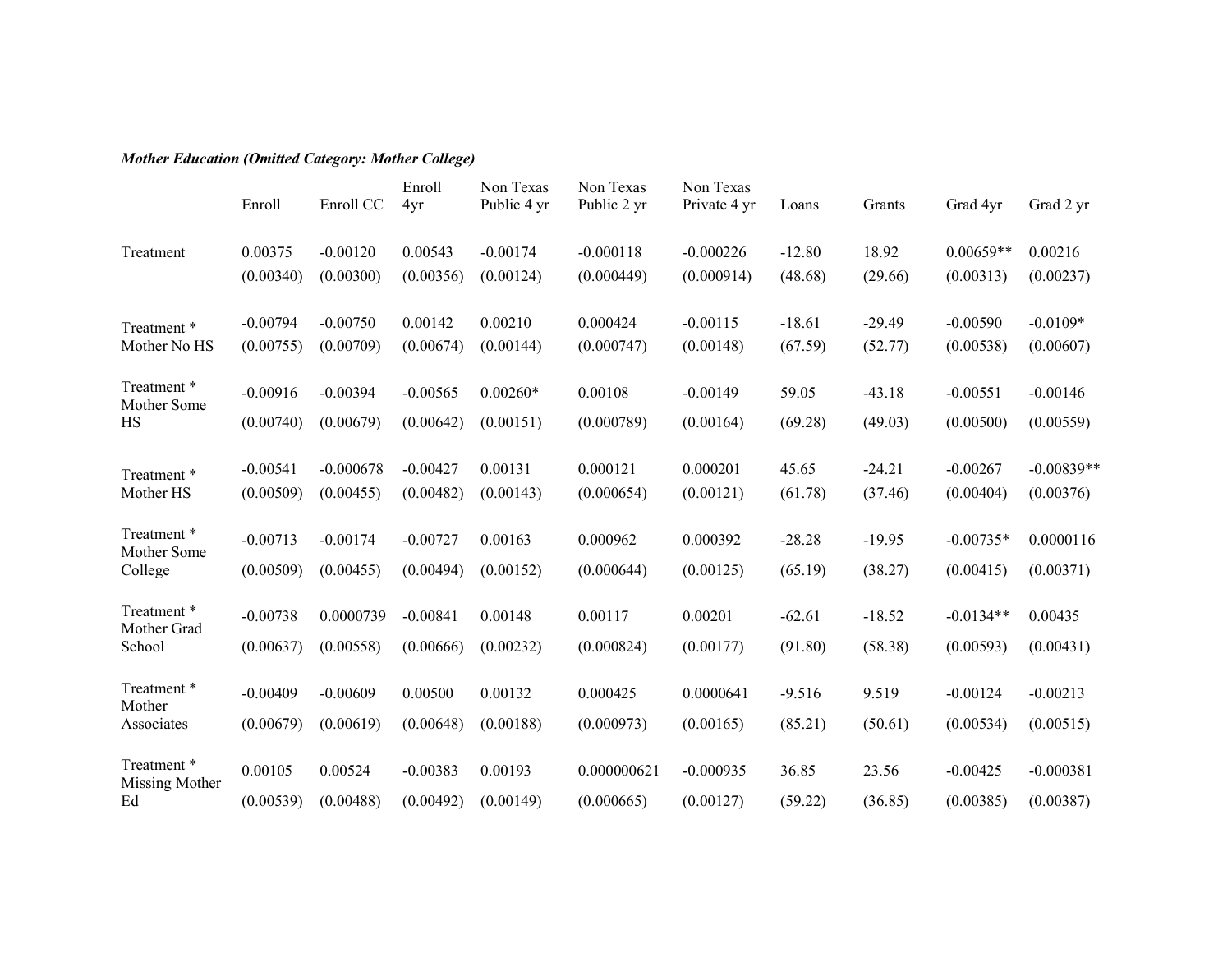| Constant     | $0.588***$ | $0.170***$ | $0.402***$ | $0.00325***$ | $0.00215***$ | $0.00982***$ | $2632.2***$ | $1033.2***$ | $0.485***$ | $0.221***$ |
|--------------|------------|------------|------------|--------------|--------------|--------------|-------------|-------------|------------|------------|
|              | (0.00414)  | (0.00353)  | (0.00377)  | (0.000794)   | (0.000497)   | (0.000886)   | (46.34)     | (27.01)     | (0.00335)  | (0.00325)  |
| Demographics | Yes        | Yes        | Yes        | Yes          | Yes          | Yes          | Yes         | Yes         | Yes        | Yes        |
|              | 434887     | 434887     | 434887     | 434887       | 434887       | 434887       | 434887      | 434887      | 434887     | 434887     |

# *Father Education (Omitted Category: Father College)*

|                                   | Enroll     | Enroll<br>CC | Enroll 4yr  | Non Texas<br>Public 4 yr | Non Texas<br>Public 2 yr | Non Texas<br>Private 4 yr | Loans    | Grants   | Grad 4yr     | Grad 2 yr    |
|-----------------------------------|------------|--------------|-------------|--------------------------|--------------------------|---------------------------|----------|----------|--------------|--------------|
|                                   |            |              |             |                          |                          |                           |          |          |              |              |
| Treatment                         | 0.00562    | 0.000929     | $0.00847**$ | $-0.00210$               | 0.000137                 | $-0.00108$                | 7.382    | 31.03    | $0.00678**$  | 0.00127      |
|                                   | (0.00360)  | (0.00317)    | (0.00379)   | (0.00135)                | (0.000501)               | (0.000968)                | (53.10)  | (31.07)  | (0.00338)    | (0.00252)    |
|                                   |            |              |             |                          |                          |                           |          |          |              |              |
| Treatment*                        | $-0.0101$  | $-0.00502$   | $-0.00521$  | 0.00192                  | 0.000477                 | $-0.000852$               | 33.15    | $-75.68$ | $-0.00505$   | $-0.00743$   |
| Father No HS                      | (0.00728)  | (0.00677)    | (0.00648)   | (0.00153)                | (0.000765)               | (0.00149)                 | (69.47)  | (50.70)  | (0.00524)    | (0.00581)    |
|                                   |            |              |             |                          |                          |                           |          |          |              |              |
| Treatment *                       | $-0.0106$  | $-0.00744$   | $-0.00632$  | 0.00172                  | 0.000348                 | 0.000433                  | $-34.40$ | $-25.46$ | $-0.00390$   | $-0.000452$  |
| Father Some HS                    | (0.00701)  | (0.00638)    | (0.00618)   | (0.00162)                | (0.000892)               | (0.00151)                 | (71.54)  | (46.18)  | (0.00493)    | (0.00525)    |
|                                   |            |              |             |                          |                          |                           |          |          |              |              |
| Treatment *                       | $-0.00770$ | $-0.00171$   | $-0.0104**$ | 0.00196                  | $-0.000286$              | 0.00178                   | 18.87    | $-20.24$ | $-0.00403$   | 0.000581     |
| Father HS                         | (0.00513)  | (0.00457)    | (0.00491)   | (0.00151)                | (0.000672)               | (0.00124)                 | (64.22)  | (37.82)  | (0.00414)    | (0.00375)    |
|                                   |            |              |             |                          |                          |                           |          |          |              |              |
| Treatment *<br><b>Father Some</b> | $-0.00591$ | $-0.00611$   | $-0.00350$  | 0.000238                 | 0.000677                 | 0.00123                   | $-62.77$ | $-15.22$ | $-0.00318$   | $-0.00898**$ |
| College                           | (0.00545)  | (0.00488)    | (0.00534)   | (0.00169)                | (0.000703)               | (0.00134)                 | (71.87)  | (41.57)  | (0.00452)    | (0.00403)    |
|                                   |            |              |             |                          |                          |                           |          |          |              |              |
| Treatment *                       | $-0.00771$ | $-0.00306$   | $-0.0141**$ | 0.00361                  | 0.000467                 | $0.00325*$                | $-114.5$ | $-42.41$ | $-0.0176***$ | 0.00302      |
| Father Grad<br>School             | (0.00601)  | (0.00518)    | (0.00636)   | (0.00222)                | (0.000765)               | (0.00174)                 | (88.54)  | (55.66)  | (0.00583)    | (0.00405)    |
|                                   |            |              |             |                          |                          |                           |          |          |              |              |
|                                   | $-0.0136*$ | $-0.00867$   | $-0.00687$  | $0.00455**$              | 0.000561                 | $-0.000890$               | 24.60    | $-61.37$ | $-0.00280$   | 0.00178      |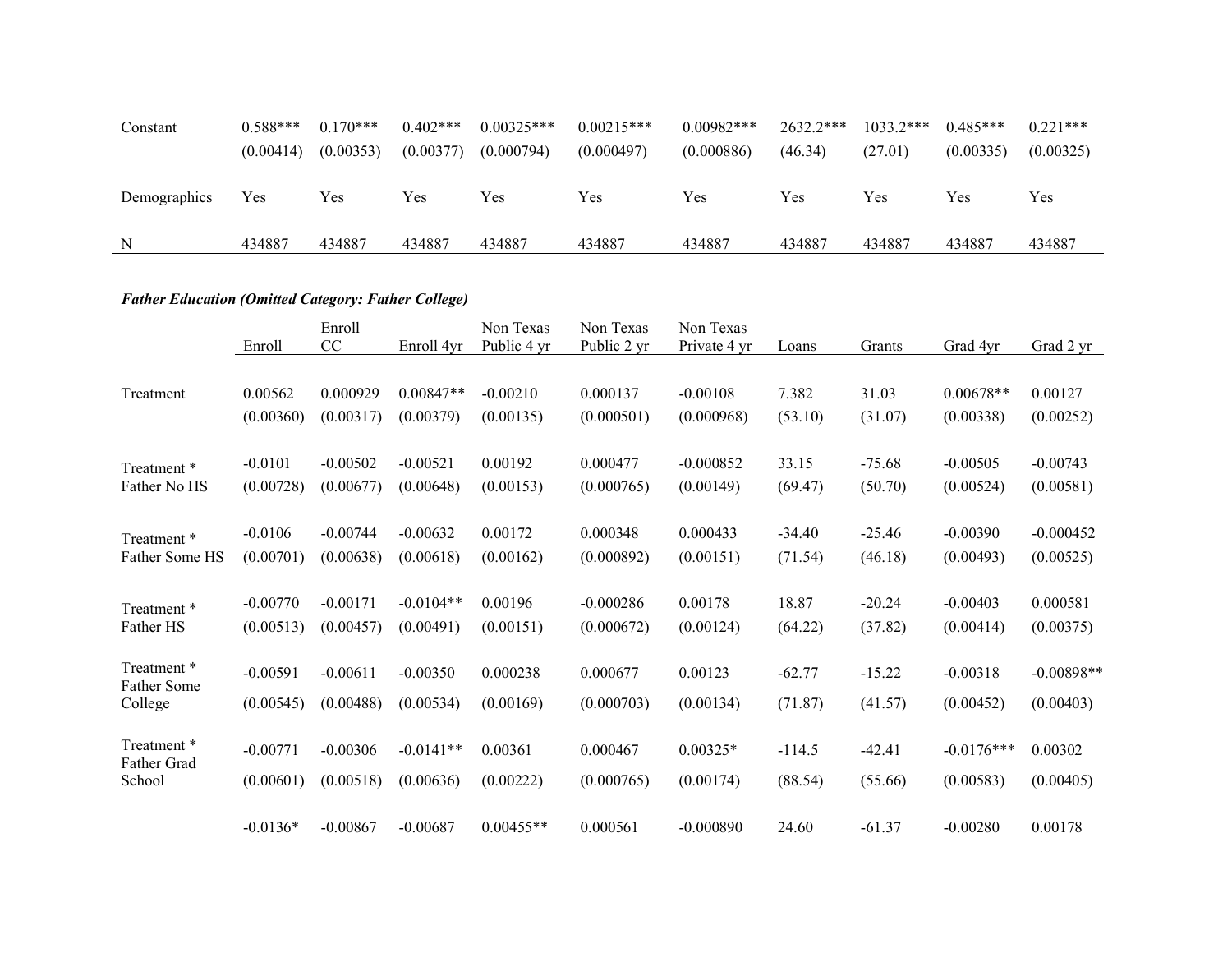| Treatment *                   |            |            |            |               |               |               |           |             |            |            |
|-------------------------------|------------|------------|------------|---------------|---------------|---------------|-----------|-------------|------------|------------|
| Father<br>Associates          | (0.00789)  | (0.00734)  | (0.00775)  | (0.00213)     | (0.00112)     | (0.00192)     | (101.9)   | (60.51)     | (0.00638)  | (0.00618)  |
| Treatment *<br>Missing Father | $-0.00300$ | 0.000421   | $-0.00652$ | 0.00255       | $-0.0000993$  | 0.000111      | 10.92     | $-5.797$    | $-0.00459$ | 0.000633   |
| Ed                            | (0.00533)  | (0.00481)  | (0.00497)  | (0.00155)     | (0.000682)    | (0.00128)     | (62.15)   | (37.72)     | (0.00399)  | (0.00382)  |
|                               |            |            |            |               |               |               |           |             |            |            |
| Constant                      | $0.588***$ | $0.169***$ | $0.404***$ | $0.00303$ *** | $0.00226$ *** | $0.00928$ *** | 2637.0*** | $1021.2***$ | $0.486***$ | $0.215***$ |
|                               | (0.00408)  | (0.00347)  | (0.00372)  | (0.000787)    | (0.000483)    | (0.000874)    | (45.37)   | (26.51)     | (0.00329)  | (0.00317)  |
| Demographics                  | Yes        | Yes        | Yes        | Yes           | Yes           | Yes           | Yes       | Yes         | Yes        | Yes        |
| N                             | 434887     | 434887     | 434887     | 434887        | 434887        | 434887        | 434887    | 434887      | 434887     | 434887     |

# *FAFSA Income (Omitted Category: Income 80K +)*

|                               | Enroll               | Enroll CC               | Enroll 4yr             | Non Texas<br>Public 4 yr | Non Texas<br>Public 2 yr  | Non Texas<br>Private 4 yr | Loans               | Grants              | Grad 4yr              | Grad 2 yr                |
|-------------------------------|----------------------|-------------------------|------------------------|--------------------------|---------------------------|---------------------------|---------------------|---------------------|-----------------------|--------------------------|
|                               | $-0.00471$           | $-0.000258$             | $-0.00650*$            | 0.000995                 | 0.0000476                 | 0.0000703                 |                     |                     | $-0.000246$           | 0.00169                  |
| Treatment                     | (0.00313)            | (0.00289)               | (0.00383)              | (0.00126)                | (0.000425)                | (0.000820)                | $-78.55$<br>(60.60) | 9.481<br>(31.56)    | (0.00363)             | (0.00209)                |
| Treatment *<br>Missing Income | 0.00593              | $-0.00182$              | $0.0110***$            | $-0.00163$               | 0.000451                  | $-0.000574$               | 100.8               | 3.541               | 0.00358               | $-0.00170$               |
| Report                        | (0.00385)            | (0.00354)               | (0.00421)              | (0.00136)                | (0.000507)                | (0.000966)                | (63.79)             | (33.64)             | (0.00386)             | (0.00271)                |
| Treatment*<br>Income $0-39k$  | 0.00416<br>(0.00522) | $-0.00486$<br>(0.00464) | $0.0114*$<br>(0.00581) | $-0.000995$<br>(0.00144) | $-0.000345$<br>(0.000643) | $-0.000352$<br>(0.00115)  | 65.06<br>(72.34)    | $-27.99$<br>(47.88) | 0.00179<br>(0.00484)  | $-0.00501$<br>(0.00354)  |
| Treatment*<br>Income 40-79k   | 0.00249<br>(0.00547) | 0.00116<br>(0.00497)    | 0.00414<br>(0.00639)   | $-0.00251$<br>(0.00170)  | 0.000267<br>(0.000648)    | 0.000369<br>(0.00128)     | 32.30<br>(88.27)    | 18.04<br>(53.30)    | 0.000951<br>(0.00560) | $-0.000383$<br>(0.00385) |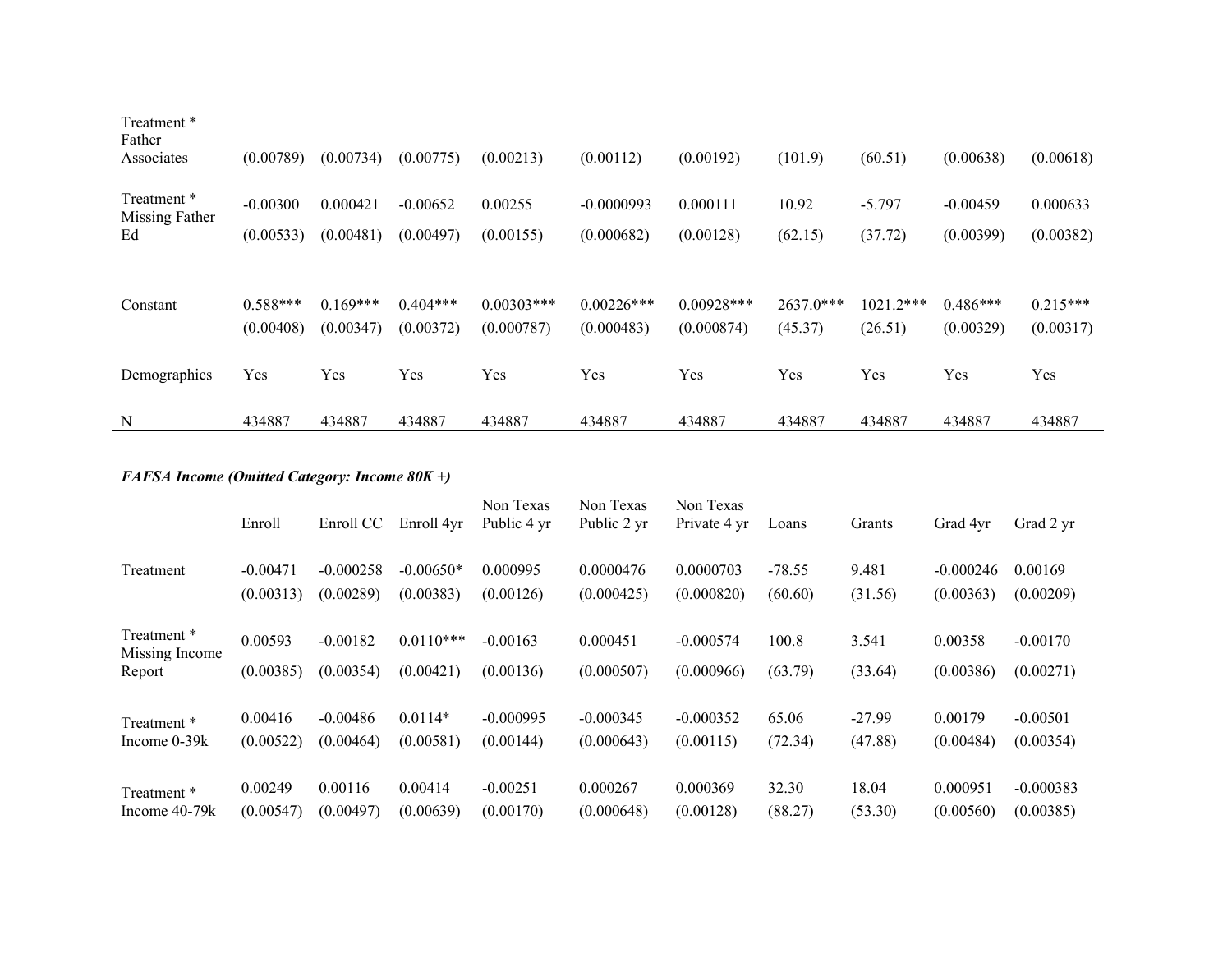| Constant     | $0.586***$ | $0.170***$ | $0.399***$ | $0.00340***$ | $0.00177***$ | $0.0102$ *** | 2639.9*** | $1019.4***$ | $0.486***$ | $0.216***$ |
|--------------|------------|------------|------------|--------------|--------------|--------------|-----------|-------------|------------|------------|
|              | (0.00345)  | (0.00288)  | (0.00317)  | (0.000705)   | (0.000397)   | (0.000771)   | (39.67)   | (22.59)     | (0.00292)  | (0.00271)  |
|              |            |            |            |              |              |              |           |             |            |            |
| Demographics | Yes        | Yes        | Yes        | Yes          | Yes          | Yes          | Yes       | Yes         | Yes        | Yes        |
|              |            |            |            |              |              |              |           |             |            |            |
| N            | 434887     | 434887     | 434887     | 434887       | 434887       | 434887       | 434887    | 434887      | 434887     | 434887     |

# *Class Standing (Omitted: Freshman)*

|              | Enroll      | Enroll<br>CC | Enroll<br>4yr | Non Texas<br>Public 4 yr | Non Texas<br>Public 2 yr | Non Texas<br>Private 4 yr | Loans     | Grants      | Grad 4yr   | Grad 2 yr  |
|--------------|-------------|--------------|---------------|--------------------------|--------------------------|---------------------------|-----------|-------------|------------|------------|
|              |             |              |               |                          |                          |                           |           |             |            |            |
| Treatment    | 0.0000260   | $-0.00219$   | 0.00271       | $-0.000510$              | $0.000696**$             | $-0.000416$               | $-13.38$  | 1.050       | 0.000615   | 0.000128   |
|              | (0.00215)   | (0.00205)    | (0.00179)     | (0.000556)               | (0.000286)               | (0.000483)                | (20.55)   | (14.12)     | (0.00102)  | (0.00147)  |
|              |             |              |               |                          |                          |                           |           |             |            |            |
| Treatment*   | $-0.000881$ | 0.000468     | $-0.00162$    | 0.000764                 | $-0.000975**$            | 0.000594                  | 22.71     | 22.01       | 0.00348    | $-0.00190$ |
| Sophomore    | (0.00369)   | (0.00343)    | (0.00357)     | (0.000891)               | (0.000444)               | (0.000833)                | (43.45)   | (25.56)     | (0.00313)  | (0.00316)  |
| Treatment *  |             |              |               |                          |                          |                           |           |             |            |            |
| Junior       | $-0.00401$  | 0.00154      | $-0.00538$    | $-0.000653$              | $-0.000850*$             | 0.00140                   | $-1.196$  | 25.69       | 0.00266    | 0.00501    |
|              | (0.00522)   | (0.00387)    | (0.00529)     | (0.00109)                | (0.000494)               | (0.00112)                 | (70.48)   | (41.20)     | (0.00542)  | (0.00403)  |
| Treatment *  |             |              |               |                          |                          |                           |           |             |            |            |
| Senior       | 0.00438     | 0.000140     | 0.00580       | 0.0000856                | $-0.00135**$             | $-0.00263$                | 34.85     | 6.905       | 0.00882    | $-0.00356$ |
|              | (0.00743)   | (0.00448)    | (0.00685)     | (0.00151)                | (0.000571)               | (0.00199)                 | (89.22)   | (44.87)     | (0.00721)  | (0.00440)  |
| Constant     | $0.590***$  | $0.169***$   | $0.404***$    | $0.00380***$             | $0.00226***$             | $0.00906$ ***             | 2667.7*** | $1009.1***$ | $0.486***$ | $0.212***$ |
|              |             |              |               |                          |                          |                           |           |             |            |            |
|              | (0.00468)   | (0.00346)    | (0.00472)     | (0.000933)               | (0.000462)               | (0.000993)                | (62.24)   | (35.50)     | (0.00486)  | (0.00368)  |
| Demographics | Yes         | Yes          | Yes           | Yes                      | Yes                      | Yes                       | Yes       | Yes         | Yes        | Yes        |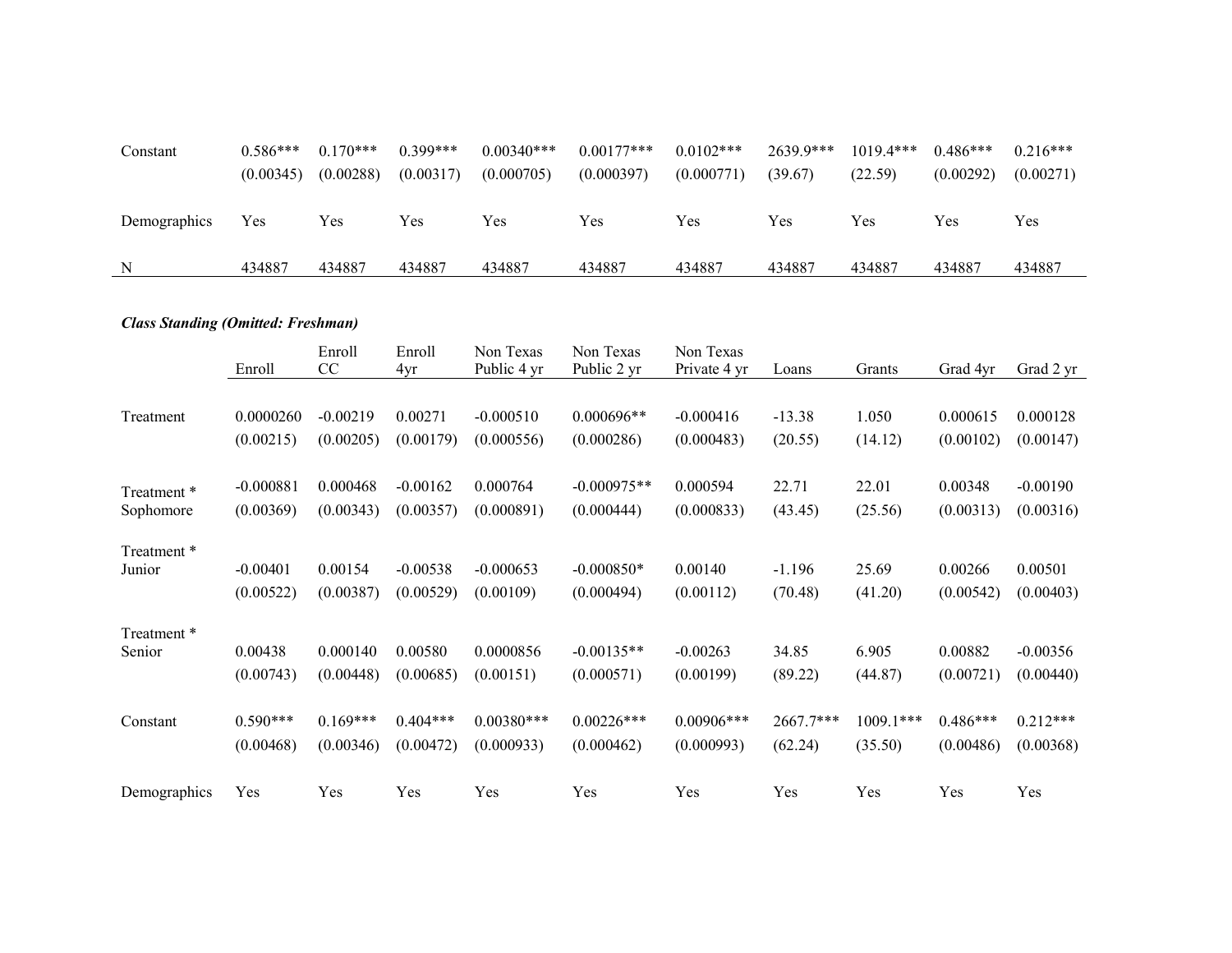| N                                | 434887     | 434887      | 434887     | 434887      | 434887      | 434887       | 434887    | 434887   | 434887     | 434887     |
|----------------------------------|------------|-------------|------------|-------------|-------------|--------------|-----------|----------|------------|------------|
|                                  |            |             |            |             |             |              |           |          |            |            |
| Dependent (Omitted: Independent) |            |             |            |             |             |              |           |          |            |            |
|                                  |            |             | Enroll     | Non Texas   | Non Texas   | Non Texas    |           |          |            |            |
|                                  | Enroll     | Enroll CC   | 4yr        | Public 4 yr | Public 2 yr | Private 4 yr | Loans     | Grants   | Grad 4yr   | Grad 2 yr  |
|                                  |            |             |            |             |             |              |           |          |            |            |
| Treatment                        | $-0.00420$ | $-0.00580*$ | 0.00218    | $-0.000312$ | 0.000274    | $-0.00112$   | $-28.52$  | 16.56    | 0.00389*   | 0.00284    |
|                                  | (0.00374)  | (0.00334)   | (0.00262)  | (0.000716)  | (0.000502)  | (0.000865)   | (37.37)   | (20.53)  | (0.00214)  | (0.00287)  |
|                                  |            |             |            |             |             |              |           |          |            |            |
| Treatment *                      | 0.00575    | 0.00543     | 0.000695   | $-0.000155$ | $-0.000375$ | 0.000868     | 53.42     | $-3.686$ | $-0.00371$ | $-0.00489$ |
| Dependent                        | (0.00434)  | (0.00403)   | (0.00359)  | (0.000802)  | (0.000553)  | (0.000933)   | (49.39)   | (28.03)  | (0.00297)  | (0.00344)  |
|                                  |            |             |            |             |             |              |           |          |            |            |
| Constant                         | $0.359***$ | $0.136***$  | $0.186***$ | $0.0105***$ | $0.00119**$ | $0.0176***$  | 2681.4*** | 428.4*** | $0.569***$ | $0.162***$ |
|                                  | (0.00569)  | (0.00419)   | (0.00509)  | (0.00102)   | (0.000523)  | (0.00130)    | (69.83)   | (34.78)  | (0.00465)  | (0.00394)  |
|                                  |            |             |            |             |             |              |           |          |            |            |
| Demographics                     | Yes        | Yes         | Yes        | Yes         | Yes         | Yes          | Yes       | Yes      | Yes        | Yes        |
|                                  |            |             |            |             |             |              |           |          |            |            |
| N                                | 258151     | 258151      | 258151     | 258151      | 258151      | 258151       | 258151    | 258151   | 258151     | 258151     |

*Age 24*

|             | Enroll      | Enroll<br>CC | Enroll<br>4yr | Non Texas<br>Public 4 yr | Non Texas<br>Public 2 yr | Non Texas<br>Private 4 yr | Loans    | Grants   | Grad 4vr   | Grad 2 yr   |
|-------------|-------------|--------------|---------------|--------------------------|--------------------------|---------------------------|----------|----------|------------|-------------|
|             |             |              |               |                          |                          |                           |          |          |            |             |
| Treatment   | $-0.000382$ | $-0.00219$   | 0.00269       | $-0.000785*$             | 0.000294                 | $-0.000196$               | $-4.680$ | 12.90    | $0.00241*$ | $-0.000642$ |
|             | (0.00174)   | (0.00161)    | (0.00168)     | (0.000476)               | (0.000213)               | (0.000381)                | (20.54)  | (13.32)  | (0.00131)  | (0.00126)   |
| Treatment * |             |              |               |                          |                          |                           |          |          |            |             |
| Age 24      | $-0.000275$ | 0.00139      | $-0.00340$    | $0.00197***$             | 0.00000472               | $-0.000411$               | $-6.795$ | $-19.48$ | $-0.00129$ | 0.00296     |
|             | (0.00420)   | (0.00379)    | (0.00300)     | (0.000720)               | (0.000532)               | (0.00106)                 | (37.54)  | (18.00)  | (0.00266)  | (0.00343)   |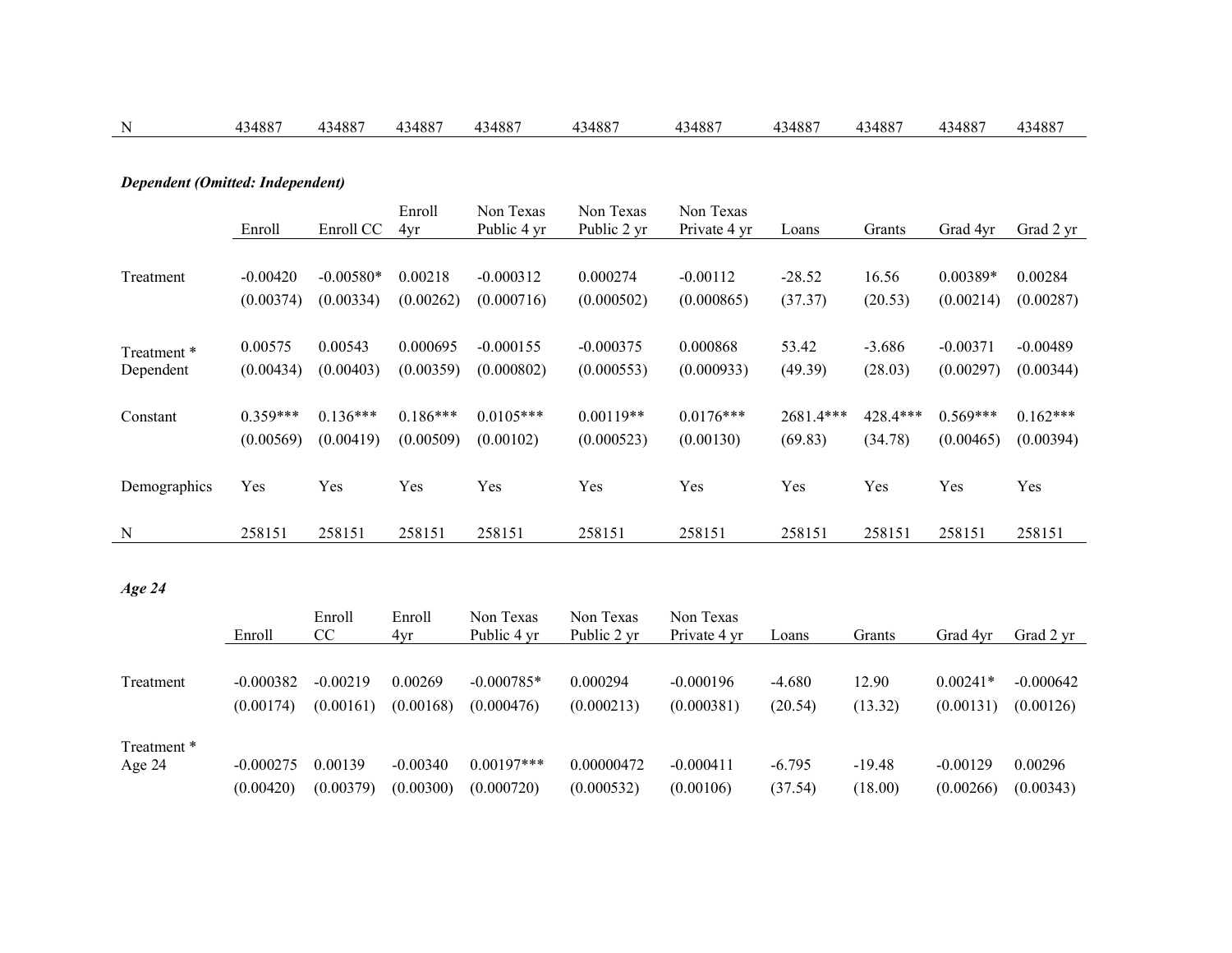| Constant     | $0.673***$ | $0.154***$ | $0.502***$ | $0.00709***$ | $0.00132***$ | $0.00653***$ | 2876.4*** | 1398.8*** | $0.559***$ | $0.181***$ |
|--------------|------------|------------|------------|--------------|--------------|--------------|-----------|-----------|------------|------------|
|              | (0.00335)  | (0.00282)  | (0.00318)  | (0.000730)   | (0.000389)   | (0.000740)   | (41.43)   | (24.24)   | (0.00292)  | (0.00258)  |
|              |            |            |            |              |              |              |           |           |            |            |
| Demographics | Yes        | Yes        | Yes        | Yes          | Yes          | Yes          | Yes       | Yes       | Yes        | Yes        |
|              |            |            |            |              |              |              |           |           |            |            |
| N            | 434887     | 434887     | 434887     | 434887       | 434887       | 434887       | 434887    | 434887    | 434887     | 434887     |

|                  | Enroll     | Enroll CC   | Enroll<br>4yr | Non Texas<br>Public 4 yr | Non Texas<br>Public 2 yr | Non Texas<br>Private 4 yr | Loans     | Grants     | Grad 4yr    | Grad 2 yr  |
|------------------|------------|-------------|---------------|--------------------------|--------------------------|---------------------------|-----------|------------|-------------|------------|
|                  |            |             |               |                          |                          |                           |           |            |             |            |
| Treatment        | $-0.00412$ | $-0.00531*$ | 0.000913      | $-0.000714$              | 0.000471                 | 0.000920                  | $-13.65$  | 2.057      | 0.00269     | $-0.00114$ |
|                  | (0.00304)  | (0.00282)   | (0.00264)     | (0.00106)                | (0.000385)               | (0.000801)                | (24.87)   | (18.44)    | (0.00195)   | (0.00220)  |
|                  |            |             |               |                          |                          |                           |           |            |             |            |
|                  |            |             |               |                          |                          |                           |           |            |             |            |
| Treatment * File | 0.00546    | 0.00467     | 0.00202       | 0.000423                 | $-0.000252$              | $-0.00173*$               | 17.51     | 12.49      | $-0.000448$ | 0.00151    |
| <b>FAFSA</b>     | (0.00358)  | (0.00329)   | (0.00315)     | (0.00111)                | (0.000448)               | (0.000893)                | (33.35)   | (22.76)    | (0.00241)   | (0.00263)  |
|                  |            |             |               |                          |                          |                           |           |            |             |            |
| Constant         | $0.569***$ | $0.202***$  | $0.333***$    | $0.0166$ ***             | $0.00205$ ***            | $0.0143***$               | 1235.3*** | $557.6***$ | $0.444***$  | $0.214***$ |
|                  | (0.00397)  | (0.00342)   | (0.00362)     | (0.00105)                | (0.000465)               | (0.000943)                | (41.70)   | (25.61)    | (0.00320)   | (0.00305)  |
|                  |            |             |               |                          |                          |                           |           |            |             |            |
| Demographics     | Yes        | Yes         | Yes           | Yes                      | Yes                      | Yes                       | Yes       | Yes        | Yes         | Yes        |
|                  |            |             |               |                          |                          |                           |           |            |             |            |
| N                | 434887     | 434887      | 434887        | 434887                   | 434887                   | 434887                    | 434887    | 434887     | 434887      | 434887     |

*Income (Omitted Category: Income 85k+)*

|           | Enroll      | Enroll CC    | Enroll 4yr   | Non Texas<br>Public 4 yr | Non Texas<br>Public 2 vr | Non Texas<br>Private 4 yr | Loans    | Grants | Grad 4vr | Grad 2 vr |
|-----------|-------------|--------------|--------------|--------------------------|--------------------------|---------------------------|----------|--------|----------|-----------|
| Treatment | $-0.000903$ | $-0.0000152$ | $-0.0000160$ | $-0.000693$              | 0.000413                 | $-0.00164**$              | $-14.74$ | 51.30  | 0.00330  | 0.00272   |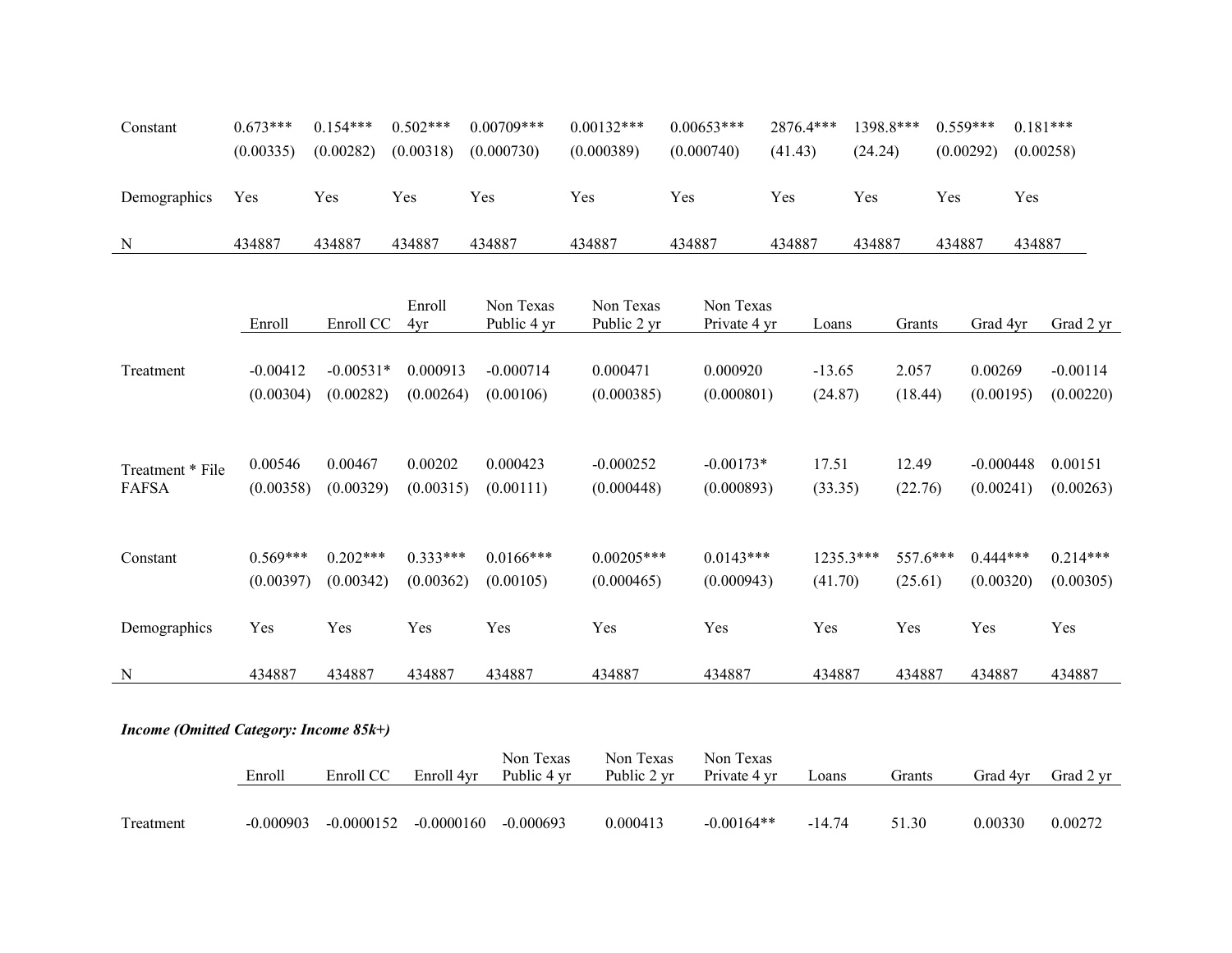|                  | (0.00396)  | (0.00362)  | (0.00441)  | (0.000948)   | (0.000459)  | (0.000823)   | (83.17)   | (34.77)   | (0.00408)  | (0.00296)  |
|------------------|------------|------------|------------|--------------|-------------|--------------|-----------|-----------|------------|------------|
| Treatment *      | 0.00705    | $-0.00381$ | $0.0117*$  | 0.000416     | $-0.000956$ | 0.000792     | 55.39     | $-21.73$  | 0.00528    | $-0.00555$ |
| Income $0-20$    | (0.00615)  | (0.00557)  | (0.00613)  | (0.00117)    | (0.000745)  | (0.00117)    | (90.73)   | (47.52)   | (0.00508)  | (0.00444)  |
| Treatment *      | 0.00126    | $-0.00309$ | 0.00330    | $-0.000138$  | 0.000135    | 0.00178      | $-42.52$  | $-37.82$  | $-0.00492$ | $-0.00629$ |
| Income $21k-40k$ | (0.00623)  | (0.00567)  | (0.00635)  | (0.00123)    | (0.000678)  | (0.00115)    | (94.03)   | (49.65)   | (0.00529)  | (0.00460)  |
| Treatment *      | 0.00673    | 0.00429    | 0.00366    | $-0.000176$  | $-0.000786$ | 0.00130      | 108.6     | $-86.98*$ | $-0.00701$ | $-0.00380$ |
| Income 40k-85k   | (0.00583)  | (0.00534)  | (0.00621)  | (0.00127)    | (0.000698)  | (0.00113)    | (100.2)   | (50.06)   | (0.00543)  | (0.00439)  |
| Constant         | $0.761***$ | $0.132***$ | $0.615***$ | $0.00704***$ | 0.000789    | $0.00622***$ | 5338.1*** | 1405.8*** | $0.708***$ | $0.140***$ |
|                  | (0.00543)  | (0.00461)  | (0.00581)  | (0.00116)    | (0.000581)  | (0.00101)    | (96.17)   | (47.64)   | (0.00538)  | (0.00400)  |
| Demographics     | Yes        | Yes        | Yes        | Yes          | Yes         | Yes          | Yes       | Yes       | Yes        | Yes        |
| N                | 203861     | 203861     | 203861     | 203861       | 203861      | 203861       | 203861    | 203861    | 203861     | 203861     |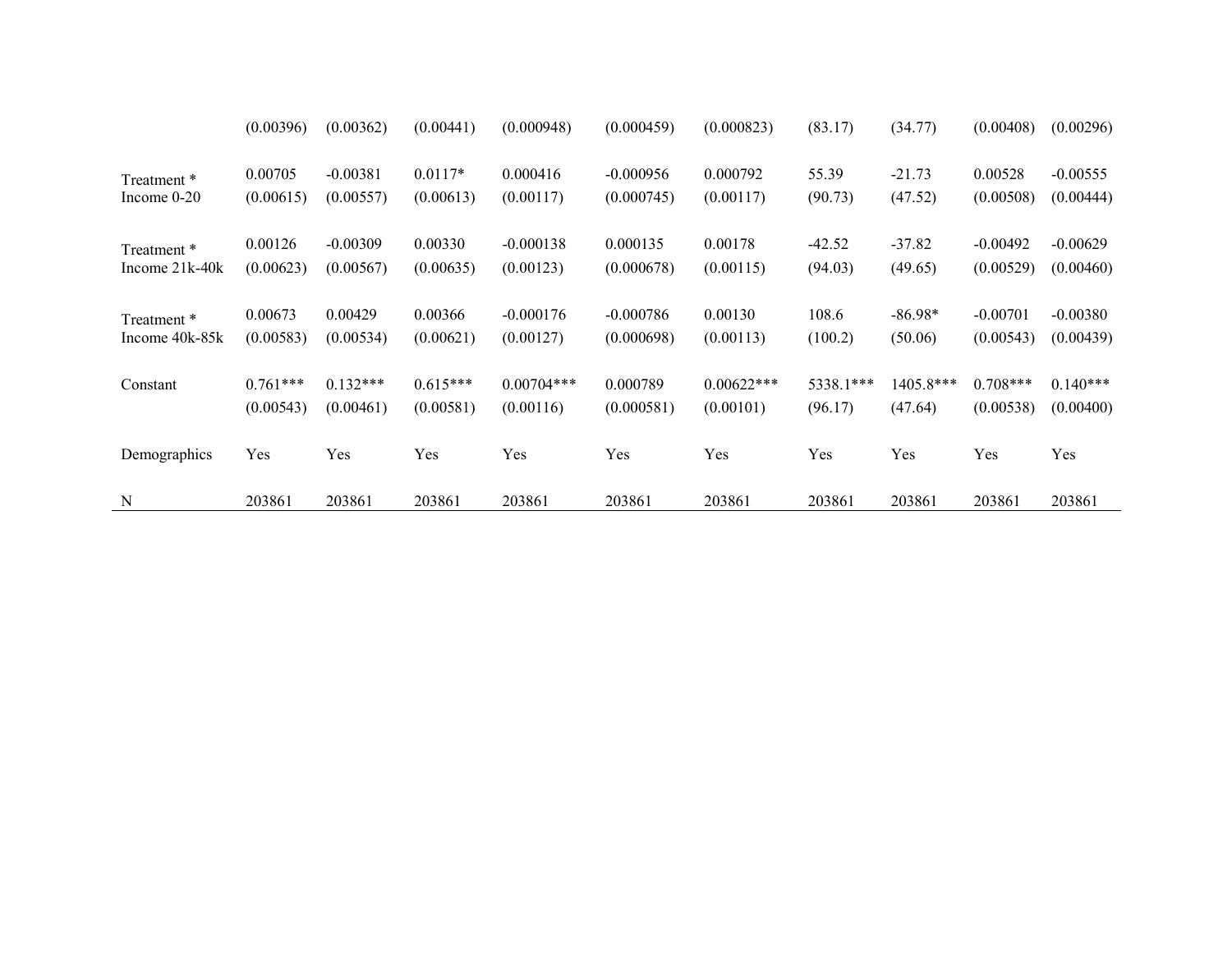|                           | ReEnroll |            | ReApply  |             | Enroll   |             |
|---------------------------|----------|------------|----------|-------------|----------|-------------|
|                           | Control  | Diff       | Control  | Diff        | Control  | Difference  |
| Male                      | 0.4279   | $-0.0003$  | 0.437    | $-0.0035**$ | 0.4371   | $0.012*$    |
|                           | (0.0015) | (0.0017)   | (0.0014) | (0.0016)    | (0.0063) | (0.0072)    |
| Hispanic, non-white       | 0.1487   | $-0.00045$ | 0.1564   | $-0.00061$  | 0.1386   | 0.00775     |
|                           | (0.0011) | (0.0013)   | (0.0010) | (0.0012)    | (0.0106) | (0.0121)    |
| Hispanic, white           | 0.2249   | $-0.00016$ | 0.2471   | 0.0011      | 0.2306   | 0.02293     |
|                           | (0.0013) | (0.0015)   | (0.0012) | (0.0014)    | (0.0168) | (0.0192)    |
| <b>Black</b>              | 0.1268   | $-0.0002$  | 0.1553   | $-0.00056$  | 0.1696   | $-0.0447**$ |
|                           | (0.0010) | (0.0012)   | (0.0010) | (0.0012)    | (0.0181) | (0.0191)    |
| Asian                     | 0.0389   | $-0.0008$  | 0.0244   | $-0.00009$  | 0.0525   | 0.00711     |
|                           | (0.0006) | (0.0007)   | (0.0004) | (0.0005)    | (0.0075) | (0.0088)    |
| Father, no high school    | 0.0692   | $-0.00098$ | 0.0739   | 0.00085     | 0.0649   | $-0.00698$  |
|                           | (0.0008) | (0.0009)   | (0.0007) | (0.0008)    | (0.0060) | (0.0067)    |
| Father, some high school  | 0.0776   | $-0.00058$ | 0.0908   | $-0.00101$  | 0.0742   | $-0.00189$  |
|                           | (0.0008) | (0.0009)   | (0.0008) | (0.0009)    | (0.0053) | (0.0060)    |
| Father, some college      | 0.1554   | 0.00146    | 0.1305   | 0.00066     | 0.1287   | $-0.00066$  |
|                           | (0.0011) | (0.0013)   | (0.0009) | (0.0011)    | (0.0050) | (0.0057)    |
| Father, college           | 0.1658   | 0.0009     | 0.1154   | 0.0006      | 0.1801   | 0.00801     |
|                           | (0.0011) | (0.0013)   | (0.0009) | (0.0010)    | (0.0137) | (0.0151)    |
| Father, graduate degree   | 0.0889   | $-0.00048$ | 0.0694   | $-0.00082$  | 0.1112   | 0.00789     |
|                           | (0.0009) | (0.0010)   | (0.0007) | (0.0008)    | (0.0120) | (0.0133)    |
| Father, associate degree  | 0.0498   | $-0.00065$ | 0.039    | 0.00005     | 0.0412   | 0.00052     |
|                           | (0.0007) | (0.0008)   | (0.0005) | (0.0006)    | (0.0020) | (0.0023)    |
| Father, missing education | 0.188    | $-0.00094$ | 0.2651   | $-0.00007$  | 0.2247   | 0.00481     |
|                           | (0.0012) | (0.0014)   | (0.0012) | (0.0014)    | (0.0109) | (0.0126)    |
| Mother, no high school    | 0.0603   | $-0.00008$ | 0.0629   | 0.00053     | 0.0579   | $-0.00593$  |
|                           | (0.0007) | (0.0008)   | (0.0007) | (0.0008)    | (0.0055) | (0.0061)    |

# **Table A4, Mean Differences by Treatment Status**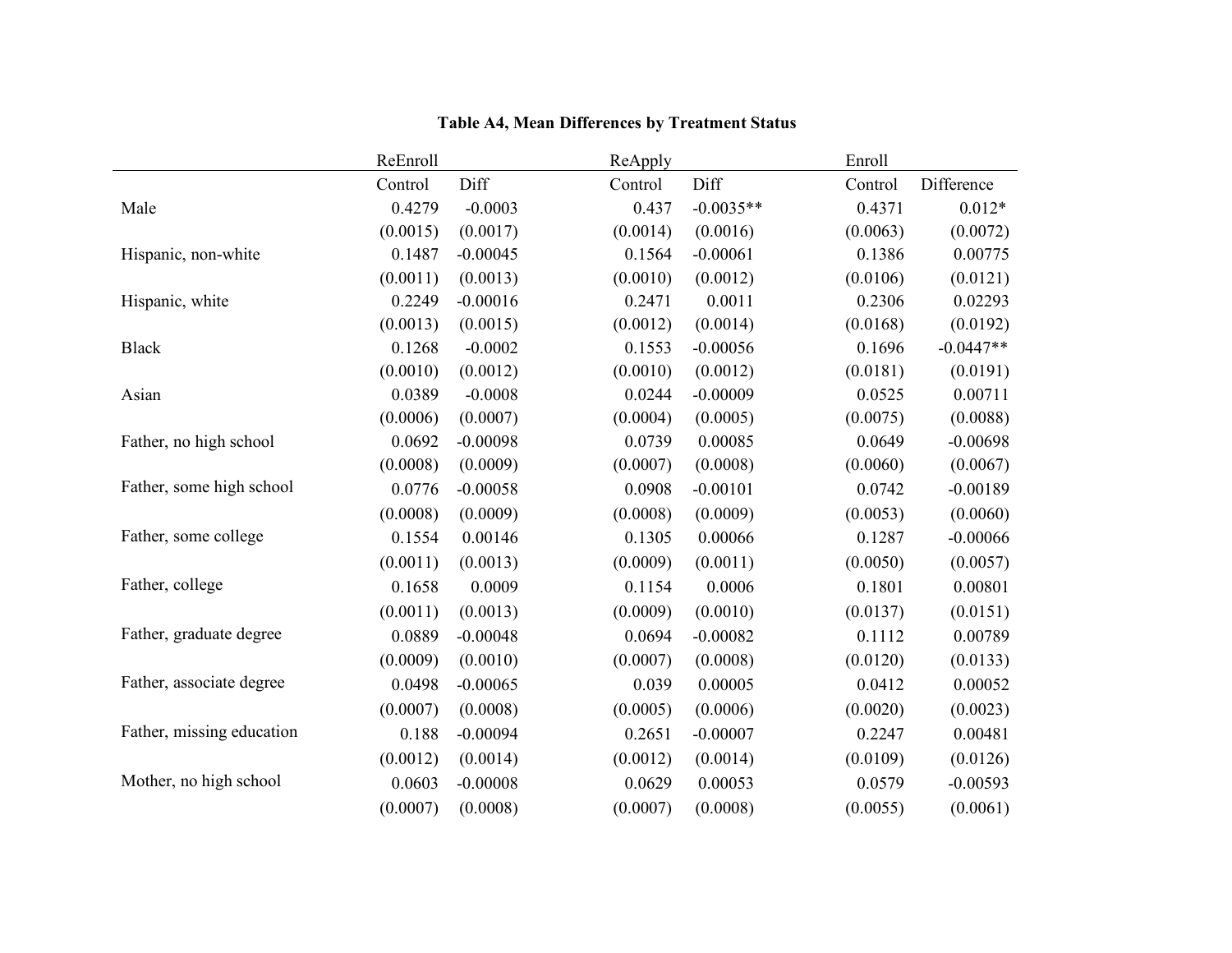| Mother, some high school  | 0.0647   | $-0.00026$  | 0.0792   | 0.00085    | 0.0643   | $-0.00121$ |
|---------------------------|----------|-------------|----------|------------|----------|------------|
|                           | (0.0007) | (0.0009)    | (0.0007) | (0.0009)   | (0.0050) | (0.0056)   |
| Mother, some college      | 0.1826   | 0.00048     | 0.1621   | $-0.00013$ | 0.146    | 0.00145    |
|                           | (0.0012) | (0.0014)    | (0.0010) | (0.0012)   | (0.0043) | (0.0049)   |
| Mother, college           | 0.1876   | 0.00045     | 0.1334   | 0.00038    | 0.2182   | 0.00106    |
|                           | (0.0012) | (0.0014)    | (0.0009) | (0.0011)   | (0.0147) | (0.0161)   |
| Mother, graduate degree   | 0.0738   | $-0.00077$  | 0.0581   | $-0.00002$ | 0.0928   | 0.00422    |
|                           | (0.0008) | (0.0009)    | (0.0006) | (0.0007)   | (0.0076) | (0.0084)   |
| Mother, associate degree  | 0.0742   | 0.0006      | 0.0642   | $-0.00064$ | 0.0656   | $-0.00031$ |
|                           | (0.0008) | (0.0009)    | (0.0007) | (0.0008)   | (0.0027) | (0.0031)   |
| Mother, missing education | 0.1672   | $-0.00071$  | 0.2386   | $-0.00137$ | 0.1961   | 0.00791    |
|                           | (0.0011) | (0.0013)    | (0.0012) | (0.0014)   | (0.0098) | (0.0114)   |
| Income, 0 to 39k          | 0.1438   | 0.00004     | 0.1194   | 0.00007    | 0.2137   | $-0.0257*$ |
|                           | (0.0011) | (0.0012)    | (0.0009) | (0.0010)   | (0.0120) | (0.0134)   |
| Income, 40k to 79k        | 0.1016   | 0.00011     | 0.0683   | 0.00009    | 0.1567   | $-0.00232$ |
|                           | (0.0009) | (0.0011)    | (0.0007) | (0.0008)   | (0.0059) | (0.0067)   |
| Income, 80k or greater    | 0.1582   | 0.00007     | 0.1183   | 0.00008    | 0.3344   | 0.00218    |
|                           | (0.0011) | (0.0013)    | (0.0009) | (0.0010)   | (0.0194) | (0.0216)   |
| Age 24                    | 0.206    | $-0.00058$  | 0.3083   | $-0.00071$ |          |            |
|                           | (0.0012) | (0.0014)    | (0.0013) | (0.0015)   |          |            |
| Freshman                  | 0.5972   | 0.00054     |          |            |          |            |
|                           | (0.0015) | (0.0017)    |          |            |          |            |
| Sophomore                 | 0.2527   | $-0.00276*$ |          |            |          |            |
|                           | (0.0013) | (0.0015)    |          |            |          |            |
| Junior                    | 0.0934   | $0.00175*$  |          |            |          |            |
|                           | (0.0009) | (0.0010)    |          |            |          |            |
| Senior                    | 0.0568   | 0.00047     |          |            |          |            |
|                           | (0.0007) | (0.0008)    |          |            |          |            |
| N                         | 108667   | 434887      | 131605   | 526614     | 18701    | 65813      |